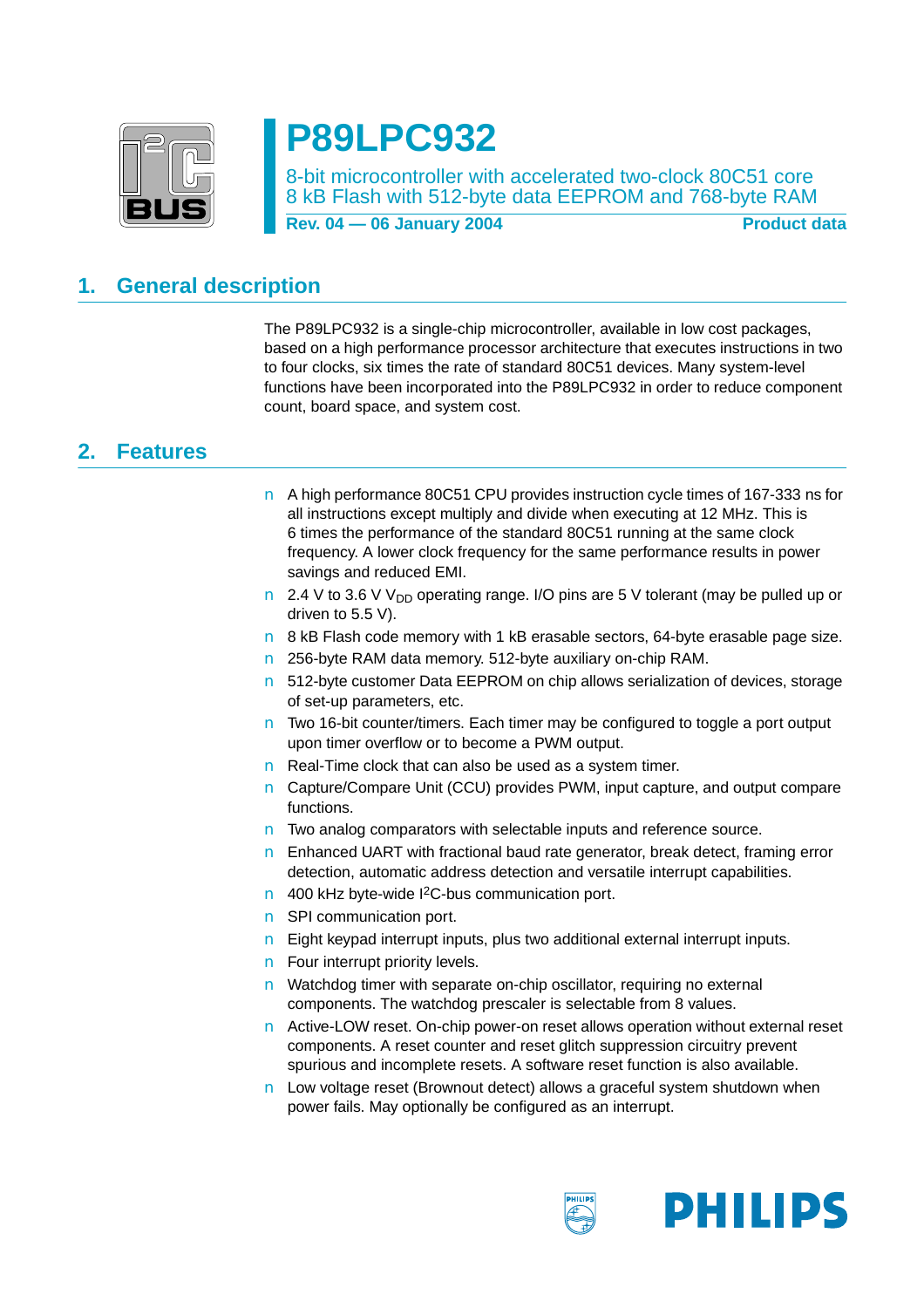- Oscillator Fail Detect. The Watchdog timer has a separate fully on-chip oscillator allowing it to perform an oscillator fail detect function.
- Configurable on-chip oscillator with frequency range and RC oscillator options (selected by user programmed Flash configuration bits). The RC oscillator option allows operation without external oscillator components. Oscillator options support frequencies from 20 kHz to the maximum operating frequency of 12 MHz. The RC oscillator option is selectable and fine tunable.
- **Programmable port output configuration options:** 
	- ◆ quasi-bidirectional,
	- ◆ open drain,
	- ◆ push-pull,
	- ◆ input-only.
- Port 'input pattern match' detect. Port 0 may generate an interrupt when the value of the pins match or do not match a programmable pattern.
- Second data pointer.
- Schmitt trigger port inputs.
- LED drive capability (20 mA) on all port pins. A maximum limit is specified for the entire chip.
- Controlled slew rate port outputs to reduce EMI. Outputs have approximately 10 ns minimum ramp times.
- 23 I/O pins minimum (28-pin package). Up to 26 I/O pins while using on-chip oscillator and reset options.
- Only power and ground connections are required to operate the P89LPC932 when on-chip oscillator and reset options are selected.
- Serial Flash programming allows simple in-circuit production coding. Flash security bits prevent reading of sensitive application programs.
- In-Application Programming of the Flash code memory. This allows changing the code in a running application.
- Idle and two different Power-down reduced power modes. Improved wake-up from Power-down mode (a low interrupt input starts execution). Typical Power-down current is 1 µA (total Power-down with voltage comparators disabled).
- 28-pin PLCC, TSSOP, and HVQFN packages.
- Emulation support.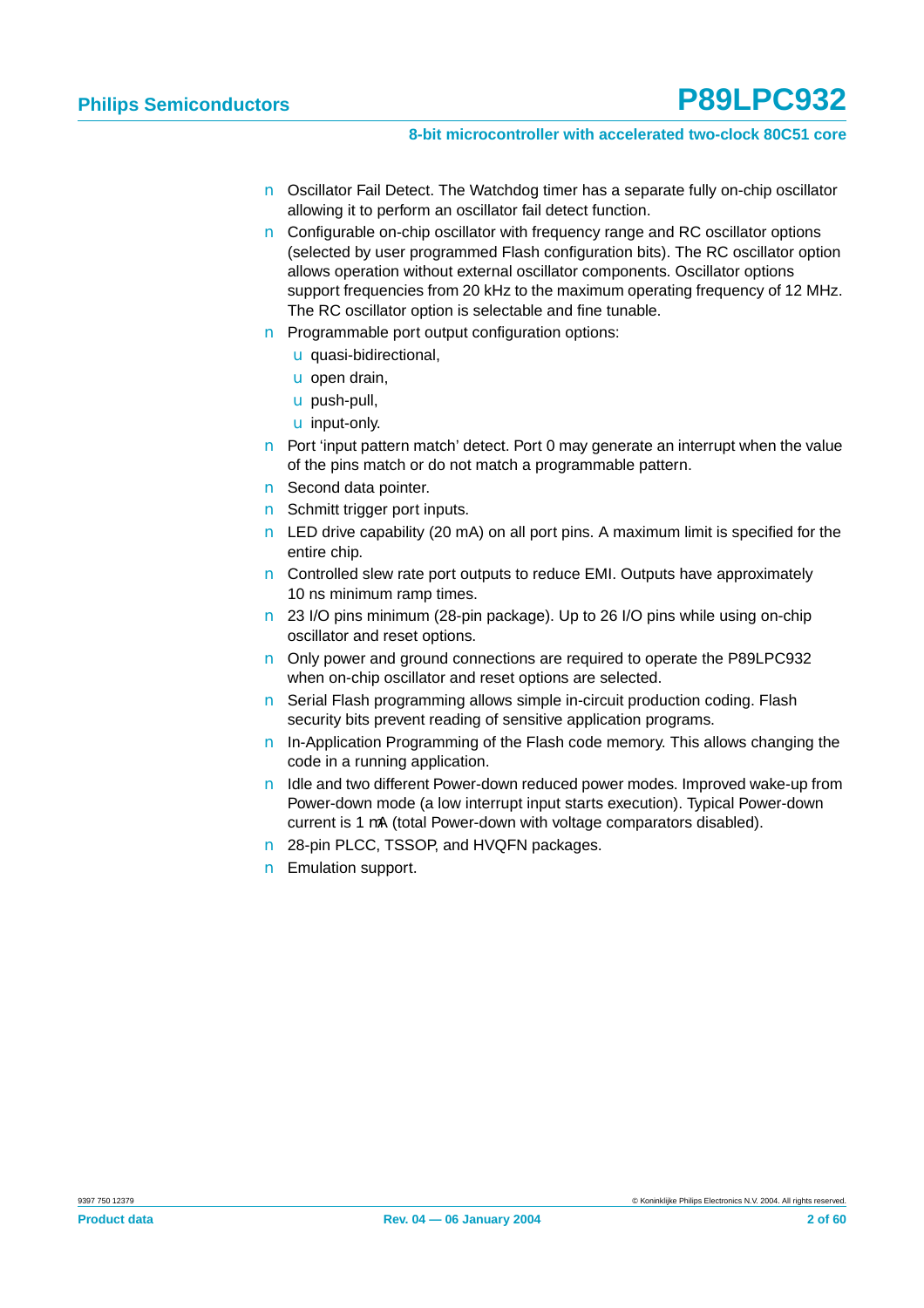#### **8-bit microcontroller with accelerated two-clock 80C51 core**

## <span id="page-2-0"></span>**3. Ordering information**

| Table 1:           | <b>Ordering information</b> |                                                                                                                      |                |  |  |  |  |  |  |  |  |  |
|--------------------|-----------------------------|----------------------------------------------------------------------------------------------------------------------|----------------|--|--|--|--|--|--|--|--|--|
| <b>Type number</b> | <b>Package</b>              |                                                                                                                      |                |  |  |  |  |  |  |  |  |  |
|                    | <b>Name</b>                 | <b>Description</b>                                                                                                   | <b>Version</b> |  |  |  |  |  |  |  |  |  |
| P89LPC932BA        | PLCC <sub>28</sub>          | plastic leaded chip carrier; 28 leads                                                                                | SOT261-2       |  |  |  |  |  |  |  |  |  |
| P89LPC932BDH       | TSSOP28                     | plastic thin shrink small outline package;<br>28 leads; body width 4.4 mm                                            | SOT361-1       |  |  |  |  |  |  |  |  |  |
| P89LPC932FDH       | TSSOP28                     | plastic thin shrink small outline package;<br>28 leads; body width 4.4 mm                                            | SOT361-1       |  |  |  |  |  |  |  |  |  |
| P89LPC932FHN       | HVQFN28                     | plastic thermal enhanced very thin quad flat<br>package; no leads; 28 terminals;<br>body $6 \times 6 \times 0.85$ mm | SOT788-1       |  |  |  |  |  |  |  |  |  |

## <span id="page-2-1"></span>**3.1 Ordering options**

| <b>Part options</b><br>Table 2: |                     |                          |                  |
|---------------------------------|---------------------|--------------------------|------------------|
| <b>Type number</b>              | <b>Flash memory</b> | <b>Temperature range</b> | <b>Frequency</b> |
| P89LPC932BA                     | 8 kB                | 0 °C to +70 °C           | 0 to 12 MHz      |
| P89LPC932BDH                    | 8 kB                | 0 °C to +70 °C           | 0 to 12 $MHz$    |
| P89LPC932FDH                    | 8 kB                | $-40$ °C to +85 °C       | 0 to 12 $MHz$    |
| P89LPC932FHN                    | 8 kB                | $-40$ °C to +85 °C       | 0 to 12 MHz      |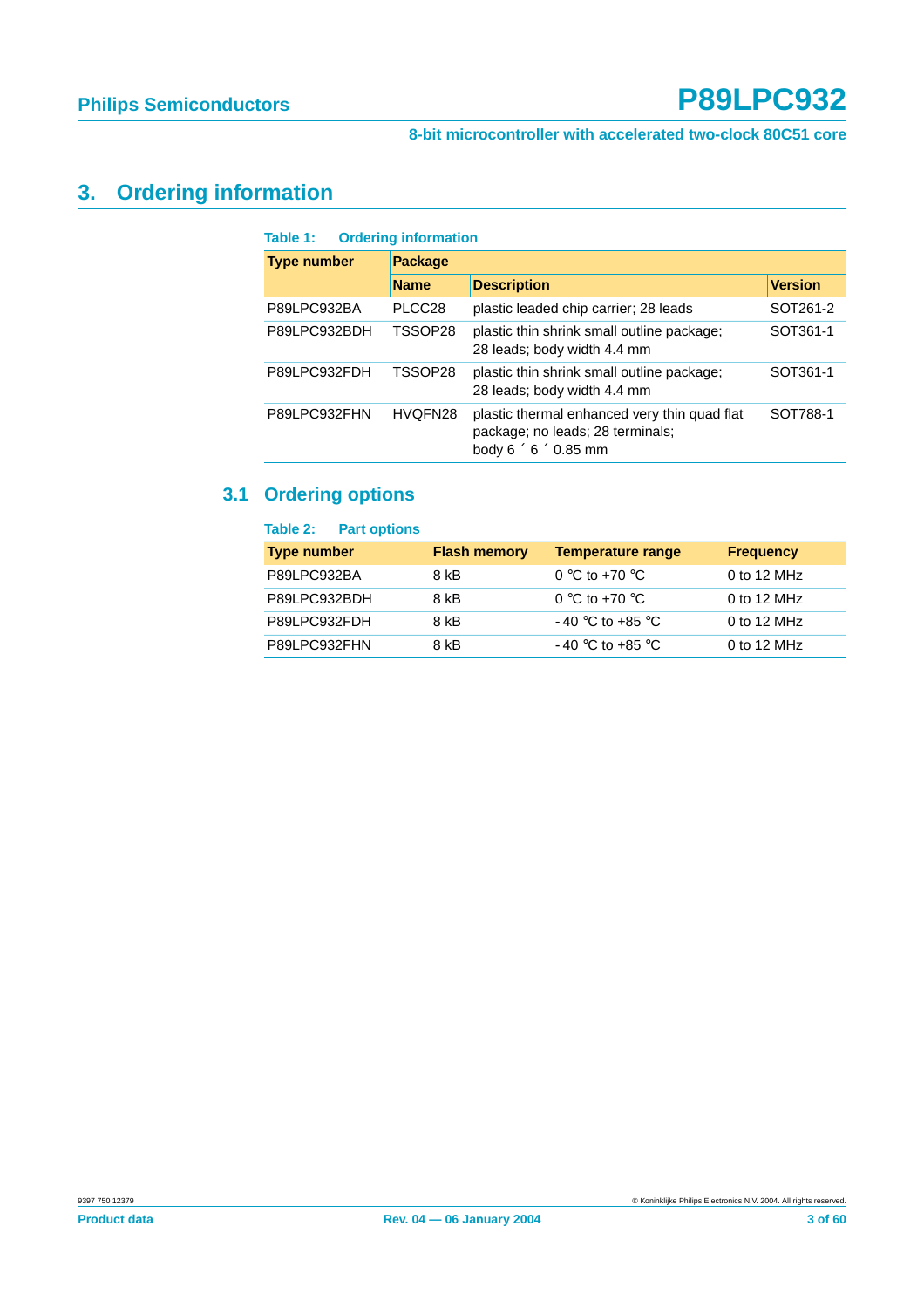#### **8-bit microcontroller with accelerated two-clock 80C51 core**

#### <span id="page-3-0"></span>**4. Block diagram**

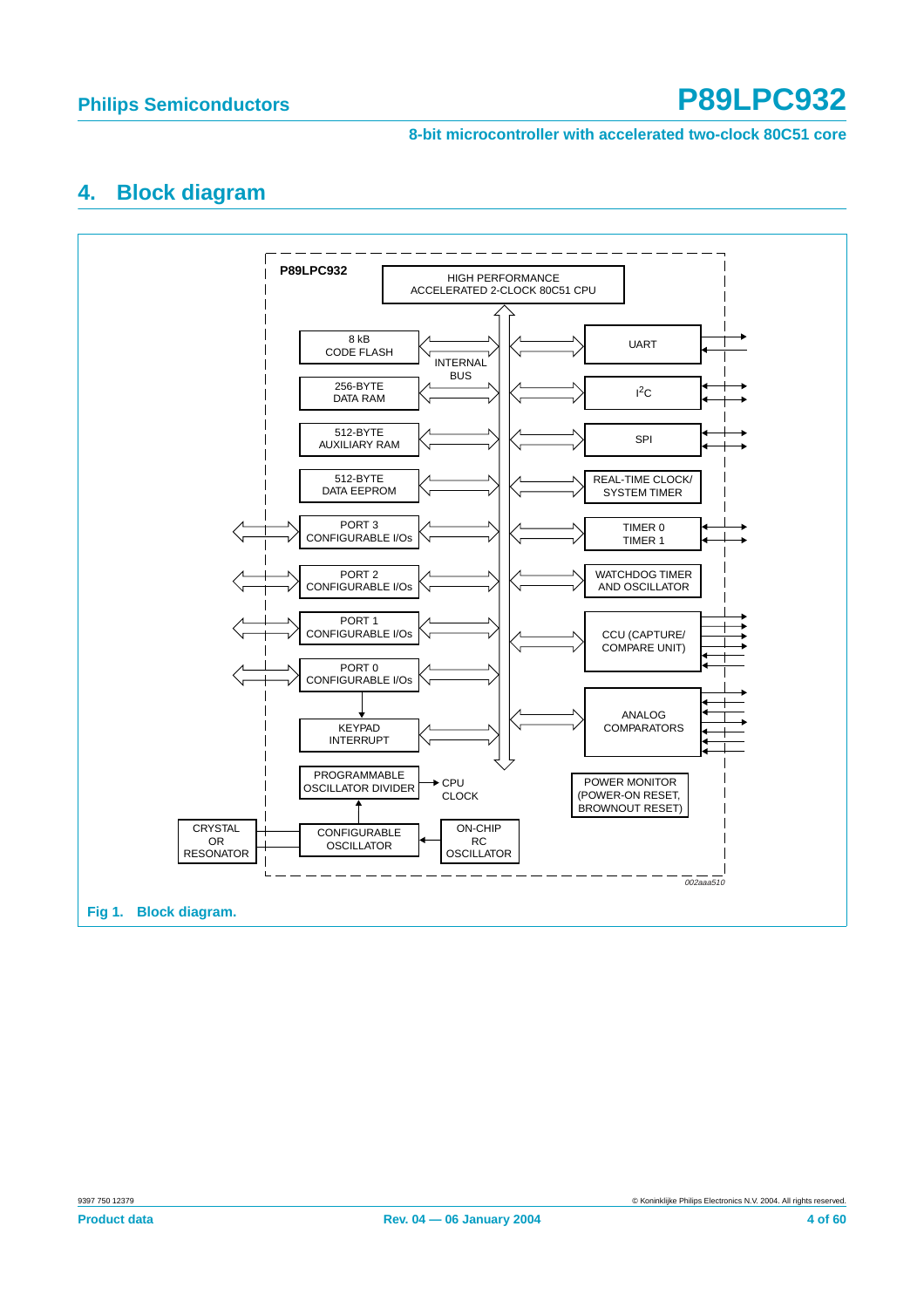**8-bit microcontroller with accelerated two-clock 80C51 core**

## <span id="page-4-1"></span><span id="page-4-0"></span>**5. Pinning information**



#### **5.1 Pinning**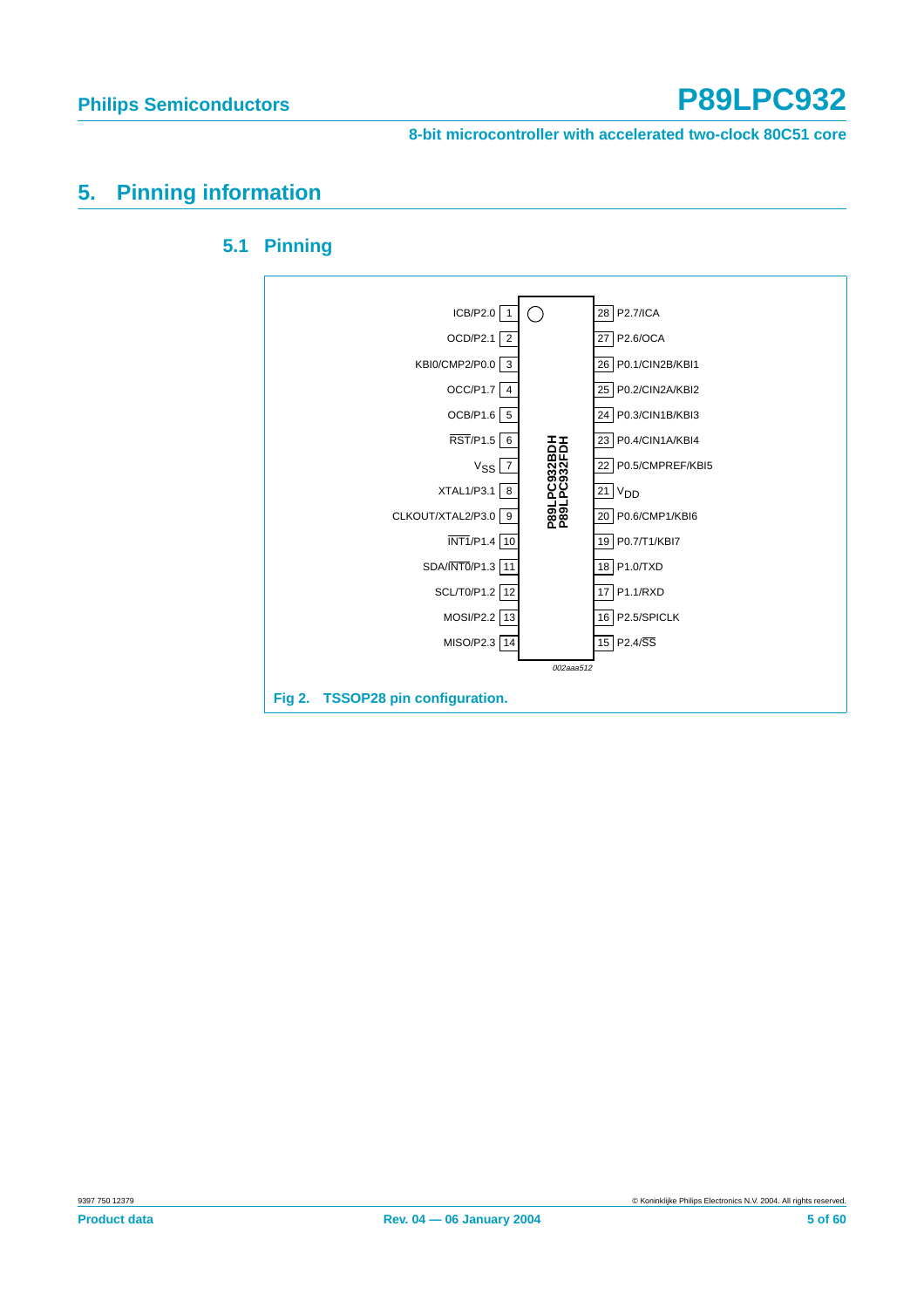#### **8-bit microcontroller with accelerated two-clock 80C51 core**

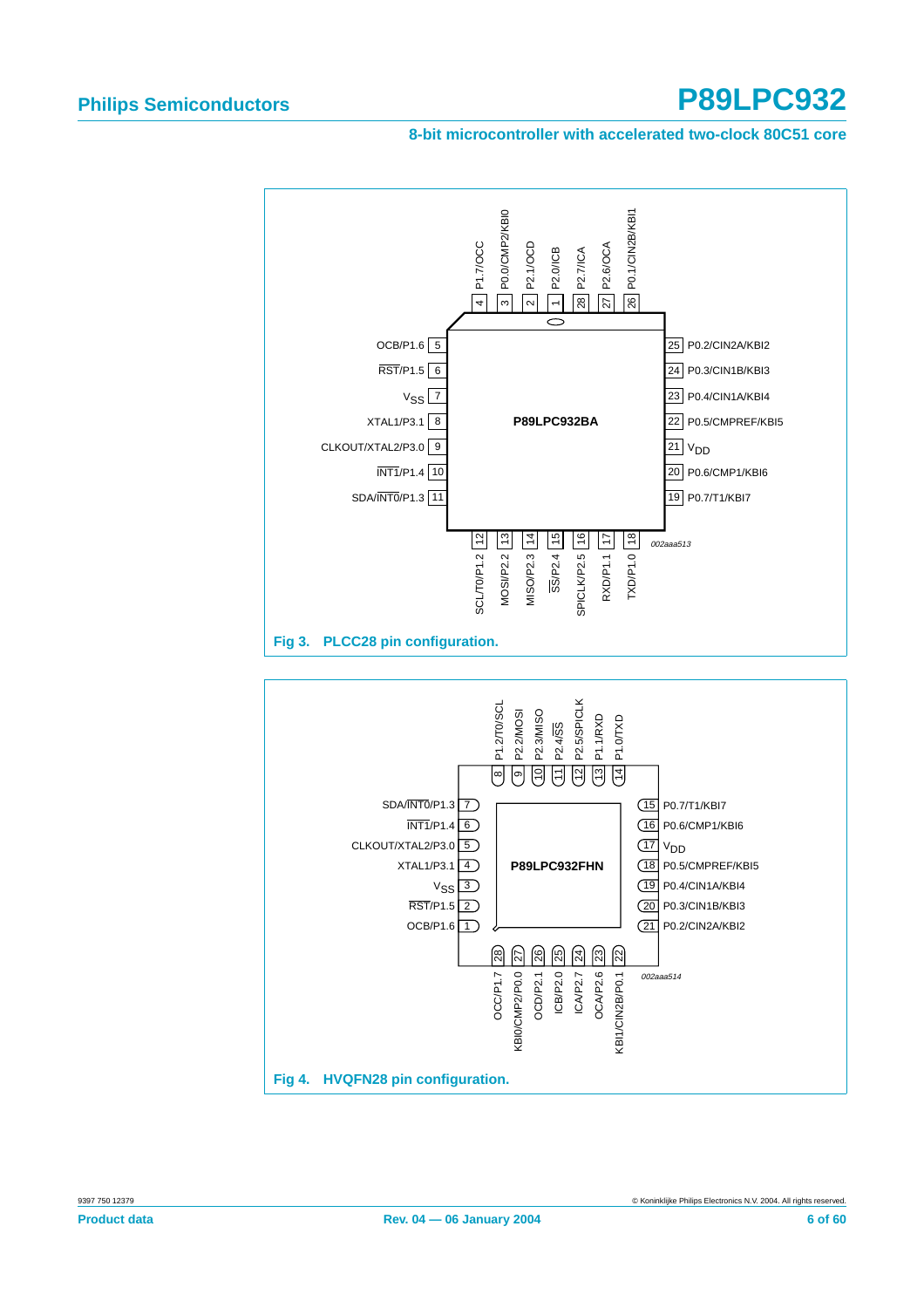## **5.2 Pin description**

<span id="page-6-0"></span>

| <b>Symbol</b> | Pin                                    |                                         | <b>Type</b> | <b>Description</b>                                                                                                                                                                                                                                                                                                                                                                                                                                |
|---------------|----------------------------------------|-----------------------------------------|-------------|---------------------------------------------------------------------------------------------------------------------------------------------------------------------------------------------------------------------------------------------------------------------------------------------------------------------------------------------------------------------------------------------------------------------------------------------------|
|               | TSSOP,<br><b>PLCC</b>                  | <b>HVQFN</b>                            |             |                                                                                                                                                                                                                                                                                                                                                                                                                                                   |
| $PO.0 - PO.7$ | 3, 26,<br>25, 24,<br>23, 22,<br>20, 19 | 27, 22,<br>21, 20,<br>19, 18,<br>16, 15 | I/O         | Port 0: Port 0 is an 8-bit I/O port with a user-configurable output type. During<br>reset Port 0 latches are configured in the input only mode with the internal<br>pull-up disabled. The operation of Port 0 pins as inputs and outputs depends<br>upon the port configuration selected. Each port pin is configured<br>independently. Refer to Section 8.12.1 "Port configurations" and Table 8 "DC<br>electrical characteristics" for details. |
|               |                                        |                                         |             | The Keypad Interrupt feature operates with Port 0 pins.                                                                                                                                                                                                                                                                                                                                                                                           |
|               |                                        |                                         |             | All pins have Schmitt triggered inputs.                                                                                                                                                                                                                                                                                                                                                                                                           |
|               |                                        |                                         |             | Port 0 also provides various special functions as described below:                                                                                                                                                                                                                                                                                                                                                                                |
|               | 3                                      | 27                                      | I/O         | $P0.0 - Port 0 bit 0.$                                                                                                                                                                                                                                                                                                                                                                                                                            |
|               |                                        |                                         | O           | <b>CMP2</b> - Comparator 2 output.                                                                                                                                                                                                                                                                                                                                                                                                                |
|               |                                        |                                         | L           | KBI0 - Keyboard input 0.                                                                                                                                                                                                                                                                                                                                                                                                                          |
|               | 26                                     | 22                                      | I/O         | <b>P0.1</b> - Port 0 bit 1.                                                                                                                                                                                                                                                                                                                                                                                                                       |
|               |                                        |                                         | I           | <b>CIN2B</b> - Comparator 2 positive input B.                                                                                                                                                                                                                                                                                                                                                                                                     |
|               |                                        |                                         | T           | KBI1 - Keyboard input 1.                                                                                                                                                                                                                                                                                                                                                                                                                          |
|               | 25                                     | 21                                      | I/O         | <b>P0.2</b> - Port 0 bit 2.                                                                                                                                                                                                                                                                                                                                                                                                                       |
|               |                                        |                                         | T           | CIN2A — Comparator 2 positive input A.                                                                                                                                                                                                                                                                                                                                                                                                            |
|               |                                        | <b>KBI2</b> - Keyboard input 2.<br>I.   |             |                                                                                                                                                                                                                                                                                                                                                                                                                                                   |
|               | 24                                     | 20                                      | I/O         | <b>P0.3</b> - Port 0 bit 3.                                                                                                                                                                                                                                                                                                                                                                                                                       |
|               |                                        |                                         | T           | <b>CIN1B</b> - Comparator 1 positive input B.                                                                                                                                                                                                                                                                                                                                                                                                     |
|               |                                        |                                         | T           | <b>KBI3</b> - Keyboard input 3.                                                                                                                                                                                                                                                                                                                                                                                                                   |
|               | 23                                     | 19                                      | I/O         | $P0.4$ - Port 0 bit 4.                                                                                                                                                                                                                                                                                                                                                                                                                            |
|               |                                        |                                         | I           | CIN1A - Comparator 1 positive input A.                                                                                                                                                                                                                                                                                                                                                                                                            |
|               |                                        |                                         | T           | KBI4 - Keyboard input 4.                                                                                                                                                                                                                                                                                                                                                                                                                          |
|               | 22                                     | 18                                      | I/O         | <b>P0.5</b> — Port 0 bit 5.                                                                                                                                                                                                                                                                                                                                                                                                                       |
|               |                                        |                                         | I           | <b>CMPREF</b> - Comparator reference (negative) input.                                                                                                                                                                                                                                                                                                                                                                                            |
|               |                                        |                                         |             | KBI5 - Keyboard input 5.                                                                                                                                                                                                                                                                                                                                                                                                                          |
|               | 20                                     | 16                                      | I/O         | <b>P0.6</b> — Port 0 bit 6.                                                                                                                                                                                                                                                                                                                                                                                                                       |
|               |                                        |                                         | O           | <b>CMP1</b> - Comparator 1 output.                                                                                                                                                                                                                                                                                                                                                                                                                |
|               |                                        |                                         | L           | KBI6 - Keyboard input 6.                                                                                                                                                                                                                                                                                                                                                                                                                          |
|               | 19                                     | 15                                      | I/O         | P0.7 - Port 0 bit 7.                                                                                                                                                                                                                                                                                                                                                                                                                              |
|               |                                        |                                         | I/O         | T1 - Timer/counter 1 external count input or overflow output.                                                                                                                                                                                                                                                                                                                                                                                     |
|               |                                        |                                         | T           | KBI7 - Keyboard input 7.                                                                                                                                                                                                                                                                                                                                                                                                                          |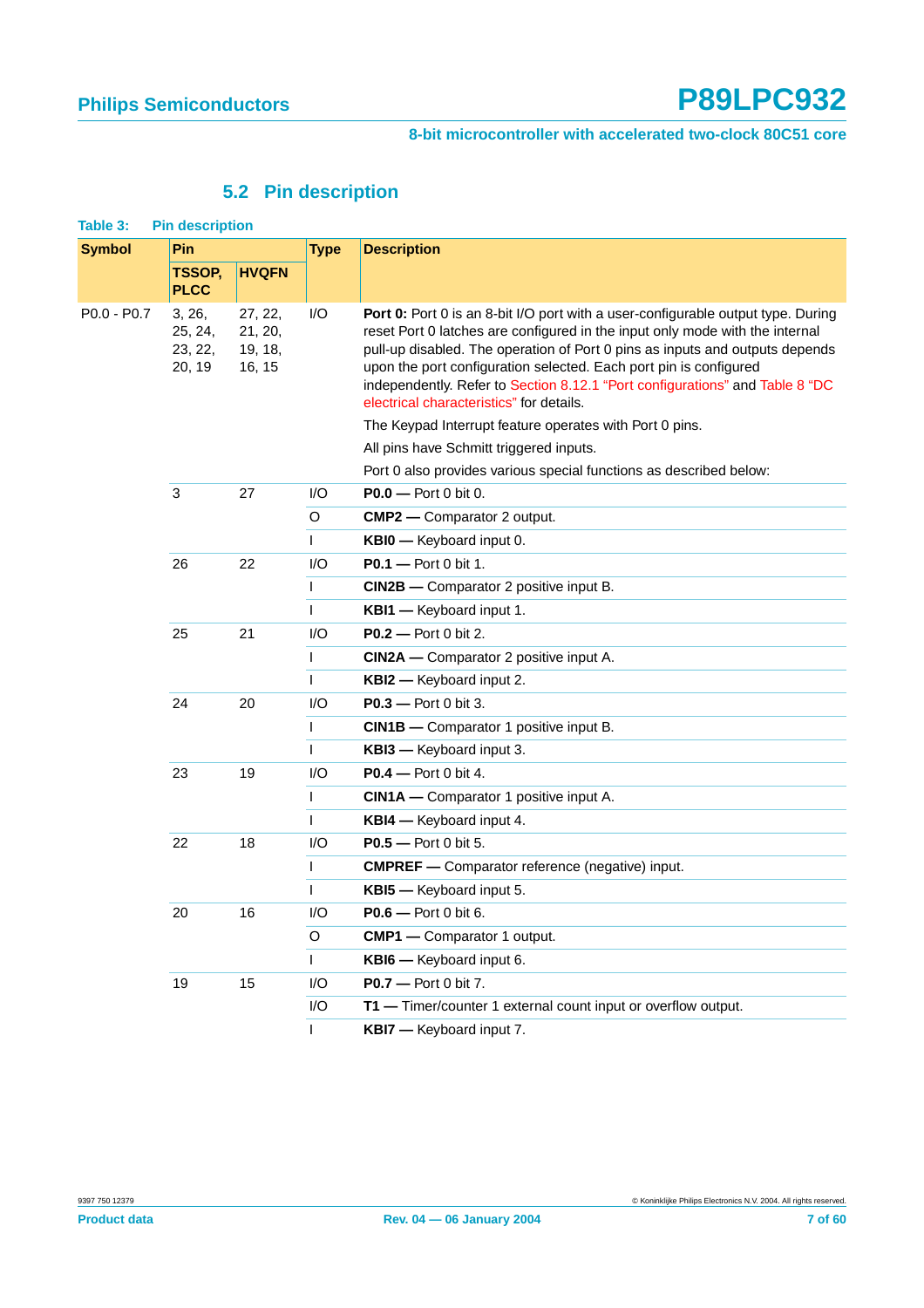#### **8-bit microcontroller with accelerated two-clock 80C51 core**

| <b>Symbol</b> | Pin                                  |                   | <b>Type</b>  | <b>Description</b>                                                                                                                                                                                                                                                                                                                                                                                                                                                                                                                                                                                                                         |
|---------------|--------------------------------------|-------------------|--------------|--------------------------------------------------------------------------------------------------------------------------------------------------------------------------------------------------------------------------------------------------------------------------------------------------------------------------------------------------------------------------------------------------------------------------------------------------------------------------------------------------------------------------------------------------------------------------------------------------------------------------------------------|
|               | <b>TSSOP,</b><br><b>PLCC</b>         | <b>HVQFN</b>      |              |                                                                                                                                                                                                                                                                                                                                                                                                                                                                                                                                                                                                                                            |
| P1.0 - P1.7   | 18, 17,<br>12, 11,<br>10, 6, 5,<br>4 | 7, 6, 2, 1,<br>28 |              | 14, 13, 8, I/O, I <sup>[1]</sup> Port 1: Port 1 is an 8-bit I/O port with a user-configurable output type, except<br>for three pins as noted below. During reset Port 1 latches are configured in<br>the input only mode with the internal pull-up disabled. The operation of the<br>configurable Port 1 pins as inputs and outputs depends upon the port<br>configuration selected. Each of the configurable port pins are programmed<br>independently. Refer to Section 8.12.1 "Port configurations" and Table 8 "DC<br>electrical characteristics" for details. P1.2 - P1.3 are open drain when used as<br>outputs. P1.5 is input only. |
|               |                                      |                   |              | All pins have Schmitt triggered inputs.                                                                                                                                                                                                                                                                                                                                                                                                                                                                                                                                                                                                    |
|               |                                      |                   |              | Port 1 also provides various special functions as described below:                                                                                                                                                                                                                                                                                                                                                                                                                                                                                                                                                                         |
|               | 18                                   | 14                | I/O          | P1.0 - Port 1 bit 0.                                                                                                                                                                                                                                                                                                                                                                                                                                                                                                                                                                                                                       |
|               |                                      |                   | $\circ$      | TXD - Transmitter output for the serial port.                                                                                                                                                                                                                                                                                                                                                                                                                                                                                                                                                                                              |
|               | 17                                   | 13                | I/O          | P1.1 - Port 1 bit 1.                                                                                                                                                                                                                                                                                                                                                                                                                                                                                                                                                                                                                       |
|               |                                      |                   | T            | RXD - Receiver input for the serial port.                                                                                                                                                                                                                                                                                                                                                                                                                                                                                                                                                                                                  |
|               | 12                                   | 8                 | 1/O          | P1.2 - Port 1 bit 2 (open-drain when used as output).                                                                                                                                                                                                                                                                                                                                                                                                                                                                                                                                                                                      |
|               |                                      |                   | I/O          | TO - Timer/counter 0 external count input or overflow output (open-drain<br>when used as output).                                                                                                                                                                                                                                                                                                                                                                                                                                                                                                                                          |
|               |                                      |                   | I/O          | $SCL - I2C$ serial clock input/output.                                                                                                                                                                                                                                                                                                                                                                                                                                                                                                                                                                                                     |
|               | 11                                   | $\overline{7}$    | I/O          | P1.3 - Port 1 bit 3 (open-drain when used as output).                                                                                                                                                                                                                                                                                                                                                                                                                                                                                                                                                                                      |
|               |                                      |                   | $\mathsf{L}$ | $\overline{\text{INT0}}$ - External interrupt 0 input.                                                                                                                                                                                                                                                                                                                                                                                                                                                                                                                                                                                     |
|               |                                      |                   | I/O          | $SDA - l^2C$ serial data input/output.                                                                                                                                                                                                                                                                                                                                                                                                                                                                                                                                                                                                     |
|               | 10                                   | 6                 | $\mathbf{I}$ | $P1.4 - Port 1 bit 4.$                                                                                                                                                                                                                                                                                                                                                                                                                                                                                                                                                                                                                     |
|               |                                      |                   | $\mathbf{I}$ | $\overline{\text{INT1}}$ - External interrupt 1 input.                                                                                                                                                                                                                                                                                                                                                                                                                                                                                                                                                                                     |
|               | 6                                    | $\overline{c}$    | T            | $P1.5$ - Port 1 bit 5 (input only).                                                                                                                                                                                                                                                                                                                                                                                                                                                                                                                                                                                                        |
|               |                                      |                   | $\mathsf{I}$ | RST - External Reset input during power-on or if selected via UCFG1.<br>When functioning as a reset input, a LOW on this pin resets the<br>microcontroller, causing I/O ports and peripherals to take on their default<br>states, and the processor begins execution at address 0. Also used during a<br>power-on sequence to force In-System Programming mode.                                                                                                                                                                                                                                                                            |
|               | 5                                    | $\mathbf{1}$      | 1/O          | $P1.6 - Port 1 bit 6.$                                                                                                                                                                                                                                                                                                                                                                                                                                                                                                                                                                                                                     |
|               |                                      |                   | O            | <b>OCB</b> - Output Compare B.                                                                                                                                                                                                                                                                                                                                                                                                                                                                                                                                                                                                             |
|               | $\overline{\mathbf{4}}$              | 28                | I/O          | P1.7 - Port 1 bit 7.                                                                                                                                                                                                                                                                                                                                                                                                                                                                                                                                                                                                                       |
|               |                                      |                   | O            | OCC - Output Compare C.                                                                                                                                                                                                                                                                                                                                                                                                                                                                                                                                                                                                                    |

#### **Table 3: Pin description**…continued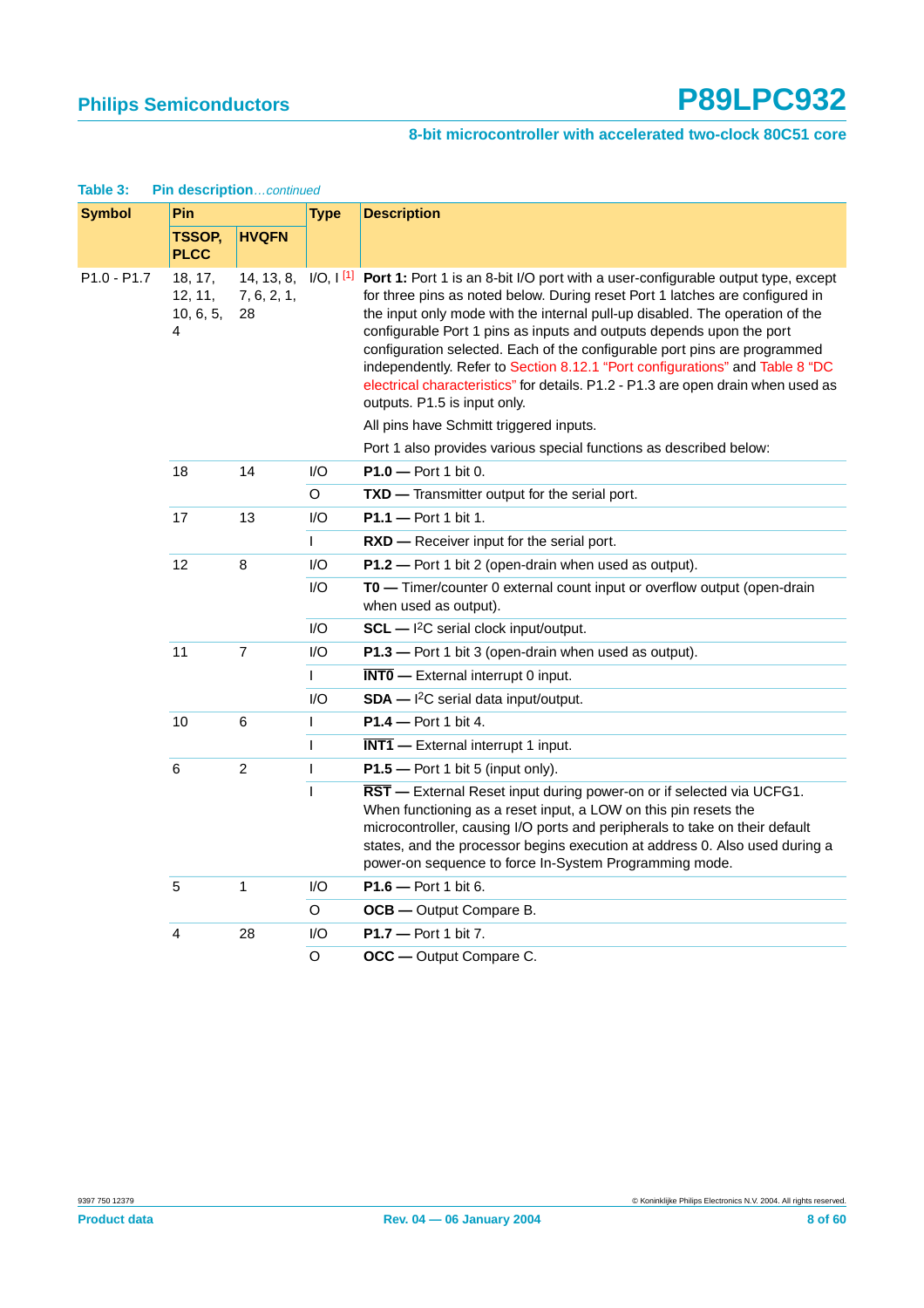#### **8-bit microcontroller with accelerated two-clock 80C51 core**

| <b>Symbol</b> | Pin                                   |                                        | <b>Type</b>             | <b>Description</b>                                                                                                                                                                                                                                                                                                                                                                                                                                       |
|---------------|---------------------------------------|----------------------------------------|-------------------------|----------------------------------------------------------------------------------------------------------------------------------------------------------------------------------------------------------------------------------------------------------------------------------------------------------------------------------------------------------------------------------------------------------------------------------------------------------|
|               | <b>TSSOP,</b><br><b>PLCC</b>          | <b>HVQFN</b>                           |                         |                                                                                                                                                                                                                                                                                                                                                                                                                                                          |
| $P2.0 - P2.7$ | 1, 2, 13,<br>14, 15,<br>16, 27,<br>28 | 25, 26, 9,<br>10, 11,<br>12, 23,<br>24 | 1/O                     | <b>Port 2:</b> Port 2 is an 8-bit I/O port with a user-configurable output type. During<br>reset Port 2 latches are configured in the input only mode with the internal<br>pull-up disabled. The operation of Port 2 pins as inputs and outputs depends<br>upon the port configuration selected. Each port pin is configured<br>independently. Refer to Section 8.12.1 "Port configurations" and Table 8 "DC<br>electrical characteristics" for details. |
|               |                                       |                                        |                         | All pins have Schmitt triggered inputs.                                                                                                                                                                                                                                                                                                                                                                                                                  |
|               |                                       |                                        |                         | Port 2 also provides various special functions as described below:                                                                                                                                                                                                                                                                                                                                                                                       |
|               | $\mathbf{1}$                          | 25                                     | I/O                     | $P2.0 - Port 2 bit 0.$                                                                                                                                                                                                                                                                                                                                                                                                                                   |
|               |                                       |                                        | T                       | ICB - Input Capture B.                                                                                                                                                                                                                                                                                                                                                                                                                                   |
|               | $\overline{2}$                        | 26                                     | I/O                     | P2.1 - Port 2 bit 1.                                                                                                                                                                                                                                                                                                                                                                                                                                     |
|               |                                       |                                        | O                       | OCD - Output Compare D.                                                                                                                                                                                                                                                                                                                                                                                                                                  |
|               | 13                                    | $\boldsymbol{9}$                       | I/O                     | $P2.2 - Port 2 bit 2.$                                                                                                                                                                                                                                                                                                                                                                                                                                   |
|               |                                       |                                        | I/O                     | MOSI - SPI master out slave in. When configured as master, this pin is<br>output; when configured as slave, this pin is input.                                                                                                                                                                                                                                                                                                                           |
|               | 14                                    | 10                                     | I/O                     | $P2.3 - Port 2 bit 3.$                                                                                                                                                                                                                                                                                                                                                                                                                                   |
|               |                                       |                                        | $\mathsf{I}/\mathsf{O}$ | <b>MISO</b> — When configured as master, this pin is input, when configured as<br>slave, this pin is output.                                                                                                                                                                                                                                                                                                                                             |
|               | 15                                    | 11                                     | $\mathsf{I}/\mathsf{O}$ | $P2.4$ - Port 2 bit 4.                                                                                                                                                                                                                                                                                                                                                                                                                                   |
|               |                                       |                                        | T.                      | $\overline{\text{SS}}$ - SPI Slave select.                                                                                                                                                                                                                                                                                                                                                                                                               |
|               | 16                                    | 12                                     | I/O                     | $P2.5 - Port 2 bit 5.$                                                                                                                                                                                                                                                                                                                                                                                                                                   |
|               |                                       |                                        | $\mathsf{I}/\mathsf{O}$ | <b>SPICLK</b> — SPI clock. When configured as master, this pin is output; when<br>configured as slave, this pin is input.                                                                                                                                                                                                                                                                                                                                |
|               | 27                                    | 23                                     | I/O                     | $P2.6$ - Port 2 bit 6.                                                                                                                                                                                                                                                                                                                                                                                                                                   |
|               |                                       |                                        | O                       | <b>OCA</b> - Output Compare A.                                                                                                                                                                                                                                                                                                                                                                                                                           |
|               | 28                                    | 24                                     | I/O                     | $P2.7$ - Port 2 bit 7.                                                                                                                                                                                                                                                                                                                                                                                                                                   |
|               |                                       |                                        | T                       | ICA - Input Capture A.                                                                                                                                                                                                                                                                                                                                                                                                                                   |

#### **Table 3: Pin description**…continued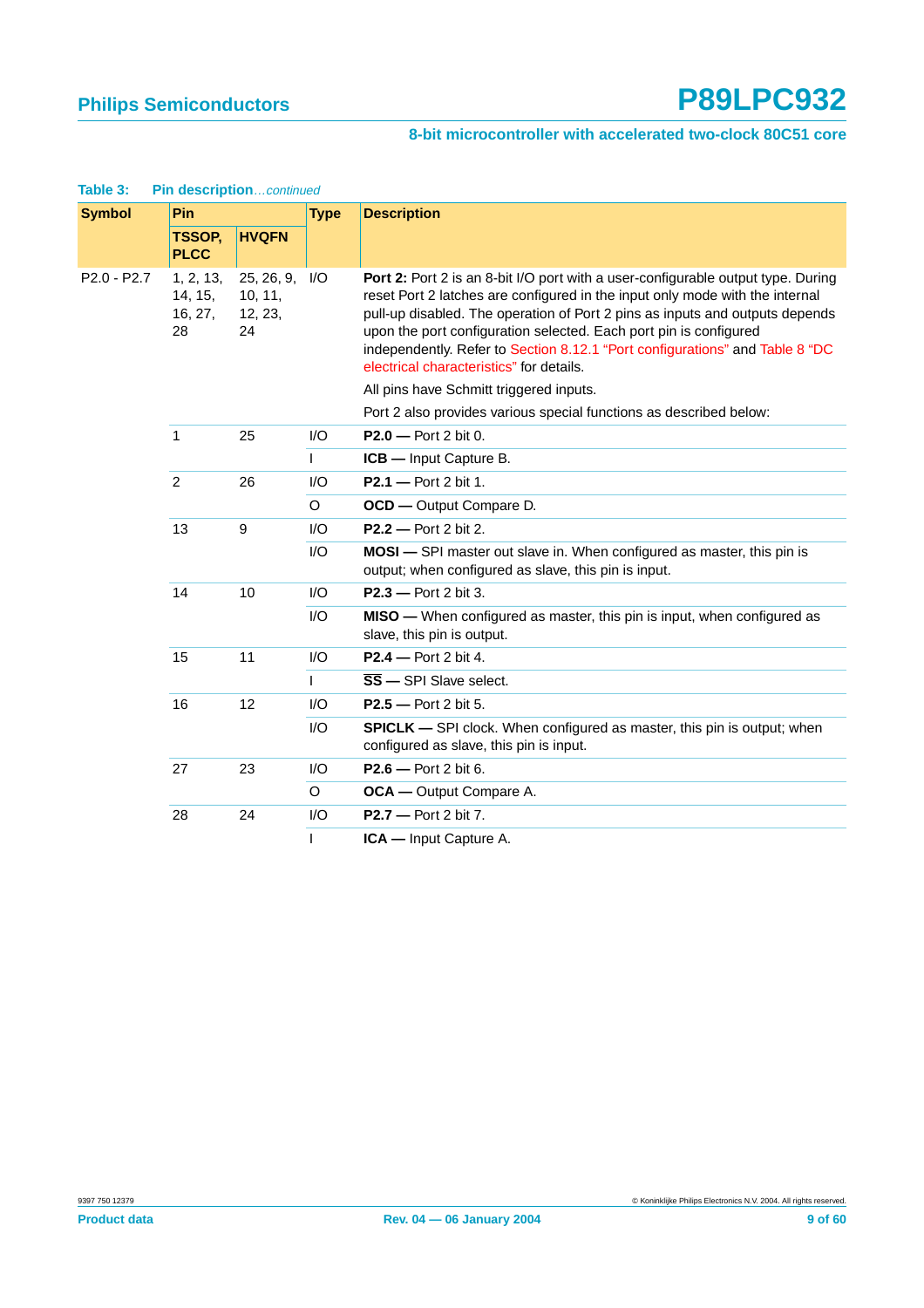| <b>Symbol</b>         | <b>Pin</b>            |                | <b>Type</b> | <b>Description</b>                                                                                                                                                                                                                                                                                                                                                                                                                               |
|-----------------------|-----------------------|----------------|-------------|--------------------------------------------------------------------------------------------------------------------------------------------------------------------------------------------------------------------------------------------------------------------------------------------------------------------------------------------------------------------------------------------------------------------------------------------------|
|                       | TSSOP.<br><b>PLCC</b> | <b>HVQFN</b>   |             |                                                                                                                                                                                                                                                                                                                                                                                                                                                  |
| P3.0 - P3.1           | 9, 8                  | 5, 4           | I/O         | Port 3: Port 3 is a 2-bit I/O port with a user-configurable output type. During<br>reset Port 3 latches are configured in the input only mode with the internal<br>pull-up disabled. The operation of Port 3 pins as inputs and outputs depends<br>upon the port configuration selected. Each port pin is configured<br>independently. Refer to Section 8.12.1 "Port configurations" and Table 8 "DC<br>electrical characteristics" for details. |
|                       |                       |                |             | All pins have Schmitt triggered inputs.                                                                                                                                                                                                                                                                                                                                                                                                          |
|                       |                       |                |             | Port 3 also provides various special functions as described below:                                                                                                                                                                                                                                                                                                                                                                               |
|                       | 9                     | 5              | 1/O         | $P3.0 - Port 3 bit 0.$                                                                                                                                                                                                                                                                                                                                                                                                                           |
|                       |                       |                | O           | XTAL2 — Output from the oscillator amplifier (when a crystal oscillator option<br>is selected via the FLASH configuration.                                                                                                                                                                                                                                                                                                                       |
|                       |                       |                | $\circ$     | <b>CLKOUT</b> — CPU clock divided by 2 when enabled via SFR bit (ENCLK -<br>TRIM.6). It can be used if the CPU clock is the internal RC oscillator,<br>watchdog oscillator or external clock input, except when XTAL1/XTAL2 are<br>used to generate clock source for the Real-Time clock/system timer.                                                                                                                                           |
|                       | 8                     | $\overline{4}$ | 1/O         | $P3.1 - Port 3 bit 1.$                                                                                                                                                                                                                                                                                                                                                                                                                           |
|                       |                       |                |             | <b>XTAL1</b> — Input to the oscillator circuit and internal clock generator circuits<br>(when selected via the FLASH configuration). It can be a port pin if internal<br>RC oscillator or watchdog oscillator is used as the CPU clock source, and if<br>XTAL1/XTAL2 are not used to generate the clock for the Real-Time<br>clock/system timer.                                                                                                 |
| $V_{SS}$              | $\overline{7}$        | 3              |             | Ground: 0 V reference.                                                                                                                                                                                                                                                                                                                                                                                                                           |
| <b>V<sub>DD</sub></b> | 21                    | 17             |             | Power Supply: This is the power supply voltage for normal operation as well<br>as Idle and Power-Down modes.                                                                                                                                                                                                                                                                                                                                     |

**Table 3: Pin description**…continued

<span id="page-9-0"></span>[1] Input/Output for P1.0-P1.4, P1.6, P1.7. Input for P1.5.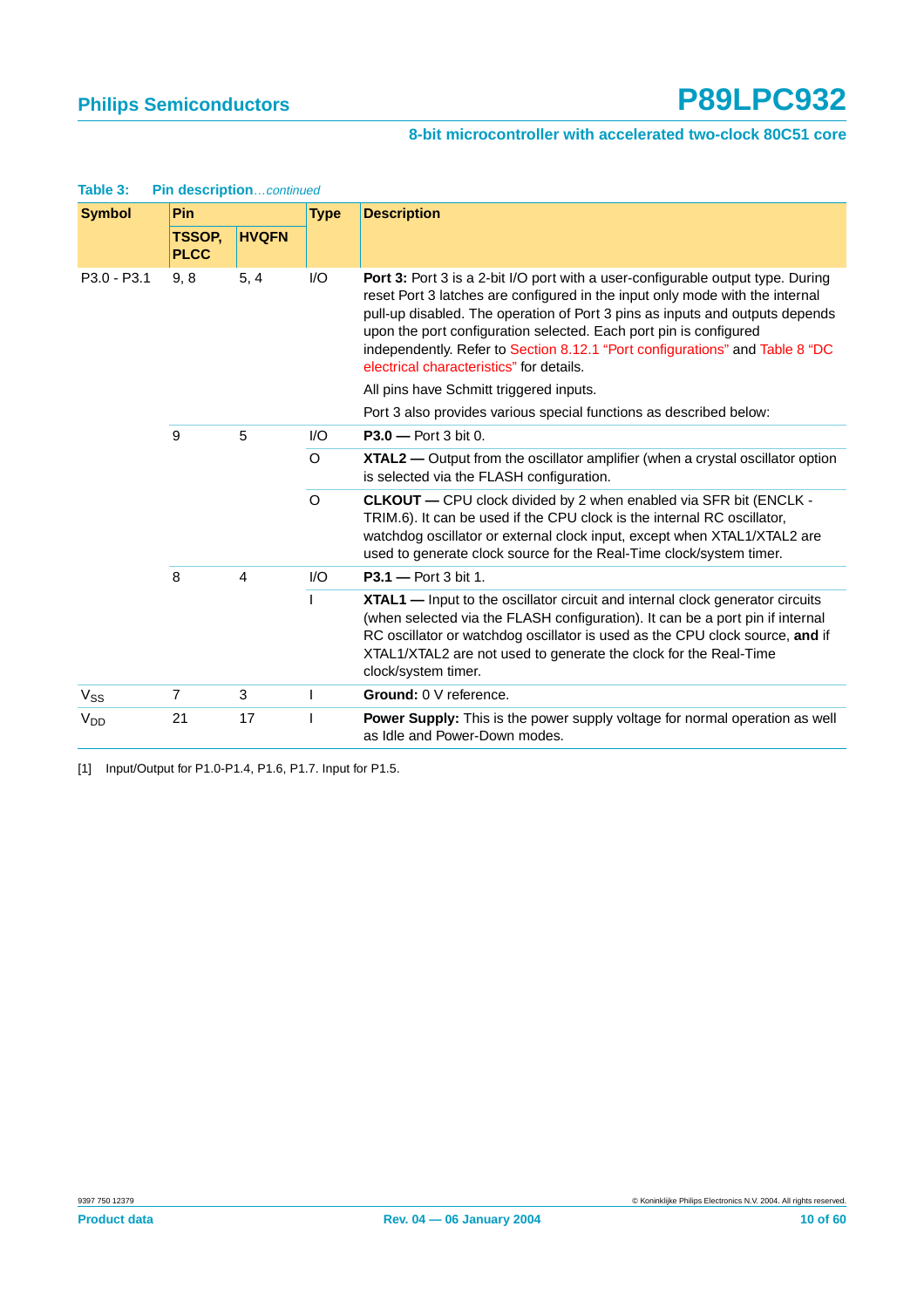**8-bit microcontroller with accelerated two-clock 80C51 core**

## <span id="page-10-0"></span>**6. Logic symbol**



## <span id="page-10-1"></span>**7. Special function registers**

**Remark:** Special Function Registers (SFRs) accesses are restricted in the following ways:

- **•** User must **not** attempt to access any SFR locations not defined.
- **•** Accesses to any defined SFR locations must be strictly for the functions for the SFRs.
- **•** SFR bits labeled '-', '0' or '1' can **only** be written and read as follows:
	- **–** '-' Unless otherwise specified, **must** be written with '0', but can return any value when read (even if it was written with '0'). It is a reserved bit and may be used in future derivatives.
	- **–** '0' **must** be written with '0', and will return a '0' when read.
	- **–** '1' **must** be written with '1', and will return a '1' when read.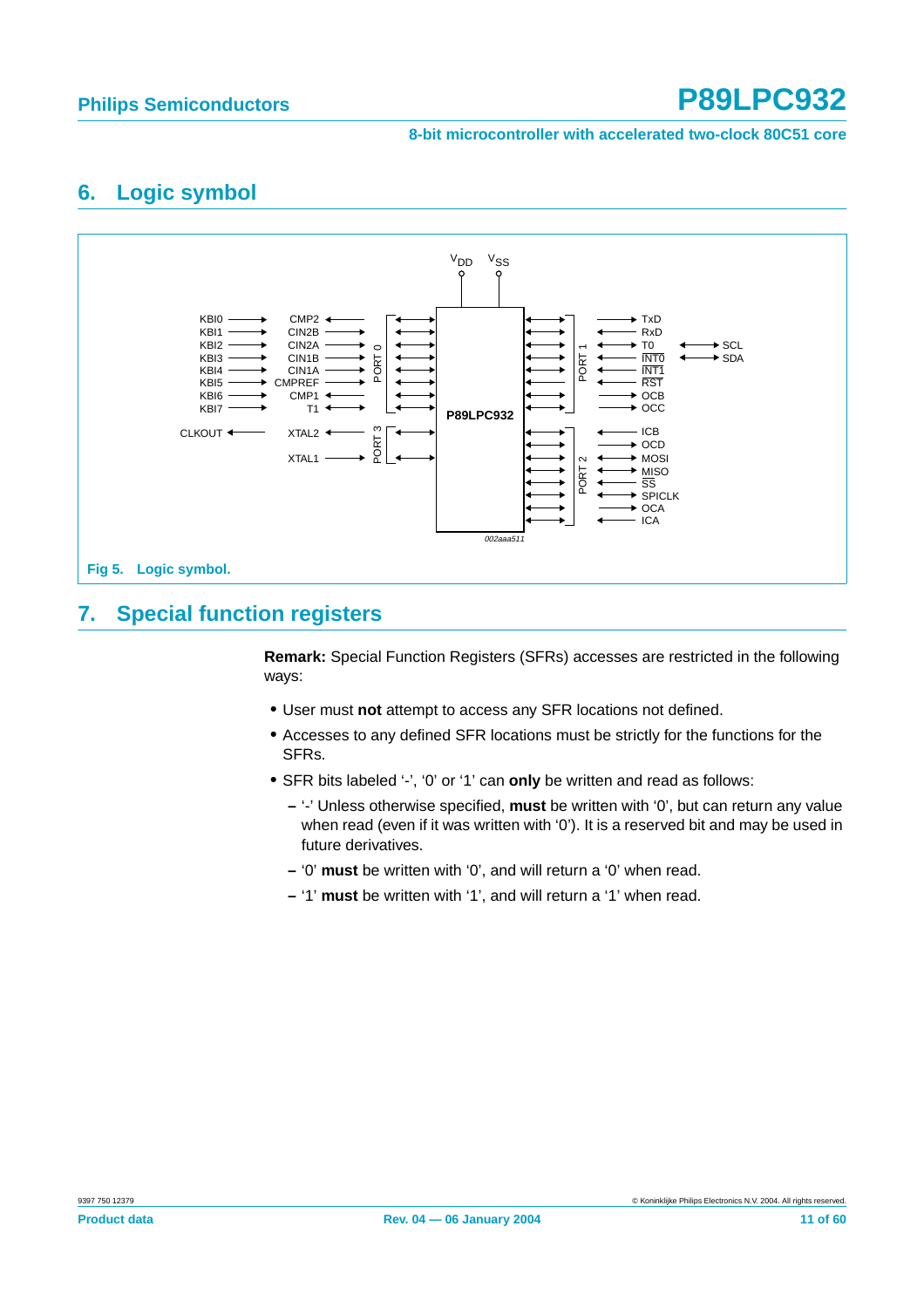**Philips Semiconductors Philips Semiconductors**

**P89LPC932 P89LPC932**

# 8-bit microcontroller with accelerated two-clock 80C51 core **8-bit microcontroller with accelerated two-clock 80C51 core**

| <b>Name</b>          | <b>Description</b>                      | <b>SFR</b>         |              | <b>Bit functions and addresses</b> |                          |                   |                 |                 |                 |                   | <b>Reset value</b> |               |
|----------------------|-----------------------------------------|--------------------|--------------|------------------------------------|--------------------------|-------------------|-----------------|-----------------|-----------------|-------------------|--------------------|---------------|
|                      |                                         | addr.              | <b>MSB</b>   |                                    |                          |                   |                 |                 |                 | <b>LSB</b>        | <b>Hex</b>         | <b>Binary</b> |
|                      |                                         | <b>Bit address</b> | E7           | E <sub>6</sub>                     | E <sub>5</sub>           | <b>E4</b>         | <b>E3</b>       | E <sub>2</sub>  | <b>E1</b>       | E0                |                    |               |
| ACC*                 | Accumulator                             | EOH                |              |                                    |                          |                   |                 |                 |                 |                   | $00\,$             | 00000000      |
| AUXR1                | Auxiliary function register             | A2H                | <b>CLKLP</b> | <b>EBRR</b>                        | ENT <sub>1</sub>         | ENT <sub>0</sub>  | <b>SRST</b>     | 0               |                 | <b>DPS</b>        | 00                 | 000000x0      |
|                      |                                         | <b>Bit address</b> | F7           | F <sub>6</sub>                     | F <sub>5</sub>           | F <sub>4</sub>    | F <sub>3</sub>  | F <sub>2</sub>  | F <sub>1</sub>  | F <sub>0</sub>    |                    |               |
| $B^*$                | <b>B</b> register                       | FOH                |              |                                    |                          |                   |                 |                 |                 |                   | 00                 | 00000000      |
| BRGR0 <sup>[2]</sup> | Baud rate generator rate<br><b>LOW</b>  | <b>BEH</b>         |              |                                    |                          |                   |                 |                 |                 |                   | 00                 | 00000000      |
| BRGR1[2]             | Baud rate generator rate<br><b>HIGH</b> | <b>BFH</b>         |              |                                    |                          |                   |                 |                 |                 |                   | 00                 | 00000000      |
| <b>BRGCON</b>        | Baud rate generator control             | <b>BDH</b>         | $\sim$       | $\blacksquare$                     | $\overline{\phantom{a}}$ | $\blacksquare$    | ÷,              | $\blacksquare$  | <b>SBRGS</b>    | <b>BRGEN</b>      | $00^{[2]}$         | xxxxxx00      |
| <b>CCCRA</b>         | Capture compare A control<br>register   | EAH                | ICECA2       | ICECA1                             | ICECA0                   | <b>ICESA</b>      | <b>ICNFA</b>    | <b>FCOA</b>     | OCMA1           | OCMA0             | 00                 | 00000000      |
| <b>CCCRB</b>         | Capture compare B control<br>register   | EBH                | ICECB2       | ICECB1                             | ICECB0                   | <b>ICESB</b>      | <b>ICNFB</b>    | <b>FCOB</b>     | OCMB1           | OCMB0             | 00                 | 00000000      |
| CCCRC                | Capture compare C control<br>register   | <b>ECH</b>         |              |                                    |                          |                   |                 | <b>FCOC</b>     | OCMC1           | OCMC0             | 00                 | xxxxx000      |
| <b>CCCRD</b>         | Capture compare D control<br>register   | <b>EDH</b>         |              |                                    |                          |                   |                 | <b>FCOD</b>     | OCMD1           | OCMD <sub>0</sub> | 00                 | xxxxx000      |
| CMP1                 | Comparator 1 control register           | <b>ACH</b>         |              | $\blacksquare$                     | CE <sub>1</sub>          | CP <sub>1</sub>   | CN <sub>1</sub> | OE1             | CO <sub>1</sub> | CMF1              | $00^{[1]}$         | xx000000      |
| CMP <sub>2</sub>     | Comparator 2 control register           | <b>ADH</b>         |              |                                    | CE <sub>2</sub>          | CP <sub>2</sub>   | CN2             | OE <sub>2</sub> | CO <sub>2</sub> | CMF <sub>2</sub>  | $00^{[1]}$         | xx000000      |
| <b>DEECON</b>        | Data EEPROM control<br>register         | F <sub>1</sub> H   | EEIF         | <b>HVERR</b>                       | ECTL1                    | ECTL <sub>0</sub> | $\blacksquare$  |                 | ÷,              | EADR8             | 0E                 | 00001110      |
| <b>DEEDAT</b>        | Data EEPROM data register               | F <sub>2</sub> H   |              |                                    |                          |                   |                 |                 |                 |                   | 00                 | 00000000      |
| <b>DEEADR</b>        | Data EEPROM address<br>register         | F <sub>3</sub> H   |              |                                    |                          |                   |                 |                 |                 |                   | 00                 | 00000000      |
| <b>DIVM</b>          | CPU clock divide-by-M<br>control        | 95H                |              |                                    |                          |                   |                 |                 |                 |                   | 00                 | 00000000      |
| <b>DPTR</b>          | Data pointer (2 bytes)                  |                    |              |                                    |                          |                   |                 |                 |                 |                   |                    |               |
| <b>DPH</b>           | Data pointer HIGH                       | 83H                |              |                                    |                          |                   |                 |                 |                 |                   | 00                 | 00000000      |
| <b>DPL</b>           | Data pointer LOW                        | 82H                |              |                                    |                          |                   |                 |                 |                 |                   | 00                 | 00000000      |

<span id="page-11-0"></span>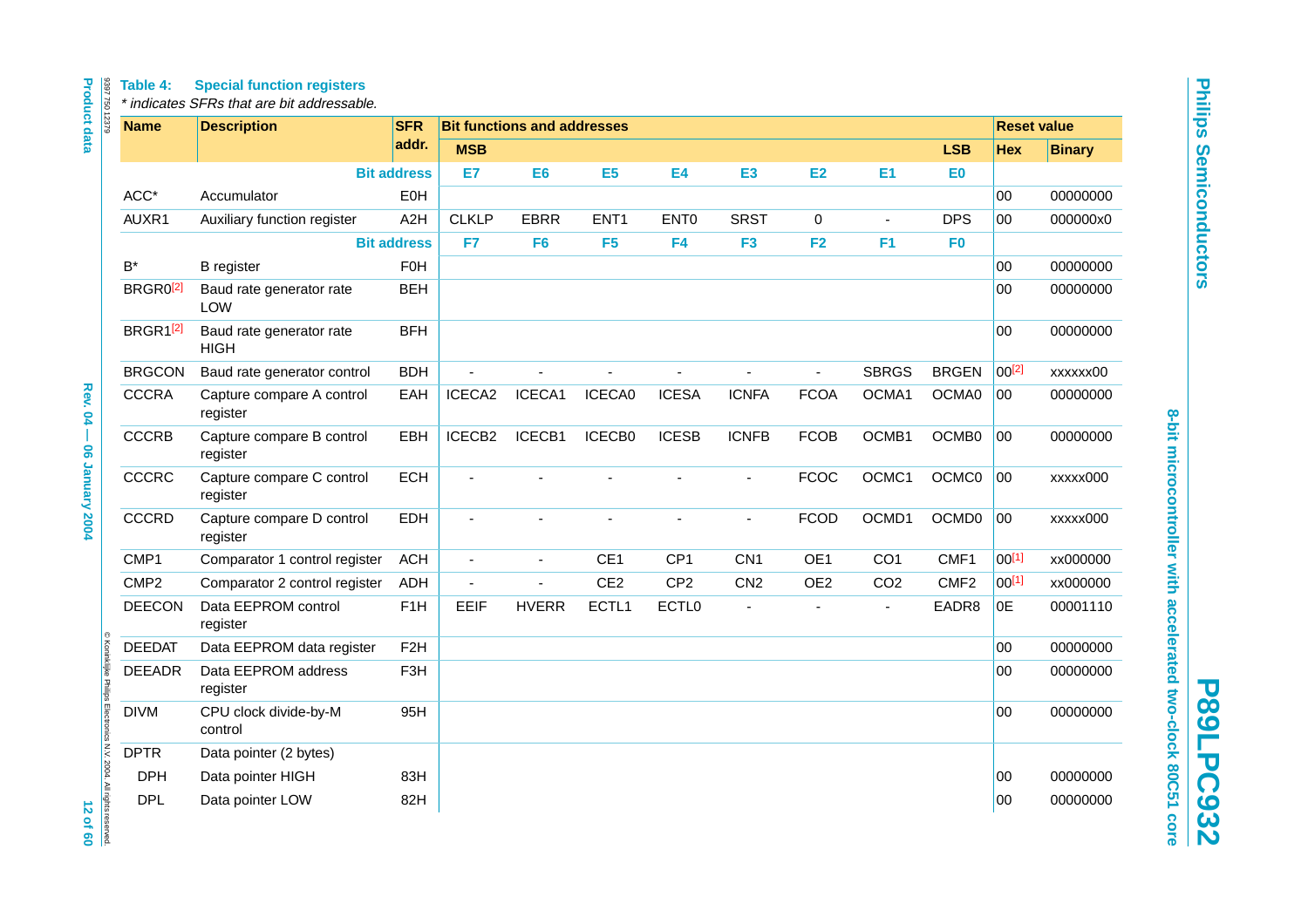#### **Table 4: Special function registers**…continued

| 8397750 12379                                                                | <b>Name</b>   | <b>Description</b>                                     | <b>SFR</b>         |                          | <b>Bit functions and addresses</b> |                |                     |                   |                |                        |                   | <b>Reset value</b> |               |
|------------------------------------------------------------------------------|---------------|--------------------------------------------------------|--------------------|--------------------------|------------------------------------|----------------|---------------------|-------------------|----------------|------------------------|-------------------|--------------------|---------------|
| <b>Product data</b>                                                          |               |                                                        | addr.              | <b>MSB</b>               |                                    |                |                     |                   |                |                        | <b>LSB</b>        | <b>Hex</b>         | <b>Binary</b> |
|                                                                              | <b>I2ADR</b>  | I <sup>2</sup> C slave address register                | <b>DBH</b>         | I2ADR.6                  | I2ADR.5                            | I2ADR.4        | I2ADR.3             | I2ADR.2           | I2ADR.1        | I2ADR.0                | GC                | 00                 | 00000000      |
|                                                                              |               |                                                        | <b>Bit address</b> | <b>DF</b>                | <b>DE</b>                          | <b>DD</b>      | <b>DC</b>           | <b>DB</b>         | <b>DA</b>      | D <sub>9</sub>         | D <sub>8</sub>    |                    |               |
|                                                                              | I2CON*        | I <sup>2</sup> C control register                      | D8H                | $\blacksquare$           | I2EN                               | <b>STA</b>     | <b>STO</b>          | SI                | AA             | $\blacksquare$         | <b>CRSEL</b>      | 00                 | x00000x0      |
|                                                                              | I2DAT         | <sup>2</sup> C data register                           | <b>DAH</b>         |                          |                                    |                |                     |                   |                |                        |                   |                    |               |
|                                                                              | I2SCLH        | Serial clock generator/SCL<br>duty cycle register HIGH | <b>DDH</b>         |                          |                                    |                |                     |                   |                |                        |                   | 00                 | 00000000      |
|                                                                              | I2SCLL        | Serial clock generator/SCL<br>duty cycle register LOW  | <b>DCH</b>         |                          |                                    |                |                     |                   |                |                        |                   | 00                 | 00000000      |
|                                                                              | <b>I2STAT</b> | <sup>2</sup> C status register                         | D9H                | STA.4                    | STA.3                              | STA.2          | STA.1               | STA.0             | $\pmb{0}$      | $\pmb{0}$              | 0                 | F <sub>8</sub>     | 11111000      |
|                                                                              | <b>ICRAH</b>  | Input capture A register HIGH                          | ABH                |                          |                                    |                |                     |                   |                |                        |                   | 00                 | 00000000      |
|                                                                              | <b>ICRAL</b>  | Input capture A register LOW                           | AAH                |                          |                                    |                |                     |                   |                |                        |                   | 00                 | 00000000      |
| <b>Rev. 04</b>                                                               | <b>ICRBH</b>  | Input capture B register HIGH                          | <b>AFH</b>         |                          |                                    |                |                     |                   |                |                        |                   | 00                 | 00000000      |
| - 06 January 2004                                                            | <b>ICRBL</b>  | Input capture B register LOW                           | AEH                |                          |                                    |                |                     |                   |                |                        |                   | 00                 | 00000000      |
|                                                                              |               |                                                        | <b>Bit address</b> | <b>AF</b>                | <b>AE</b>                          | <b>AD</b>      | <b>AC</b>           | <b>AB</b>         | AA             | A9                     | <b>A8</b>         |                    |               |
|                                                                              | IEN0*         | Interrupt enable 0                                     | A8H                | EA                       | <b>EWDRT</b>                       | EBO            | ES/ESR              | ET1               | EX1            | ET <sub>0</sub>        | EX0               | 00                 | 00000000      |
|                                                                              |               |                                                        | <b>Bit address</b> | EF                       | EE                                 | <b>ED</b>      | EC                  | <b>EB</b>         | EA             | <b>E9</b>              | E <sub>8</sub>    |                    |               |
|                                                                              | IEN1*         | Interrupt enable 1                                     | E8H                | EIEE                     | <b>EST</b>                         | $\blacksquare$ | ECCU                | <b>ESPI</b>       | EC             | <b>EKBI</b>            | EI2C              | 00[1]              | 00x00000      |
|                                                                              |               |                                                        | <b>Bit address</b> | <b>BF</b>                | <b>BE</b>                          | <b>BD</b>      | <b>BC</b>           | <b>BB</b>         | <b>BA</b>      | <b>B9</b>              | <b>B8</b>         |                    |               |
|                                                                              | IP0*          | Interrupt priority 0                                   | B8H                | $\blacksquare$           | <b>PWDRT</b>                       | PBO            | PS/PSR              | PT <sub>1</sub>   | PX1            | PT <sub>0</sub>        | PX <sub>0</sub>   | $00^{[1]}$         | x0000000      |
|                                                                              | <b>IP0H</b>   | Interrupt priority 0 HIGH                              | B7H                | $\blacksquare$           | <b>PWDRT</b><br>н                  | <b>PBOH</b>    | PSH/<br><b>PSRH</b> | PT <sub>1</sub> H | PX1H           | <b>PT0H</b>            | <b>PX0H</b>       | 00[1]              | x0000000      |
|                                                                              |               |                                                        | <b>Bit address</b> | FF                       | FE                                 | <b>FD</b>      | <b>FC</b>           | <b>FB</b>         | <b>FA</b>      | F <sub>9</sub>         | F <sub>8</sub>    |                    |               |
|                                                                              | IP1*          | Interrupt priority 1                                   | F <sub>8</sub> H   | <b>PIEE</b>              | <b>PST</b>                         | $\blacksquare$ | <b>PCCU</b>         | <b>PSPI</b>       | PC             | <b>PKBI</b>            | PI <sub>2</sub> C | $00^{[1]}$         | 00x00000      |
|                                                                              | IP1H          | Interrupt priority 1 HIGH                              | F7H                | PIEEH                    | <b>PSTH</b>                        | ÷,             | <b>PCCUH</b>        | <b>PSPIH</b>      | <b>PCH</b>     | <b>PKBIH</b>           | PI2CH             | $00^{[1]}$         | 00x00000      |
|                                                                              | <b>KBCON</b>  | Keypad control register                                | 94H                | $\overline{\phantom{a}}$ |                                    |                |                     |                   | $\blacksquare$ | <b>PATN</b><br>$\_SEL$ | KBIF              | $00^{[1]}$         | xxxxxx00      |
|                                                                              | <b>KBMASK</b> | Keypad interrupt mask<br>register                      | 86H                |                          |                                    |                |                     |                   |                |                        |                   | 00                 | 00000000      |
| C Koninklijke Philips Electronics N.V. 2004. All rights reserved<br>13 of 60 | <b>KBPATN</b> | Keypad pattern register                                | 93H                |                          |                                    |                |                     |                   |                |                        |                   | FF                 | 11111111      |

**Philips Semiconductors Philips Semiconductors**

8-bit microcontroller with accelerated two-clock 80C51 core **8-bit microcontroller with accelerated two-clock 80C51 core**

**P89LPC932**

**P89LPC932**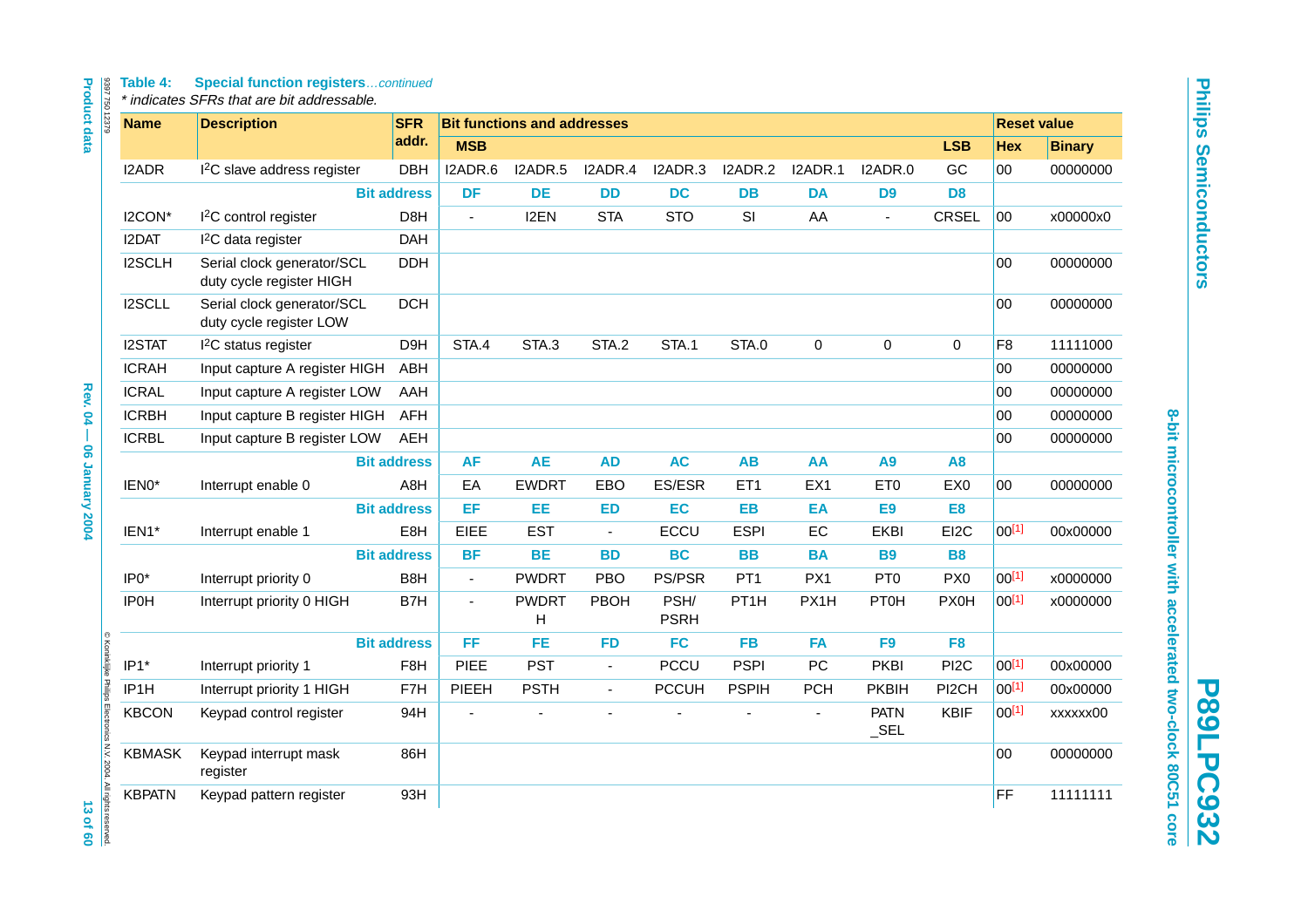# Table 4: Special function registers...continued<br>\* indicates SFRs that are bit addressable.

| 8397750 12379                                                    | <b>Name</b>  | <b>Description</b>                       | <b>SFR</b>         |                   | <b>Bit functions and addresses</b> |                         |                        |                            |                            |               |                              | <b>Reset value</b> |               |
|------------------------------------------------------------------|--------------|------------------------------------------|--------------------|-------------------|------------------------------------|-------------------------|------------------------|----------------------------|----------------------------|---------------|------------------------------|--------------------|---------------|
|                                                                  |              |                                          | addr.              | <b>MSB</b>        |                                    |                         |                        |                            |                            |               | <b>LSB</b>                   | <b>Hex</b>         | <b>Binary</b> |
|                                                                  | <b>OCRAH</b> | Output compare A register<br><b>HIGH</b> | EFH                |                   |                                    |                         |                        |                            |                            |               |                              | 00                 | 00000000      |
|                                                                  | <b>OCRAL</b> | Output compare A register<br><b>LOW</b>  | EEH                |                   |                                    |                         |                        |                            |                            |               |                              | $00\,$             | 00000000      |
|                                                                  | <b>OCRBH</b> | Output compare B register<br><b>HIGH</b> | <b>FBH</b>         |                   |                                    |                         |                        |                            |                            |               |                              | 00                 | 00000000      |
|                                                                  | <b>OCRBL</b> | Output compare B register<br><b>LOW</b>  | <b>FAH</b>         |                   |                                    |                         |                        |                            |                            |               |                              | $00\,$             | 00000000      |
|                                                                  | <b>OCRCH</b> | Output compare C register<br><b>HIGH</b> | <b>FDH</b>         |                   |                                    |                         |                        |                            |                            |               |                              | 00                 | 00000000      |
|                                                                  | <b>OCRCL</b> | Output compare C register<br><b>LOW</b>  | <b>FCH</b>         |                   |                                    |                         |                        |                            |                            |               |                              | $00\,$             | 00000000      |
|                                                                  | <b>OCRDH</b> | Output compare D register<br><b>HIGH</b> | <b>FFH</b>         |                   |                                    |                         |                        |                            |                            |               |                              | 00                 | 00000000      |
|                                                                  | <b>OCRDL</b> | Output compare D register<br><b>LOW</b>  | <b>FEH</b>         |                   |                                    |                         |                        |                            |                            |               |                              | 00                 | 00000000      |
|                                                                  |              |                                          | <b>Bit address</b> | 87                | 86                                 | 85                      | 84                     | 83                         | 82                         | 81            | 80                           |                    |               |
|                                                                  | $P0*$        | Port <sub>0</sub>                        | 80H                | T1/KB7            | CMP <sub>1</sub><br>/KB6           | <b>CMPREF</b><br>/KB5   | CIN1A<br>/KB4          | CIN1B<br>/KB3              | CIN <sub>2</sub> A<br>/KB2 | CIN2B<br>/KB1 | CMP <sub>2</sub><br>/KB0     |                    | $[1]$         |
|                                                                  |              |                                          | <b>Bit address</b> | 97                | 96                                 | 95                      | 94                     | 93                         | 92                         | 91            | 90                           |                    |               |
|                                                                  | $P1*$        | Port 1                                   | 90H                | <b>OCC</b>        | <b>OCB</b>                         | $\overline{\text{RST}}$ | INT <sub>1</sub>       | INT0/<br><b>SDA</b>        | T0/SCL                     | <b>RXD</b>    | <b>TXD</b>                   |                    | $[1]$         |
|                                                                  |              |                                          | <b>Bit address</b> | 97                | 96                                 | 95                      | 94                     | 93                         | 92                         | 91            | 90                           |                    |               |
|                                                                  | $P2*$        | Port 2                                   | A0H                | <b>ICA</b>        | <b>OCA</b>                         | <b>SPICLK</b>           | $\overline{\text{SS}}$ | <b>MISO</b>                | <b>MOSI</b>                | <b>OCD</b>    | <b>ICB</b>                   |                    | $[1]$         |
|                                                                  |              |                                          | <b>Bit address</b> | <b>B7</b>         | <b>B6</b>                          | <b>B5</b>               | <b>B4</b>              | <b>B3</b>                  | <b>B2</b>                  | <b>B1</b>     | <b>B0</b>                    |                    |               |
|                                                                  | P3*          | Port 3                                   | <b>B0H</b>         | $\blacksquare$    |                                    | $\overline{a}$          | $\overline{a}$         | $\sim$                     | $\blacksquare$             | XTAL1         | XTAL <sub>2</sub>            |                    | $[1]$         |
|                                                                  | P0M1         | Port 0 output mode 1                     | 84H                | (P0M1.7)          | (P0M1.6)                           | (P0M1.5)                | (P0M1.4)               | (P0M1.3)                   | (P0M1.2)                   | (POM1.1)      | (POM1.0)                     | FF[1]              | 11111111      |
|                                                                  | P0M2         | Port 0 output mode 2                     | 85H                | (P0M2.7)          |                                    | (P0M2.6) (P0M2.5)       | (POM2.4)               | (P0M2.3)                   | (POM2.2)                   | (POM2.1)      | $(POM2.0)$ 00 <sup>[1]</sup> |                    | 00000000      |
|                                                                  | P1M1         | Port 1 output mode 1                     | 91H                | (P1M1.7)          | $($ P1M1.6)                        | $\blacksquare$          | (P1M1.4)               | (P1M1.3)                   | (P1M1.2)                   | (P1M1.1)      | $($ P1M1.0) $ D3^{[1]}$      |                    | 11x1xx11      |
| © Koninklijke Philips Electronics N.V. 2004. All rights reserved | P1M2         | Port 1 output mode 2                     | 92H                | (P1M2.7) (P1M2.6) |                                    | $\blacksquare$          |                        | (P1M2.4) (P1M2.3) (P1M2.2) |                            | (P1M2.1)      | $(P1M2.0)$ 00 <sup>[1]</sup> |                    | 00x0xx00      |

**Philips Semiconductors Philips Semiconductors**

8-bit microcontroller with accelerated two-clock 80C51 core **8-bit microcontroller with accelerated two-clock 80C51 core**

**P89LPC932**

**P89LPC932**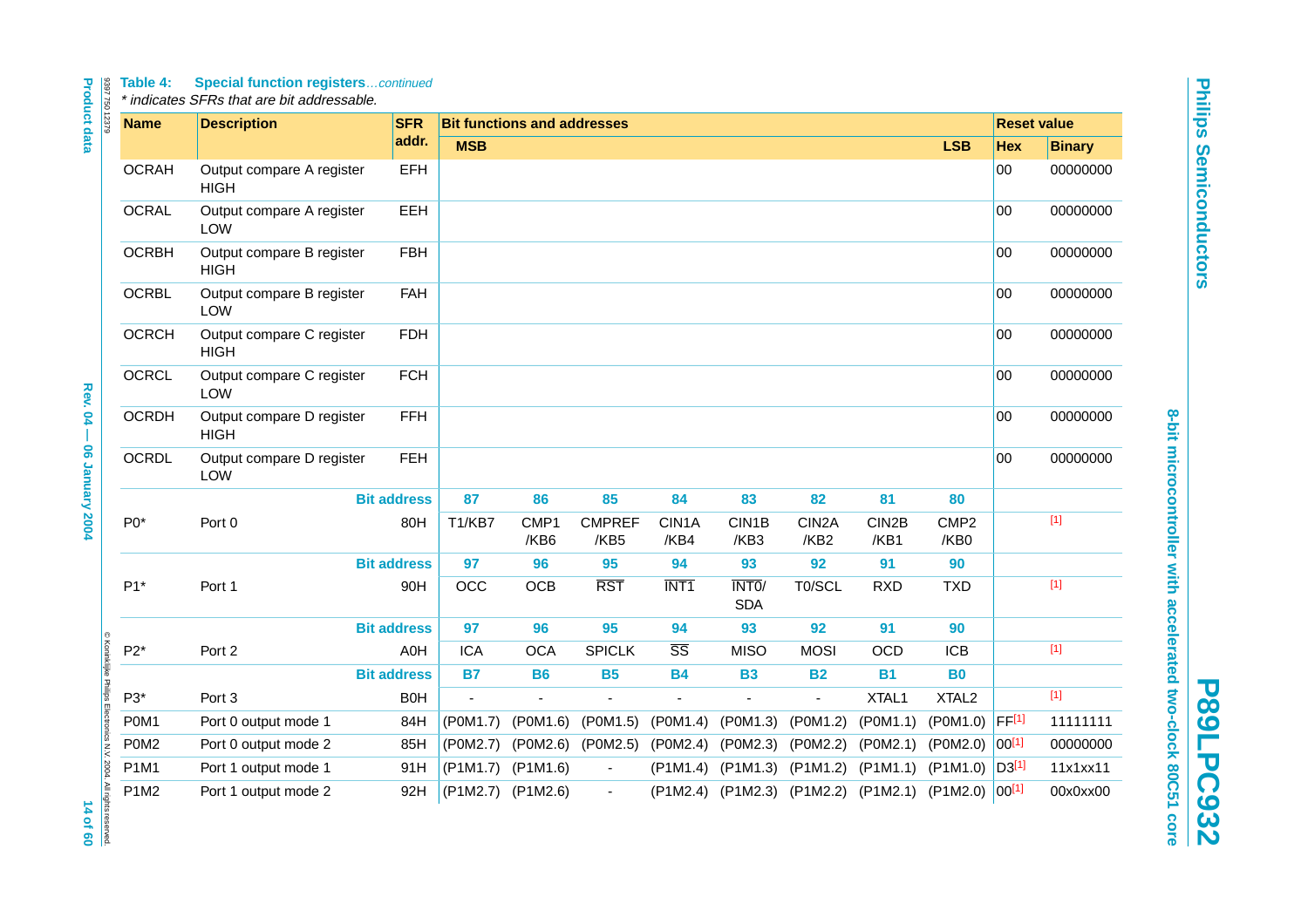# Table 4: Special function registers...continued<br>\* indicates SFRs that are bit addressable.

| <b>Product data</b><br>8397750 12379                                         | <b>Table 4:</b> | <b>Special function registerscontinued</b><br>* indicates SFRs that are bit addressable. |                    |                   |                                    |                 |                          |                   |                   |                 |                       |                    |               |
|------------------------------------------------------------------------------|-----------------|------------------------------------------------------------------------------------------|--------------------|-------------------|------------------------------------|-----------------|--------------------------|-------------------|-------------------|-----------------|-----------------------|--------------------|---------------|
|                                                                              | <b>Name</b>     | <b>Description</b>                                                                       | <b>SFR</b>         |                   | <b>Bit functions and addresses</b> |                 |                          |                   |                   |                 |                       | <b>Reset value</b> |               |
|                                                                              |                 |                                                                                          | addr.              | <b>MSB</b>        |                                    |                 |                          |                   |                   |                 | <b>LSB</b>            | <b>Hex</b>         | <b>Binary</b> |
|                                                                              | <b>P2M1</b>     | Port 2 output mode 1                                                                     | A4H                | (P2M1.7)          | (P2M1.6)                           | (P2M1.5)        | (P2M1.4)                 | (P2M1.3)          | (P2M1.2)          | (P2M1.1)        | (P2M1.0)              | FF[1]              | 11111111      |
|                                                                              | <b>P2M2</b>     | Port 2 output mode 2                                                                     | A <sub>5</sub> H   | (P2M2.7)          | (P2M2.6)                           | (P2M2.5)        | (P2M2.4)                 | (P2M2.3)          | (P2M2.2)          | (P2M2.1)        | (P2M2.0)              | $00^{[1]}$         | 00000000      |
|                                                                              | <b>P3M1</b>     | Port 3 output mode 1                                                                     | B <sub>1</sub> H   |                   |                                    |                 |                          |                   |                   | (P3M1.1)        | (P3M1.0)              | $03^{[1]}$         | xxxxxx11      |
|                                                                              | P3M2            | Port 3 output mode 2                                                                     | B <sub>2</sub> H   | ÷,                |                                    |                 | ÷,                       | ÷,                | ä,                | (P3M2.1)        | (P3M2.0)              | 00[1]              | xxxxxx00      |
|                                                                              | <b>PCON</b>     | Power control register                                                                   | 87H                | SMOD1             | SMOD0                              | <b>BOPD</b>     | <b>BOI</b>               | GF <sub>1</sub>   | GF <sub>0</sub>   | PMOD1           | PMOD <sub>0</sub>     | 00                 | 00000000      |
|                                                                              | <b>PCONA</b>    | Power control register A                                                                 | B <sub>5</sub> H   | <b>RTCPD</b>      | <b>DEEPD</b>                       | <b>VCPD</b>     | $\blacksquare$           | I <sub>2</sub> PD | <b>SPPD</b>       | SPD             | <b>CCUPD</b>          | $00^{[1]}$         | 00000000      |
|                                                                              |                 |                                                                                          | <b>Bit address</b> | D <sub>7</sub>    | D <sub>6</sub>                     | D <sub>5</sub>  | D <sub>4</sub>           | D <sub>3</sub>    | D <sub>2</sub>    | D <sub>1</sub>  | D <sub>0</sub>        |                    |               |
|                                                                              | PSW*            | Program status word                                                                      | D <sub>0</sub> H   | <b>CY</b>         | AC                                 | F <sub>0</sub>  | RS <sub>1</sub>          | RS <sub>0</sub>   | OV                | F1              | $\mathsf{P}$          | 00                 | 00000000      |
|                                                                              | PT0AD           | Port 0 digital input disable                                                             | F6H                | $\overline{a}$    | $\blacksquare$                     | PT0AD.5         | PT0AD.4                  | PT0AD.3           | PT0AD.2           | PT0AD.1         | $\overline{a}$        | 00                 | xx00000x      |
|                                                                              | <b>RSTSRC</b>   | Reset source register                                                                    | <b>DFH</b>         | ä,                |                                    | <b>BOF</b>      | POF                      | $R$ _BK           | $R_$ WD           | $R_S$ F         | $R$ <sub>_</sub> $EX$ |                    | $[3]$         |
| <b>Rev. 04</b>                                                               | <b>RTCCON</b>   | Real-time clock control                                                                  | D <sub>1</sub> H   | <b>RTCF</b>       | RTCS1                              | RTCS0           | $\overline{\phantom{a}}$ | ÷,                | $\blacksquare$    | <b>ERTC</b>     | <b>RTCEN</b>          | 60[1][6]           | 011xxx00      |
| Ī                                                                            | <b>RTCH</b>     | Real-time clock register HIGH                                                            | D <sub>2</sub> H   |                   |                                    |                 |                          |                   |                   |                 |                       | $00^{[6]}$         | 00000000      |
|                                                                              | <b>RTCL</b>     | Real-time clock register LOW                                                             | D <sub>3</sub> H   |                   |                                    |                 |                          |                   |                   |                 |                       | $00^{[6]}$         | 00000000      |
| <b>06 January 2004</b>                                                       | <b>SADDR</b>    | Serial port address register                                                             | A9H                |                   |                                    |                 |                          |                   |                   |                 |                       | 00                 | 00000000      |
|                                                                              | <b>SADEN</b>    | Serial port address enable                                                               | B9H                |                   |                                    |                 |                          |                   |                   |                 |                       | 00                 | 00000000      |
|                                                                              | <b>SBUF</b>     | Serial Port data buffer register                                                         | 99H                |                   |                                    |                 |                          |                   |                   |                 |                       | XX                 | XXXXXXX       |
|                                                                              |                 |                                                                                          | <b>Bit address</b> | 9F                | <b>9E</b>                          | 9D              | 9C                       | <b>9B</b>         | <b>9A</b>         | 99              | 98                    |                    |               |
|                                                                              | SCON*           | Serial port control                                                                      | 98H                | SM0/FE            | SM <sub>1</sub>                    | SM <sub>2</sub> | <b>REN</b>               | TB <sub>8</sub>   | RB <sub>8</sub>   | <b>TI</b>       | R <sub>l</sub>        | 00                 | 00000000      |
|                                                                              | <b>SSTAT</b>    | Serial port extended status<br>register                                                  | <b>BAH</b>         | <b>DBMOD</b>      | <b>INTLO</b>                       | <b>CIDIS</b>    | <b>DBISEL</b>            | <b>FE</b>         | <b>BR</b>         | <b>OE</b>       | <b>STINT</b>          | 00                 | 00000000      |
|                                                                              | <b>SP</b>       | Stack pointer                                                                            | 81H                |                   |                                    |                 |                          |                   |                   |                 |                       | 07                 | 00000111      |
|                                                                              | <b>SPCTL</b>    | SPI control register                                                                     | E <sub>2</sub> H   | SSIG              | <b>SPEN</b>                        | <b>DORD</b>     | <b>MSTR</b>              | CPOL              | <b>CPHA</b>       | SPR1            | SPR <sub>0</sub>      | 04                 | 00000100      |
|                                                                              | <b>SPSTAT</b>   | SPI status register                                                                      | E <sub>1</sub> H   | <b>SPIF</b>       | <b>WCOL</b>                        | ÷,              |                          |                   |                   |                 |                       | 00                 | 00xxxxxx      |
|                                                                              | <b>SPDAT</b>    | SPI data register                                                                        | E3H                |                   |                                    |                 |                          |                   |                   |                 |                       | 00                 | 00000000      |
|                                                                              | <b>TAMOD</b>    | Timer 0 and 1 auxiliary mode                                                             | 8FH                | $\sim$            |                                    | ä,              | T1M2                     | ä,                | $\overline{a}$    | $\blacksquare$  | T0M2                  | 00                 | xxx0xxx0      |
|                                                                              |                 |                                                                                          | <b>Bit address</b> | 8F                | <b>8E</b>                          | <b>8D</b>       | <b>8C</b>                | <b>8B</b>         | <b>8A</b>         | 89              | 88                    |                    |               |
|                                                                              | TCON*           | Timer 0 and 1 control                                                                    | 88H                | TF <sub>1</sub>   | TR <sub>1</sub>                    | TF <sub>0</sub> | TR <sub>0</sub>          | IE <sub>1</sub>   | IT <sub>1</sub>   | IE <sub>0</sub> | IT <sub>0</sub>       | 00                 | 00000000      |
|                                                                              | <b>TCR20*</b>   | CCU control register 0                                                                   | C8H                | <b>PLLEN</b>      | <b>HLTRN</b>                       | <b>HLTEN</b>    | <b>ALTCD</b>             | <b>ALTAB</b>      | TDIR <sub>2</sub> | TMOD21          | TMOD20                | $ 00\rangle$       | 00000000      |
| © Koninklijke Philips Electronics N.V. 2004. All rights reserved<br>15 of 60 | <b>TCR21</b>    | CCU control register 1                                                                   | F9H                | TCOU <sub>2</sub> |                                    |                 |                          | PLLDV.3           | PLLDV.2           | PLLDV.1         | PLLDV.0               | $ 00\rangle$       | 0xxx0000      |

**P89LPC932**

**P89LPC932**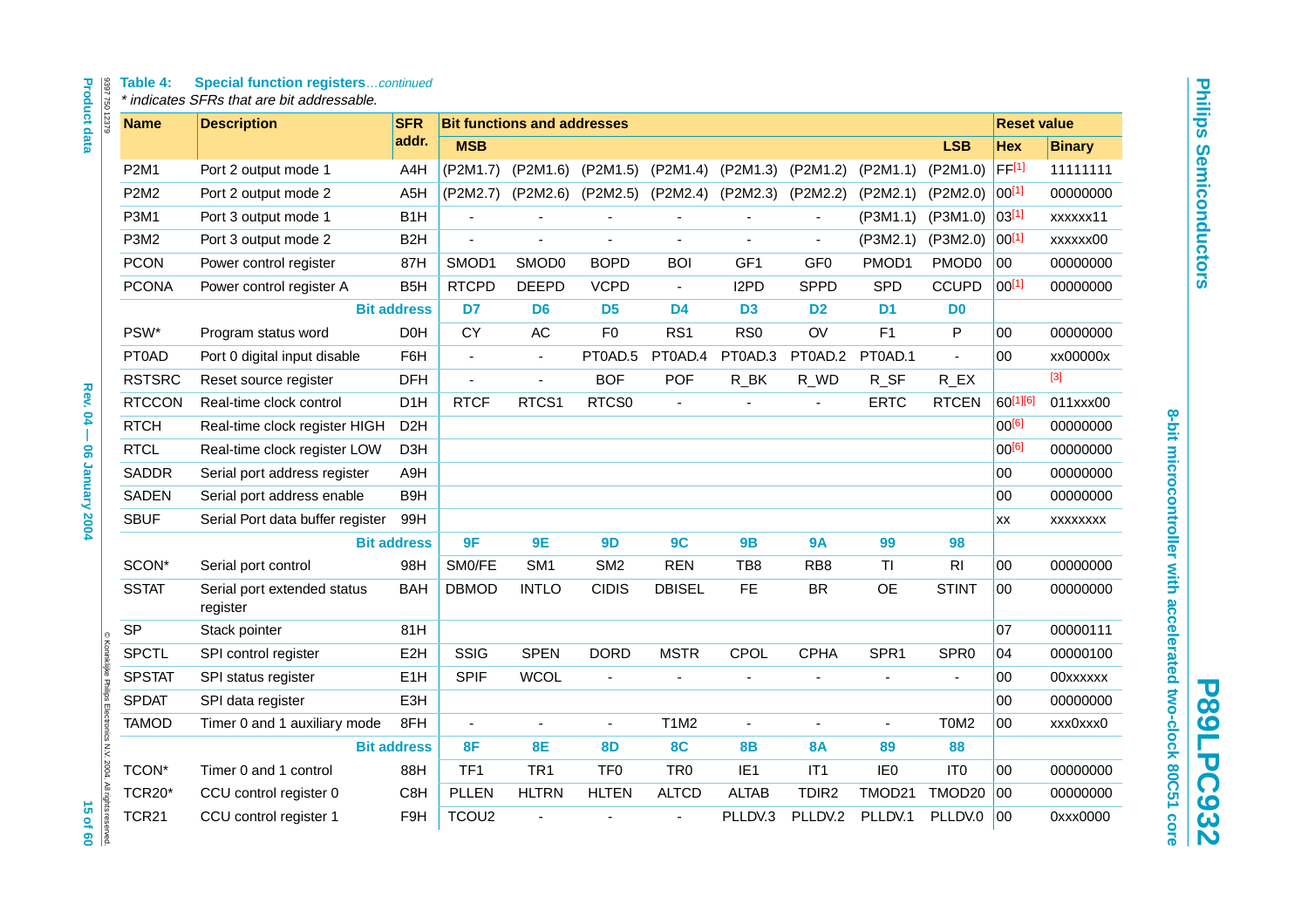#### **Table 4: Special function registers**…continued

<span id="page-15-5"></span><span id="page-15-4"></span><span id="page-15-3"></span><span id="page-15-2"></span><span id="page-15-1"></span><span id="page-15-0"></span>

| TH <sub>0</sub>   |                    | <b>Description</b>                        | <b>SFR</b>       |                           | <b>Bit functions and addresses</b> |                                 |                               |               |                           |              |                         |              | <b>Reset value</b> |
|-------------------|--------------------|-------------------------------------------|------------------|---------------------------|------------------------------------|---------------------------------|-------------------------------|---------------|---------------------------|--------------|-------------------------|--------------|--------------------|
|                   |                    |                                           | addr.            | <b>MSB</b>                |                                    |                                 |                               |               |                           |              | <b>LSB</b>              | <b>Hex</b>   | <b>Binary</b>      |
|                   |                    | Timer 0 HIGH                              | 8CH              |                           |                                    |                                 |                               |               |                           |              |                         | 00           | 00000000           |
| TH <sub>1</sub>   |                    | Timer 1 HIGH                              | 8DH              |                           |                                    |                                 |                               |               |                           |              |                         | 00           | 00000000           |
| TH <sub>2</sub>   |                    | CCU timer HIGH                            | <b>CDH</b>       |                           |                                    |                                 |                               |               |                           |              |                         | 00           | 00000000           |
| TICR <sub>2</sub> |                    | CCU interrupt control register            | C <sub>9H</sub>  | TOIE <sub>2</sub>         |                                    | TOCIE2D TOCIE2C TOCIE2B TOCIE2A |                               |               | $\blacksquare$            | TICIE2B      | TICIE2A                 | 00           | 00000x00           |
| TIFR2             |                    | CCU interrupt flag register               | E9H              | TOIF <sub>2</sub>         |                                    | TOCF2D TOCF2C TOCF2B            |                               | TOCF2A        | $\overline{a}$            | TICF2B       | TICF2A                  | 00           | 00000x00           |
| TISE2             |                    | CCU interrupt status encode<br>register   | <b>DEH</b>       |                           |                                    |                                 |                               |               | ENCINT.<br>2              | ENCINT.<br>1 | ENCINT.<br>0            | 00           | xxxxx000           |
| TL <sub>0</sub>   |                    | Timer 0 LOW                               | 8AH              |                           |                                    |                                 |                               |               |                           |              |                         | 00           | 00000000           |
| TL <sub>1</sub>   |                    | Timer 1 LOW                               | 8BH              |                           |                                    |                                 |                               |               |                           |              |                         | 00           | 00000000           |
| TL <sub>2</sub>   |                    | CCU timer LOW                             | <b>CCH</b>       |                           |                                    |                                 |                               |               |                           |              |                         | 00           | 00000000           |
| <b>TMOD</b>       |                    | Timer 0 and 1 mode                        | 89H              | T1GATE                    | T <sub>1</sub> C/T                 | T1M1                            | T <sub>1</sub> M <sub>0</sub> | <b>TOGATE</b> | T <sub>0</sub> C/T        | T0M1         | T0M0                    | 00           | 00000000           |
| TOR2H             |                    | CCU reload register HIGH                  | <b>CFH</b>       |                           |                                    |                                 |                               |               |                           |              |                         | 00           | 00000000           |
| TOR2L             |                    | CCU reload register LOW                   | <b>CEH</b>       |                           |                                    |                                 |                               |               |                           |              |                         | 00           | 00000000           |
| TPCR2H            |                    | Prescaler control register<br><b>HIGH</b> | CBH              |                           |                                    |                                 |                               |               |                           | 1            | TPCR2H. TPCR2H. 00<br>0 |              | xxxxxx00           |
| TPCR2L            |                    | Prescaler control register<br><b>LOW</b>  | CAH              | TPCR2L.<br>$\overline{7}$ | TPCR2L.<br>6                       | TPCR2L.<br>5                    | TPCR2L.<br>4                  | TPCR2L.<br>3  | TPCR2L.<br>$\overline{c}$ | 1            | TPCR2L. TPCR2L.<br>0    | $ 00\rangle$ | 00000000           |
| <b>TRIM</b>       |                    | Internal oscillator trim register         | 96H              |                           | <b>ENCLK</b>                       | TRIM.5                          | TRIM.4                        | TRIM.3        | TRIM.2                    | TRIM.1       | TRIM.0                  |              | [5] [6]            |
| <b>WDCON</b>      |                    | Watchdog control register                 | A7H              | PRE2                      | PRE1                               | PRE <sub>0</sub>                |                               |               | <b>WDRUN</b>              | <b>WDTOF</b> | <b>WDCLK</b>            |              | [4] [6]            |
| <b>WDL</b>        |                    | Watchdog load                             | C <sub>1</sub> H |                           |                                    |                                 |                               |               |                           |              |                         | <b>FF</b>    | 11111111           |
|                   | WFEED1             | Watchdog feed 1                           | C <sub>2</sub> H |                           |                                    |                                 |                               |               |                           |              |                         |              |                    |
|                   | WFEED <sub>2</sub> | Watchdog feed 2                           | C <sub>3</sub> H |                           |                                    |                                 |                               |               |                           |              |                         |              |                    |

**8-bit microcontroller with accelerated two-clock 80C51 core**

8-bit microcontroller with accelerated two-clock 80C51 core

**Philips Semiconductors**

**Philps Semiconductors**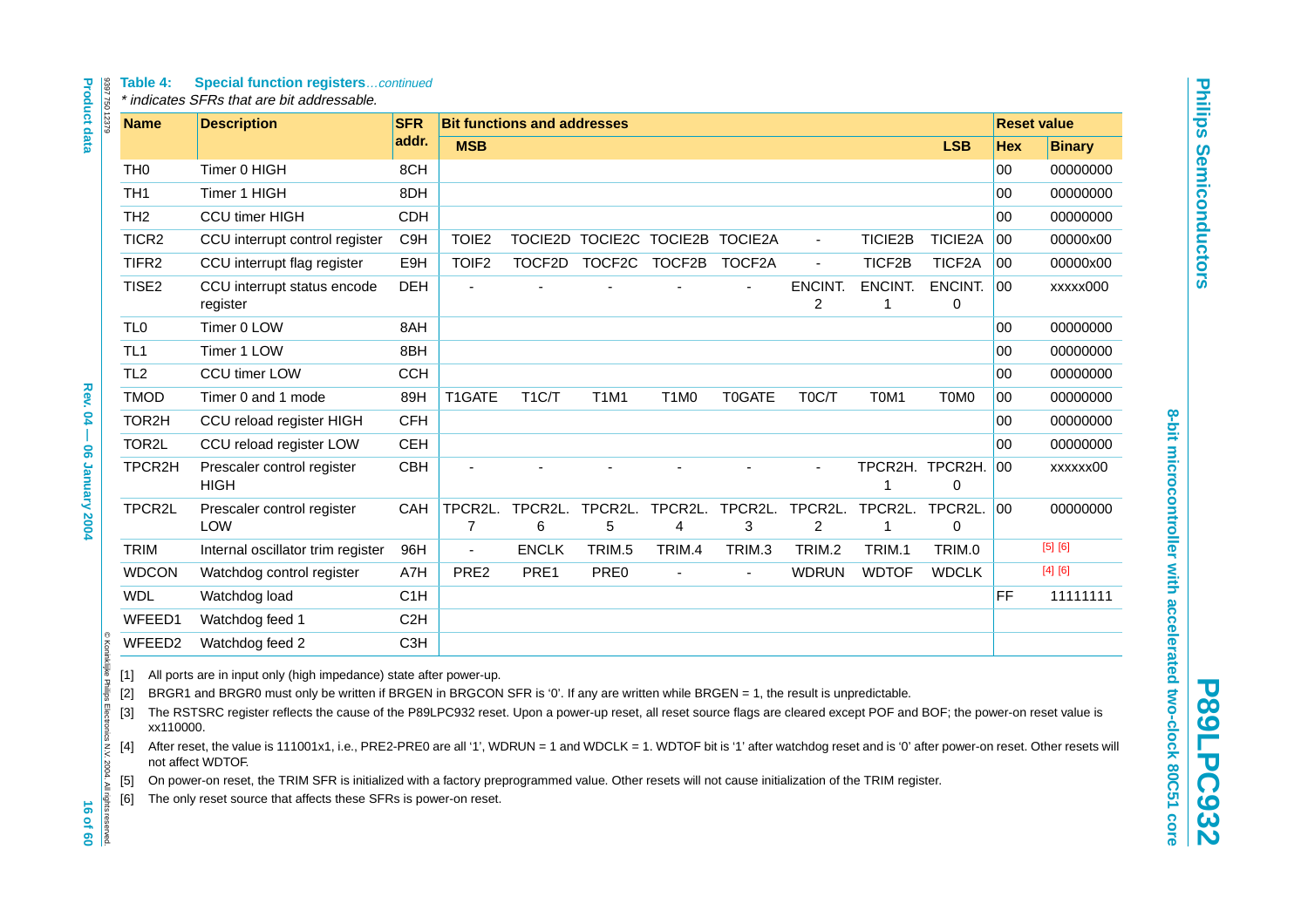#### <span id="page-16-1"></span><span id="page-16-0"></span>**8. Functional description**

**Remark:** Please refer to the P89LPC932 User's Manual for a more detailed functional description.

#### **8.1 Enhanced CPU**

The P89LPC932 uses an enhanced 80C51 CPU which runs at 6 times the speed of standard 80C51 devices. A machine cycle consists of two CPU clock cycles, and most instructions execute in one or two machine cycles.

#### **8.2 Clocks**

#### <span id="page-16-2"></span>**8.2.1 Clock definitions**

The P89LPC932 device has several internal clocks as defined below:

**OSCCLK —** Input to the DIVM clock divider. OSCCLK is selected from one of four clock sources (see [Figure 6](#page-17-0)) and can also be optionally divided to a slower frequency (see [Section 8.7 "CPU Clock \(CCLK\) modification: DIVM register"](#page-18-0)).

**Note:** fosc is defined as the OSCCLK frequency.

**CCLK —** CPU clock; output of the clock divider. There are two CCLK cycles per machine cycle, and most instructions are executed in one to two machine cycles (two or four CCLK cycles).

**RCCLK —** The internal 7.373 MHz RC oscillator output.

**PCLK** — Clock for the various peripheral devices and is <sup>CCLK</sup><sup>2</sup>.

#### **8.2.2 CPU clock (OSCCLK)**

The P89LPC932 provides several user-selectable oscillator options in generating the CPU clock. This allows optimization for a range of needs from high precision to lowest possible cost. These options are configured when the FLASH is programmed and include an on-chip watchdog oscillator, an on-chip RC oscillator, an oscillator using an external crystal, or an external clock source. The crystal oscillator can be optimized for low, medium, or high frequency crystals covering a range from 20 kHz to 12 MHz.

#### **8.2.3 Low speed oscillator option**

This option supports an external crystal in the range of 20 kHz to 100 kHz. Ceramic resonators are also supported in this configuration.

#### **8.2.4 Medium speed oscillator option**

This option supports an external crystal in the range of 100 kHz to 4 MHz. Ceramic resonators are also supported in this configuration.

#### **8.2.5 High speed oscillator option**

This option supports an external crystal in the range of 4 MHz to 12 MHz. Ceramic resonators are also supported in this configuration.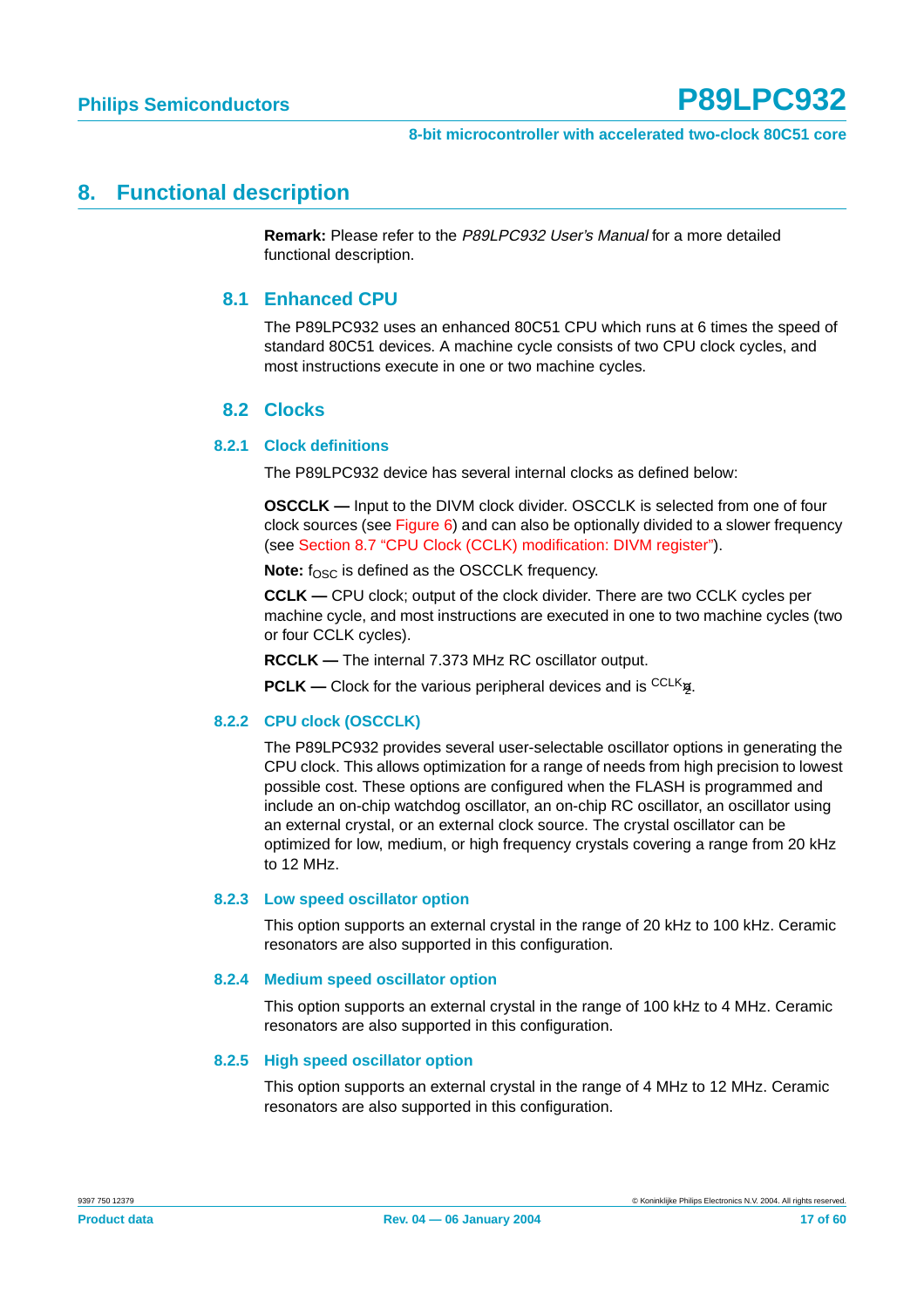#### **8.2.6 Clock output**

The P89LPC932 supports a user-selectable clock output function on the XTAL2/CLKOUT pin when crystal oscillator is not being used. This condition occurs if another clock source has been selected (on-chip RC oscillator, watchdog oscillator, external clock input on X1) and if the Real-Time clock is not using the crystal oscillator as its clock source. This allows external devices to synchronize to the P89LPC932. This output is enabled by the ENCLK bit in the TRIM register.

The frequency of this clock output is  $\frac{1}{2}$  that of the CCLK. If the clock output is not needed in Idle mode, it may be turned off prior to entering Idle, saving additional power.

#### <span id="page-17-1"></span>**8.3 On-chip RC oscillator option**

The P89LPC932 has a 6-bit TRIM register that can be used to tune the frequency of the RC oscillator. During reset, the TRIM value is initialized to a factory pre-programmed value to adjust the oscillator frequency to 7.373 MHz, ±2.5 %. End-user applications can write to the TRIM register to adjust the on-chip RC oscillator to other frequencies.

#### <span id="page-17-2"></span>**8.4 Watchdog oscillator option**

The watchdog has a separate oscillator which has a frequency of 400 kHz. This oscillator can be used to save power when a high clock frequency is not needed.

#### <span id="page-17-3"></span>**8.5 External clock input option**

In this configuration, the processor clock is derived from an external source driving the XTAL1/P3.1 pin. The rate may be from 0 Hz up to 12 MHz. The XTAL2/P3.0 pin may be used as a standard port pin or a clock output.

<span id="page-17-0"></span>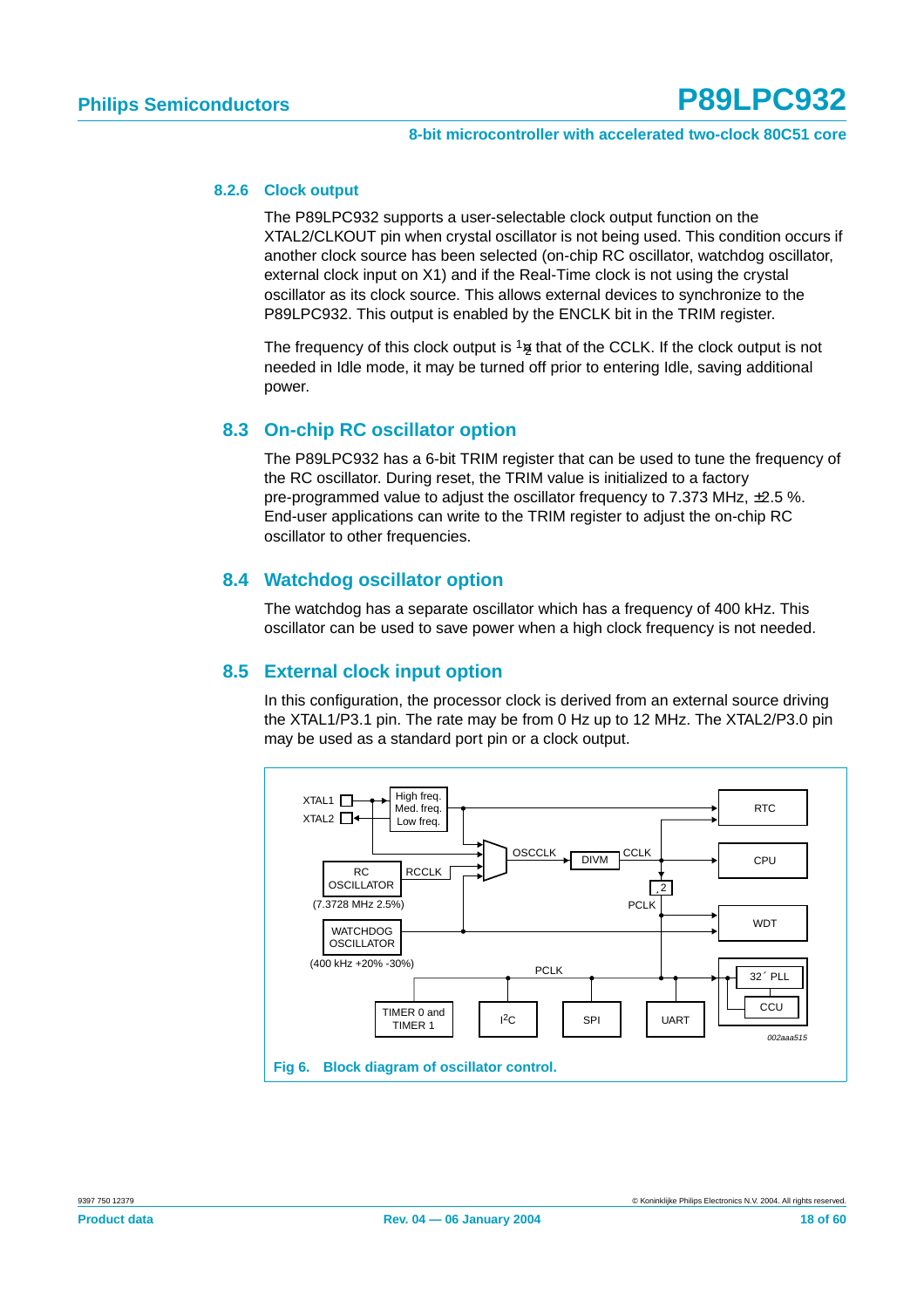#### <span id="page-18-1"></span>**8.6 CPU Clock (CCLK) wake-up delay**

The P89LPC932 has an internal wake-up timer that delays the clock until it stabilizes depending on the clock source used. If the clock source is any of the three crystal selections (low, medium and high frequencies) the delay is 992 OSCCLK cycles plus 60 to 100 µs. If the clock source is either the internal RC oscillator, watchdog oscillator, or external clock, the delay is 224 OSCCLK cycles plus 60 to 100 µs.

#### <span id="page-18-0"></span>**8.7 CPU Clock (CCLK) modification: DIVM register**

The OSCCLK frequency can be divided down up to 510 times by configuring a dividing register, DIVM, to generate CCLK. This feature makes it possible to temporarily run the CPU at a lower rate, reducing power consumption. By dividing the clock, the CPU can retain the ability to respond to events that would not exit Idle mode by executing its normal program at a lower rate. This can also allow bypassing the oscillator start-up time in cases where Power-down mode would otherwise be used. The value of DIVM may be changed by the program at any time without interrupting code execution.

#### <span id="page-18-2"></span>**8.8 Low power select**

The P89LPC932 is designed to run at 12 MHz (CCLK) maximum. However, if CCLK is 8 MHz or slower, the CLKLP SFR bit (AUXR1.7) can be set to '1' to lower the power consumption further. On any reset, CLKLP is '0' allowing highest performance access. This bit can then be set in software if CCLK is running at 8 MHz or slower.

#### <span id="page-18-3"></span>**8.9 Memory organization**

The various P89LPC932 memory spaces are as follows:

**•** DATA

128 bytes of internal data memory space (00h:7Fh) accessed via direct or indirect addressing, using instructions other than MOVX and MOVC. All or part of the Stack may be in this area.

**•** IDATA

Indirect Data. 256 bytes of internal data memory space (00h:FFh) accessed via indirect addressing using instructions other than MOVX and MOVC. All or part of the Stack may be in this area. This area includes the DATA area and the 128 bytes immediately above it.

**•** SFR

Special Function Registers. Selected CPU registers and peripheral control and status registers, accessible only via direct addressing.

**•** XDATA

'External' Data or Auxiliary RAM. Duplicates the classic 80C51 64 kB memory space addressed via the MOVX instruction using the SPTR, R0, or R1. All or part of this space could be implemented on-chip. The P89LPC932 has 512 bytes of on-chip XDATA memory.

**•** CODE

64 kB of Code memory space, accessed as part of program execution and via the MOVC instruction. The P89LPC932 has 8 kB of on-chip Code memory.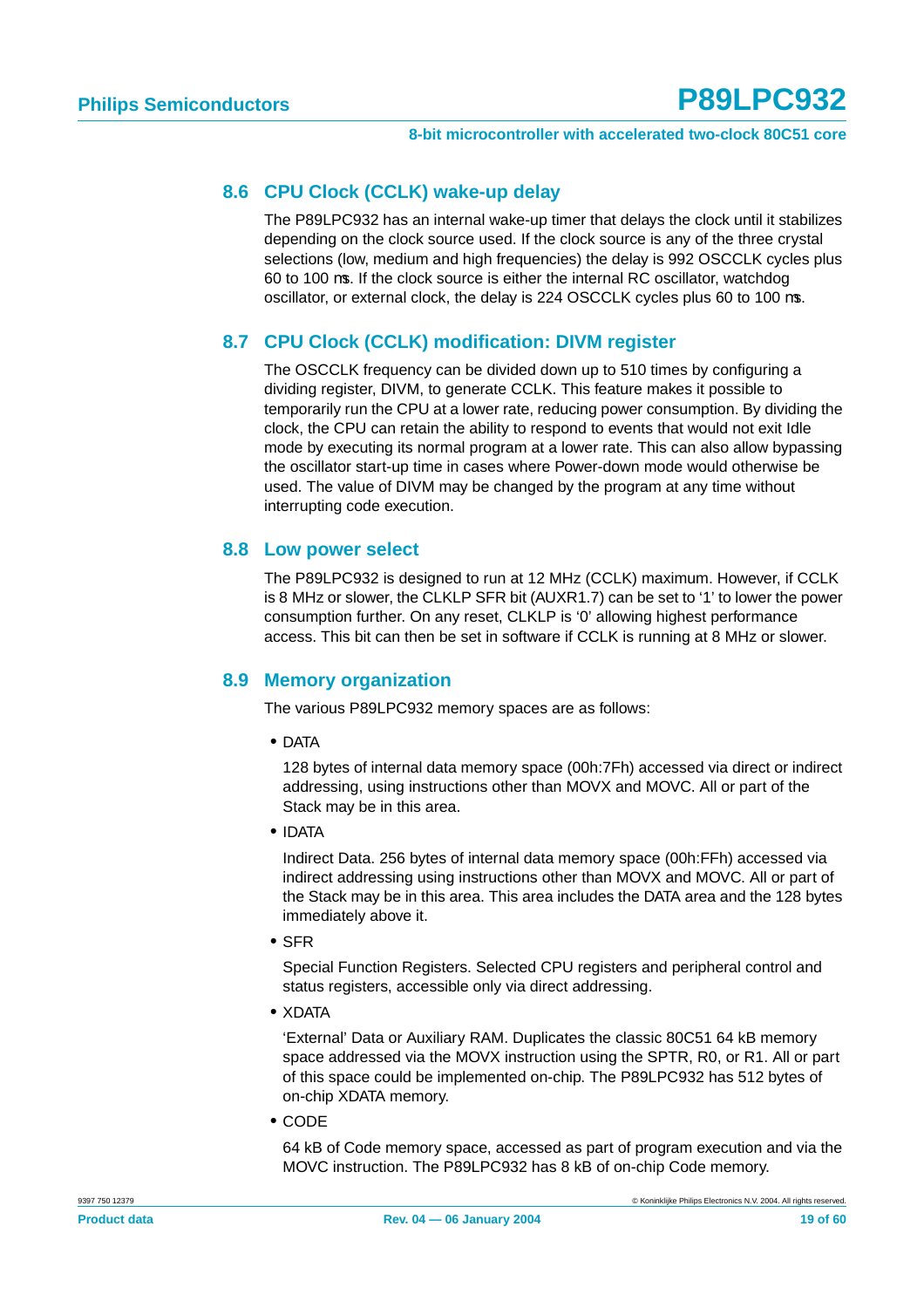The P89LPC932 also has 512 bytes of on-chip Data EEPROM that is accessed via SFRs (see [Section 8.26 "Data EEPROM"](#page-40-0)).

#### <span id="page-19-1"></span>**8.10 Data RAM arrangement**

<span id="page-19-0"></span>**Table 5: On-chip data memory usages**

The 768 bytes of on-chip RAM are organized as shown in [Table 5.](#page-19-0)

| Table 5:     | <b>Un-chip data memory usages</b>                                                              |              |
|--------------|------------------------------------------------------------------------------------------------|--------------|
| <b>Type</b>  | Data RAM                                                                                       | Size (bytes) |
| <b>DATA</b>  | Memory that can be addressed directly and indirectly                                           | 128          |
| <b>IDATA</b> | Memory that can be addressed indirectly                                                        | 256          |
| XDATA        | Auxiliary ('External Data') on-chip memory that is accessed 512<br>using the MOVX instructions |              |

#### <span id="page-19-2"></span>**8.11 Interrupts**

The P89LPC932 uses a four priority level interrupt structure. This allows great flexibility in controlling the handling of the many interrupt sources. The P89LPC932 supports 15 interrupt sources: external interrupts 0 and 1, timers 0 and 1, serial port Tx, serial port Rx, combined serial port Rx/Tx, brownout detect, watchdog/Real-Time clock, I2C, keyboard, comparators 1 and 2, SPI, CCU, data EEPROM write completion.

Each interrupt source can be individually enabled or disabled by setting or clearing a bit in the interrupt enable registers IEN0 or IEN1. The IEN0 register also contains a global disable bit, EA, which disables all interrupts.

Each interrupt source can be individually programmed to one of four priority levels by setting or clearing bits in the interrupt priority registers IP0, IP0H, IP1, and IP1H. An interrupt service routine in progress can be interrupted by a higher priority interrupt, but not by another interrupt of the same or lower priority. The highest priority interrupt service cannot be interrupted by any other interrupt source. If two requests of different priority levels are pending at the start of an instruction, the request of higher priority level is serviced.

If requests of the same priority level are pending at the start of an instruction, an internal polling sequence determines which request is serviced. This is called the arbitration ranking. Note that the arbitration ranking is only used to resolve pending requests of the same priority level.

#### **8.11.1 External interrupt inputs**

The P89LPC932 has two external interrupt inputs as well as the Keypad Interrupt function. The two interrupt inputs are identical to those present on the standard 80C51 microcontrollers.

These external interrupts can be programmed to be level-triggered or edge-triggered by setting or clearing bit IT1 or IT0 in Register TCON.

In edge-triggered mode, if successive samples of the  $\overline{\text{INTn}}$  pin show a HIGH in one cycle and a LOW in the next cycle, the interrupt request flag IEn in TCON is set, causing an interrupt request.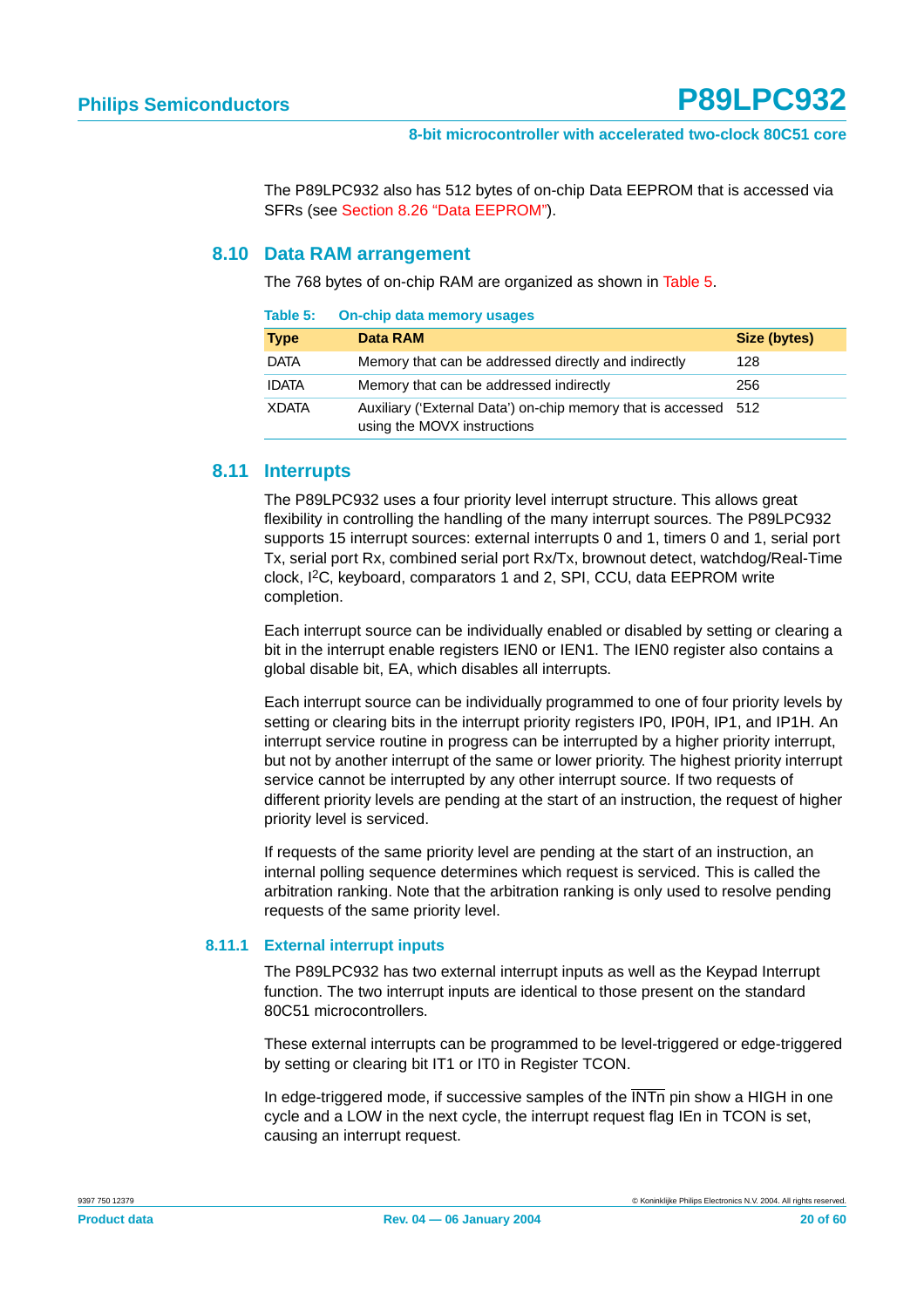#### **8-bit microcontroller with accelerated two-clock 80C51 core**

If an external interrupt is enabled when the P89LPC932 is put into Power-down or Idle mode, the interrupt will cause the processor to wake-up and resume operation. Refer to [Section 8.14 "Power reduction modes"](#page-23-0) for details.

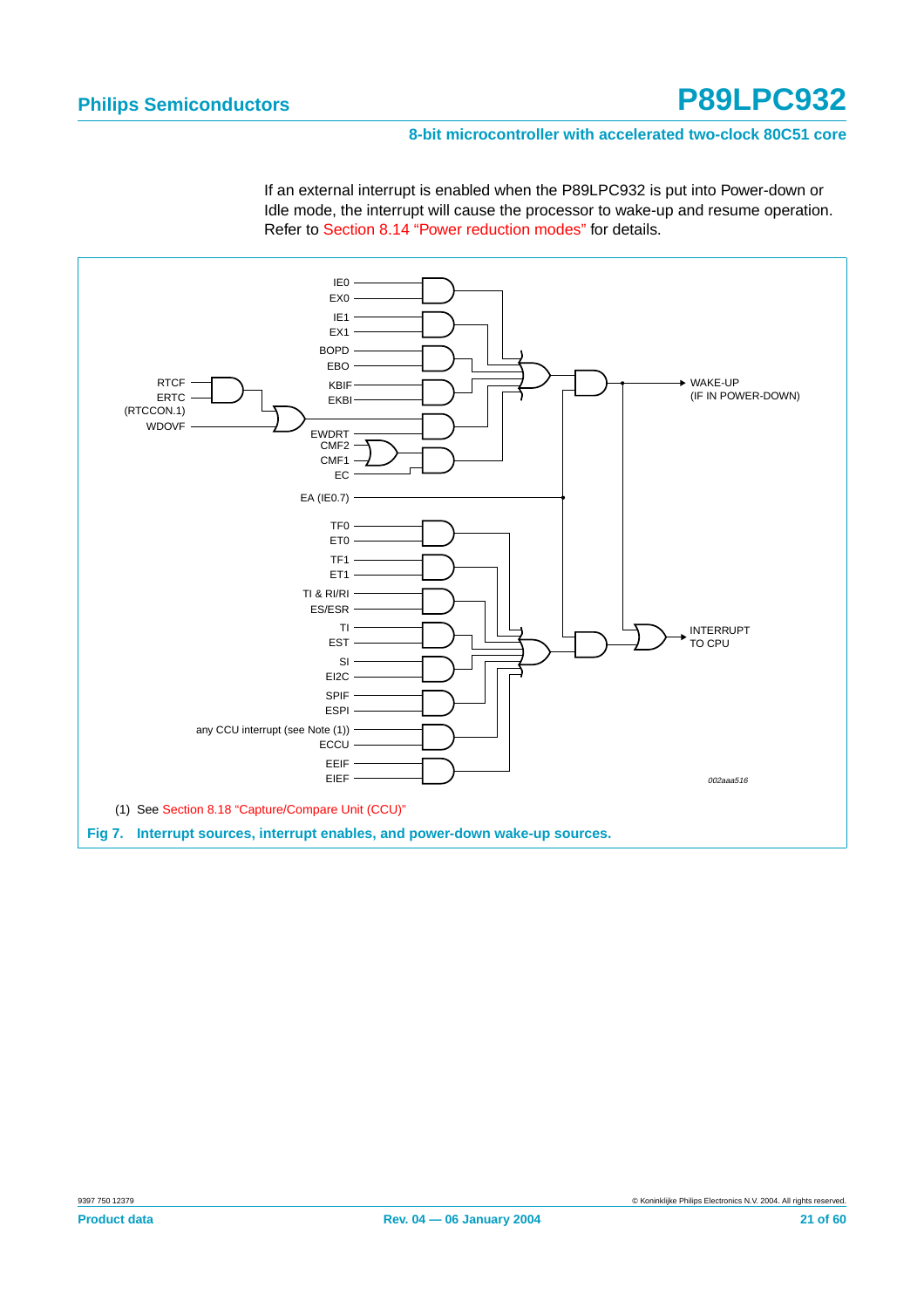#### **8.12 I/O ports**

The P89LPC932 has four I/O ports: Port 0, Port 1, Port 2, and Port 3. Ports 0, 1and 2 are 8-bit ports, and Port 3 is a 2-bit port. The exact number of I/O pins available depends upon the clock and reset options chosen, as shown in [Table 6](#page-21-1).

#### <span id="page-21-2"></span><span id="page-21-1"></span>**Table 6: Number of I/O pins available**

| <b>Clock source</b>                       | <b>Reset option</b>                        | <b>Number of I/O pins</b><br>(28-pin package) |
|-------------------------------------------|--------------------------------------------|-----------------------------------------------|
| On-chip oscillator or watchdog oscillator | No external reset (except during power-up) | 26                                            |
|                                           | External RST pin supported                 | 25                                            |
| External clock input                      | No external reset (except during power-up) | 25                                            |
|                                           | External RST pin supported                 | 24                                            |
| Low/medium/high speed oscillator          | No external reset (except during power-up) | 24                                            |
| (external crystal or resonator)           | External RST pin supported                 | 23                                            |

#### <span id="page-21-0"></span>**8.12.1 Port configurations**

All but three I/O port pins on the P89LPC932 may be configured by software to one of four types on a bit-by-bit basis. These are: quasi-bidirectional (standard 80C51 port outputs), push-pull, open drain, and input-only. Two configuration registers for each port select the output type for each port pin.

P1.5 ( $\overline{RST}$ ) can only be an input and cannot be configured.

P1.2 (SCL/T0) and P1.3 (SDA/INT0) may only be configured to be either input-only or open-drain.

#### **8.12.2 Quasi-bidirectional output configuration**

Quasi-bidirectional output type can be used as both an input and output without the need to reconfigure the port. This is possible because when the port outputs a logic HIGH, it is weakly driven, allowing an external device to pull the pin LOW. When the pin is driven LOW, it is driven strongly and able to sink a fairly large current. These features are somewhat similar to an open-drain output except that there are three pull-up transistors in the quasi-bidirectional output that serve different purposes.

The P89LPC932 is a 3 V device, but the pins are 5 V-tolerant. In quasi-bidirectional mode, if a user applies 5 V on the pin, there will be a current flowing from the pin to  $V_{DD}$ , causing extra power consumption. Therefore, applying 5 V in quasi-bidirectional mode is discouraged.

A quasi-bidirectional port pin has a Schmitt-triggered input that also has a glitch suppression circuit.

#### **8.12.3 Open-drain output configuration**

The open-drain output configuration turns off all pull-ups and only drives the pull-down transistor of the port driver when the port latch contains a logic '0'. To be used as a logic output, a port configured in this manner must have an external pull-up, typically a resistor tied to  $V_{DD}$ .

An open-drain port pin has a Schmitt-triggered input that also has a glitch suppression circuit.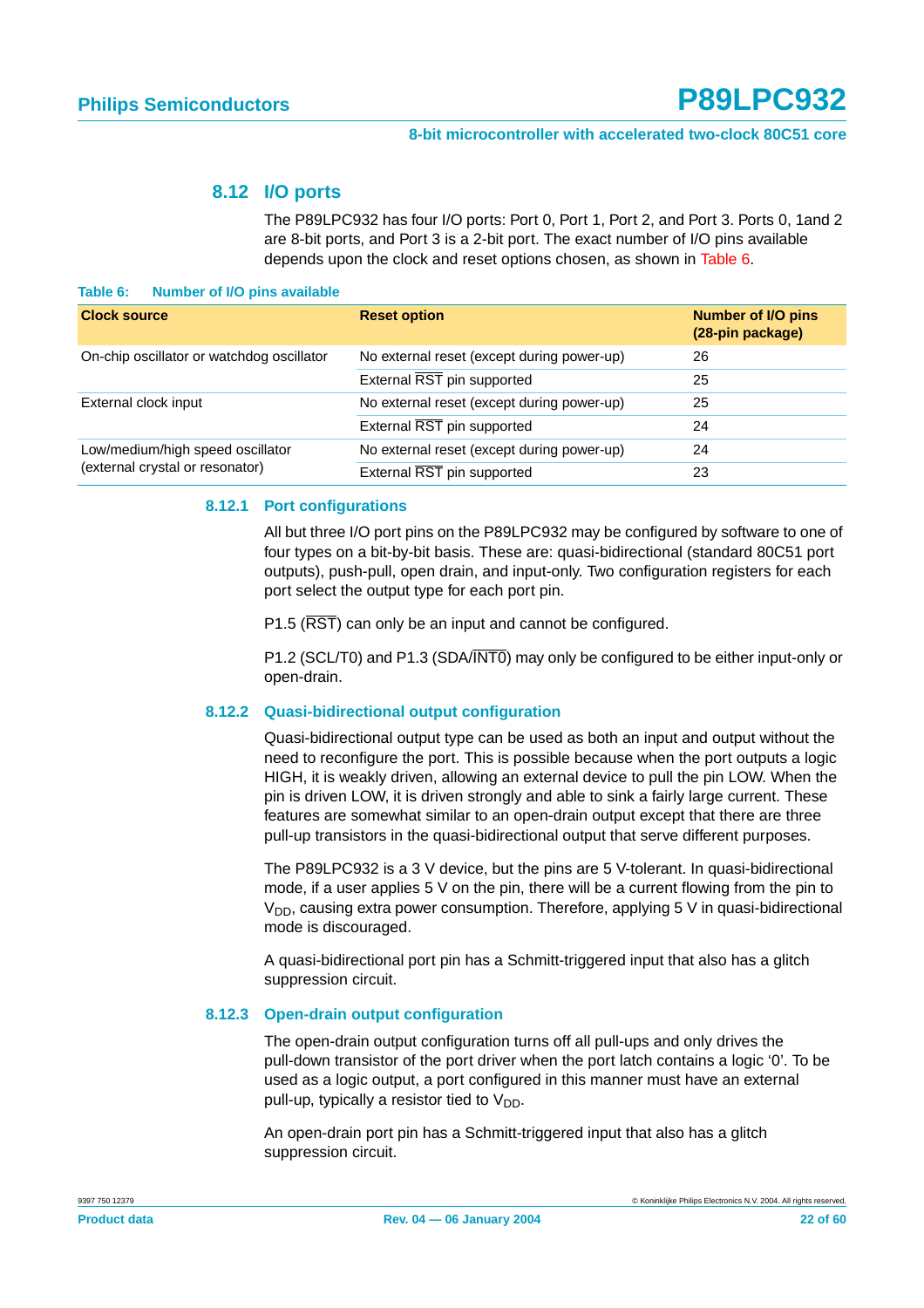#### **8.12.4 Input-only configuration**

The input-only port configuration has no output drivers. It is a Schmitt-triggered input that also has a glitch suppression circuit.

#### **8.12.5 Push-pull output configuration**

The push-pull output configuration has the same pull-down structure as both the open-drain and the quasi-bidirectional output modes, but provides a continuous strong pull-up when the port latch contains a logic '1'. The push-pull mode may be used when more source current is needed from a port output. A push-pull port pin has a Schmitt-triggered input that also has a glitch suppression circuit.

#### **8.12.6 Port 0 analog functions**

The P89LPC932 incorporates two Analog Comparators. In order to give the best analog function performance and to minimize power consumption, pins that are being used for analog functions must have the digital outputs and digital inputs disabled.

Digital outputs are disabled by putting the port output into the Input-Only (high impedance) mode.

Digital inputs on Port 0 may be disabled through the use of the PT0AD register, bits 1:5. On any reset, PT0AD[1:5] defaults to '0's to enable digital functions.

#### **8.12.7 Additional port features**

After power-up, all pins are in Input-Only mode. **Please note that this is different from the LPC76x series of devices.**

- **•** After power-up, all I/O pins except P1.5, may be configured by software.
- **•** Pin P1.5 is input only. Pins P1.2 and P1.3 and are configurable for either input-only or open-drain.

Every output on the P89LPC932 has been designed to sink typical LED drive current. However, there is a maximum total output current for all ports which must not be exceeded. Please refer to [Table 8 "DC electrical characteristics"](#page-44-0) for detailed specifications.

All ports pins that can function as an output have slew rate controlled outputs to limit noise generated by quickly switching output signals. The slew rate is factory-set to approximately 10 ns rise and fall times.

#### <span id="page-22-0"></span>**8.13 Power monitoring functions**

The P89LPC932 incorporates power monitoring functions designed to prevent incorrect operation during initial power-up and power loss or reduction during operation. This is accomplished with two hardware functions: Power-on Detect and Brownout detect.

#### **8.13.1 Brownout detection**

The Brownout detect function determines if the power supply voltage drops below a certain level. The default operation is for a Brownout detection to cause a processor reset, however it may alternatively be configured to generate an interrupt.

Brownout detection may be enabled or disabled in software.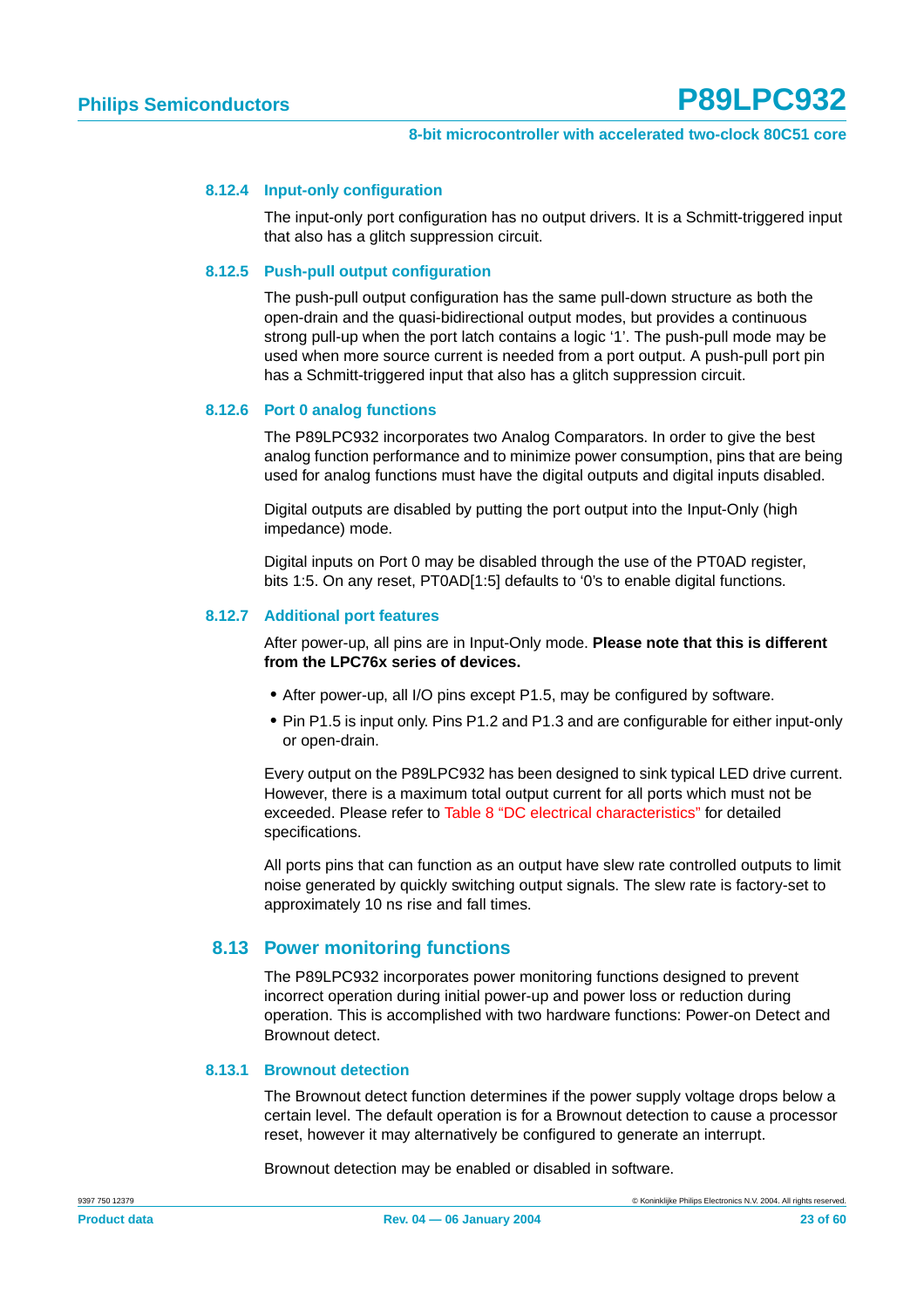If Brownout detection is enabled, the operating voltage range for  $V_{DD}$  is 2.7 V to 3.6 V, and the brownout condition occurs when  $V_{DD}$  falls below the brownout trip voltage,  $V_{BO}$  (see [Table 8 "DC electrical characteristics"\)](#page-44-0), and is negated when  $V_{DD}$  rises above  $V_{BO}$ . If brownout detection is disabled, the operating voltage range for  $V_{DD}$  is 2.4 V to 3.6 V. If the P89LPC932 device is to operate with a power supply that can be below 2.7 V, BOE should be left in the unprogrammed state so that the device can operate at 2.4 V, otherwise continuous brownout reset may prevent the device from operating.

For correct activation of Brownout detect, the  $V_{DD}$  rise and fall times must be observed. Please see [Table 8 "DC electrical characteristics"](#page-44-0) for specifications.

#### **8.13.2 Power-on detection**

The Power-on Detect has a function similar to the Brownout detect, but is designed to work as power comes up initially, before the power supply voltage reaches a level where Brownout detect can work. The POF flag in the RSTSRC register is set to indicate an initial power-up condition. The POF flag will remain set until cleared by software.

#### <span id="page-23-0"></span>**8.14 Power reduction modes**

The P89LPC932 supports three different power reduction modes. These modes are Idle mode, Power-down mode, and total Power-down mode.

#### **8.14.1 Idle mode**

Idle mode leaves peripherals running in order to allow them to activate the processor when an interrupt is generated. Any enabled interrupt source or reset may terminate Idle mode.

#### **8.14.2 Power-down mode**

The Power-down mode stops the oscillator in order to minimize power consumption. The P89LPC932 exits Power-down mode via any reset, or certain interrupts. In Power-down mode, the power supply voltage may be reduced to the RAM keep-alive voltage  $V_{RAM}$ . This retains the RAM contents at the point where Power-down mode was entered. SFR contents are not guaranteed after  $V_{DD}$  has been lowered to  $V_{RAM}$ , therefore it is highly recommended to wake up the processor via reset in this case.  $V<sub>DD</sub>$  must be raised to within the operating range before the Power-down mode is exited.

Some chip functions continue to operate and draw power during Power-down mode, increasing the total power used during Power-down. These include: Brownout detect, Watchdog Timer, Comparators (note that Comparators can be powered-down separately), and Real-Time Clock (RTC)/System Timer. The internal RC oscillator is disabled unless both the RC oscillator has been selected as the system clock and the RTC is enabled.

#### **8.14.3 Total Power-down mode**

This is the same as Power-down mode except that the brownout detection circuitry and the voltage comparators are also disabled to conserve additional power. The internal RC oscillator is disabled unless both the RC oscillator has been selected as the system clock **and** the RTC is enabled. If the internal RC oscillator is used to clock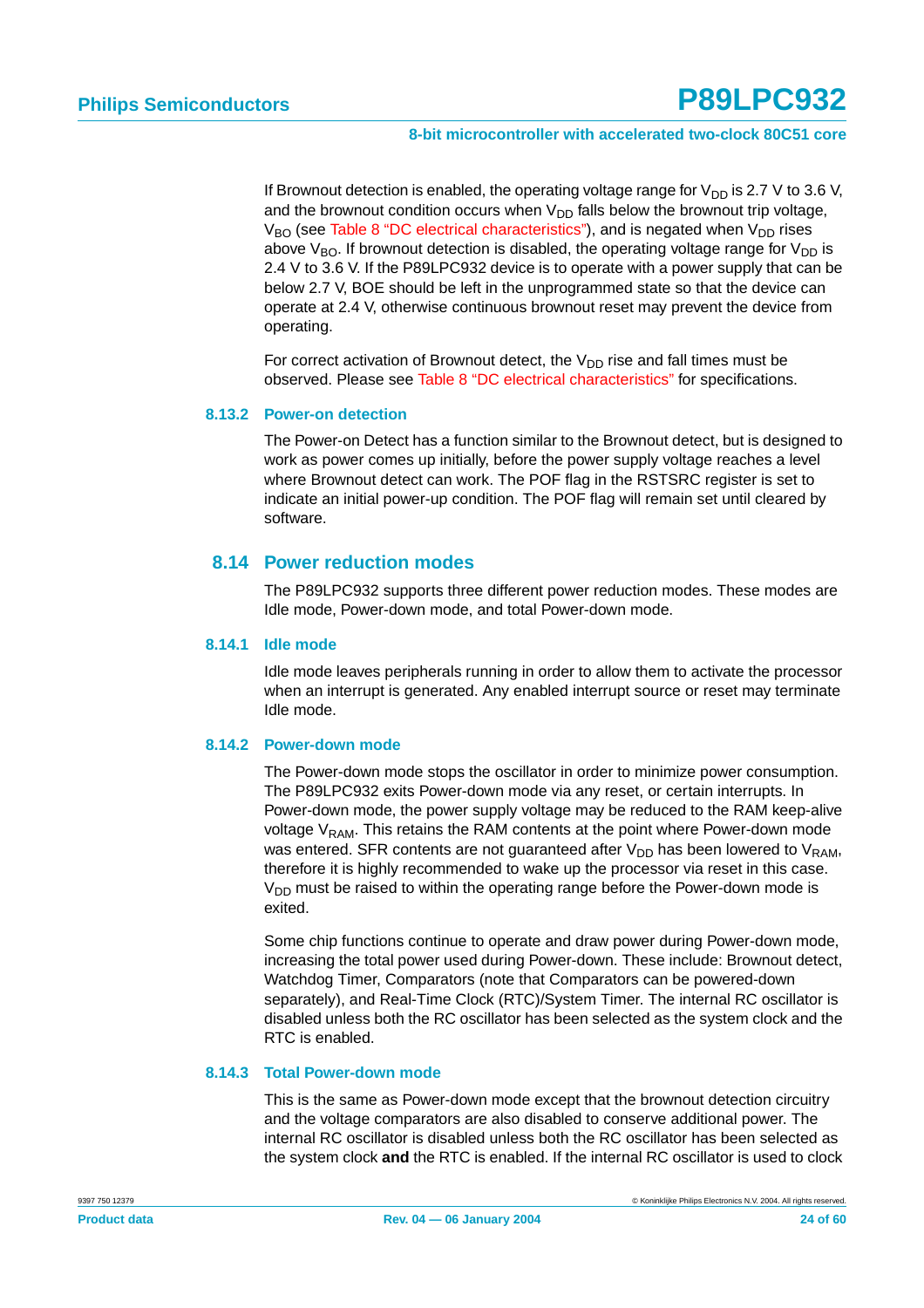the RTC during Power-down, there will be high power consumption. Please use an external low frequency clock to achieve low power with the Real-Time Clock running during Power-down.

#### <span id="page-24-0"></span>**8.15 Reset**

The P1.5/RST pin can function as either an active-LOW reset input or as a digital input, P1.5. The RPE (Reset Pin Enable) bit in UCFG1, when set to '1', enables the external reset input function on P1.5. When cleared, P1.5 may be used as an input pin.

**Remark:** During a power-up sequence, the RPE selection is overridden and this pin will always function as a reset input. **An external circuit connected to this pin should not hold this pin LOW during a power-on sequence as this will keep the device in reset.** After power-up this input will function either as an external reset input or as a digital input as defined by the RPE bit. Only a power-up reset will temporarily override the selection defined by RPE bit. Other sources of reset will not override the RPE bit.

**Remark:** During a power cycle,  $V_{DD}$  must fall below  $V_{POR}$  (see [Table 8 "DC electrical](#page-44-0) [characteristics" on page 45\)](#page-44-0) before power is reapplied, in order to ensure a power-on reset.

Reset can be triggered from the following sources:

- **•** External reset pin (during power-up or if user configured via UCFG1);
- **•** Power-on detect;
- **•** Brownout detect;
- **•** Watchdog Timer;
- **•** Software reset;
- **•** UART break character detect reset.

For every reset source, there is a flag in the Reset Register, RSTSRC. The user can read this register to determine the most recent reset source. These flag bits can be cleared in software by writing a '0' to the corresponding bit. More than one flag bit may be set:

- **•** During a power-on reset, both POF and BOF are set but the other flag bits are cleared.
- **•** For any other reset, previously set flag bits that have not been cleared will remain set.

#### **8.15.1 Reset vector**

Following reset, the P89LPC932 will fetch instructions from either address 0000h or the Boot address. The Boot address is formed by using the Boot Vector as the high byte of the address and the low byte of the address  $=$  00h.

The Boot address will be used if a UART break reset occurs, or the non-volatile Boot Status bit (BOOTSTAT.0) = 1, or the device is forced into ISP mode during power-on (see P89LPC932 User's Manual). Otherwise, instructions will be fetched from address 0000H.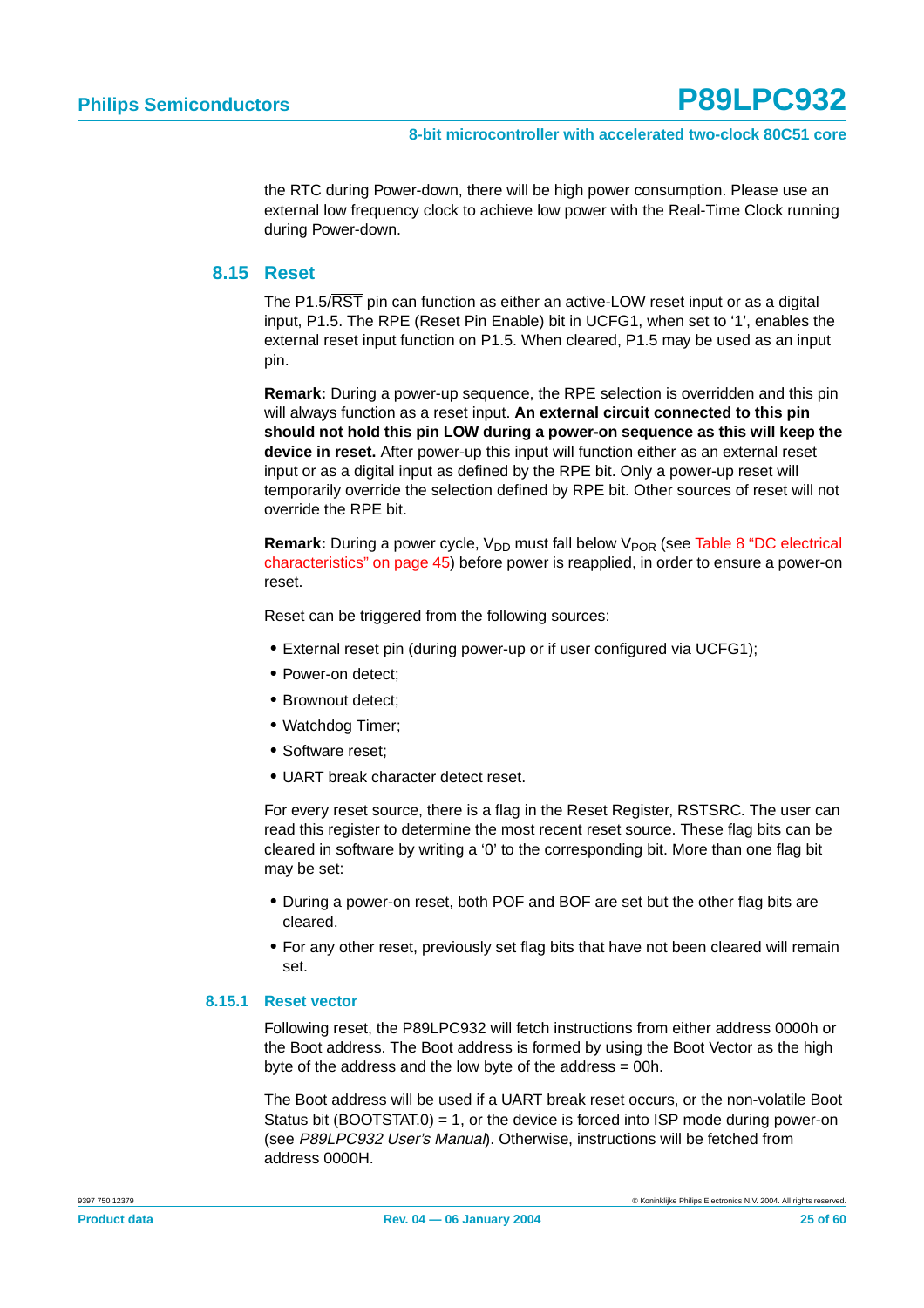#### <span id="page-25-0"></span>**8.16 Timers/counters 0 and 1**

The P89LPC932 has two general purpose counter/timers which are upward compatible with the standard 80C51 Timer 0 and Timer 1. Both can be configured to operate either as timers or event counter. An option to automatically toggle the T0 and/or T1 pins upon timer overflow has been added.

In the 'Timer' function, the register is incremented every machine cycle.

In the 'Counter' function, the register is incremented in response to a 1-to-0 transition at its corresponding external input pin, T0 or T1. In this function, the external input is sampled once during every machine cycle.

Timer 0 and Timer 1 have five operating modes (modes 0, 1, 2, 3 and 6). Modes 0, 1, 2 and 6 are the same for both Timers/Counters. Mode 3 is different.

#### **8.16.1 Mode 0**

Putting either Timer into Mode 0 makes it look like an 8048 Timer, which is an 8-bit Counter with a divide-by-32 prescaler. In this mode, the Timer register is configured as a 13-bit register. Mode 0 operation is the same for Timer 0 and Timer 1.

#### **8.16.2 Mode 1**

Mode 1 is the same as Mode 0, except that all 16 bits of the timer register are used.

#### **8.16.3 Mode 2**

Mode 2 configures the Timer register as an 8-bit Counter with automatic reload. Mode 2 operation is the same for Timer 0 and Timer 1.

#### **8.16.4 Mode 3**

When Timer 1 is in Mode 3 it is stopped. Timer 0 in Mode 3 forms two separate 8-bit counters and is provided for applications that require an extra 8-bit timer. When Timer 1 is in Mode 3 it can still be used by the serial port as a baud rate generator.

#### **8.16.5 Mode 6**

In this mode, the corresponding timer can be changed to a PWM with a full period of 256 timer clocks.

#### **8.16.6 Timer overflow toggle output**

Timers 0 and 1 can be configured to automatically toggle a port output whenever a timer overflow occurs. The same device pins that are used for the T0 and T1 count inputs are also used for the timer toggle outputs. The port outputs will be a logic 1 prior to the first timer overflow when this mode is turned on.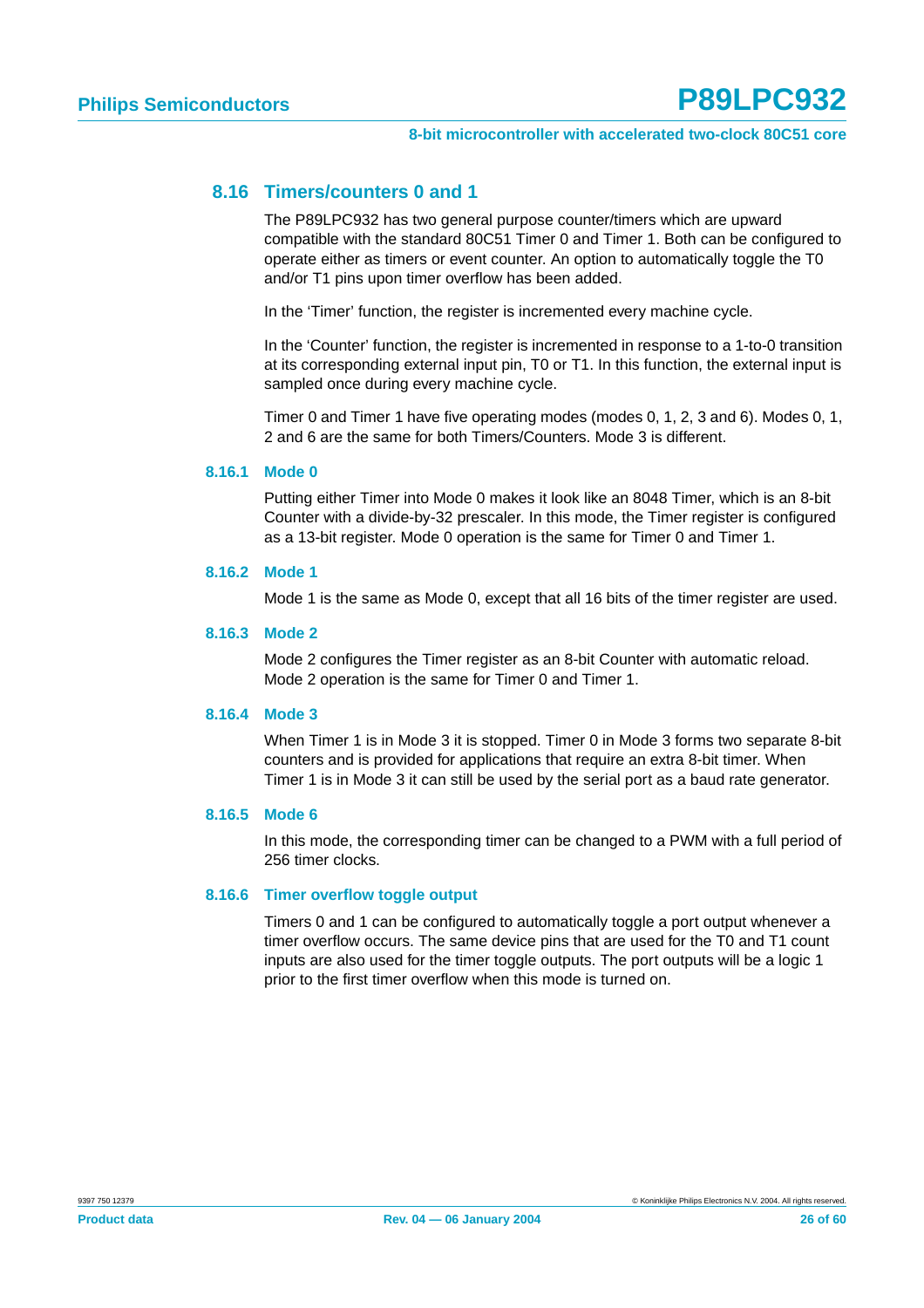#### <span id="page-26-1"></span>**8.17 Real-Time clock/system timer**

The P89LPC932 has a simple Real-Time clock that allows a user to continue running an accurate timer while the rest of the device is powered-down. The Real-Time clock can be a wake-up or an interrupt source. The Real-Time clock is a 23-bit down counter comprised of a 7-bit prescaler and a 16-bit loadable down counter. When it reaches all '0's, the counter will be reloaded again and the RTCF flag will be set. The clock source for this counter can be either the CPU clock (CCLK) or the XTAL oscillator, provided that the XTAL oscillator is not being used as the CPU clock. If the XTAL oscillator is used as the CPU clock, then the RTC will use CCLK as its clock source. Only power-on reset will reset the Real-Time clock and its associated SFRs to the default state.

#### <span id="page-26-0"></span>**8.18 Capture/Compare Unit (CCU)**

This unit features:

- **•** A 16-bit timer with 16-bit reload on overflow.
- **•** Selectable clock, with prescaler to divide clock source by any integral number between 1 and 1024.
- **•** 4 Compare/PWM outputs with selectable polarity
- **•** Symmetrical/Asymmetrical PWM selection
- **•** 2 Capture inputs with event counter and digital noise rejection filter
- **•** 7 interrupts with common interrupt vector (one Overflow, 2 Capture, 4 Compare)
- **•** Safe 16-bit read/write via shadow registers.

#### **8.18.1 CCU clock (CCUCLK)**

The CCU runs on the CCUCLK, which is either PCLK in basic timer mode, or the output of a PLL. The PLL is designed to use a clock source between 0.5 MHz to 1 MHz that is multiplied by 32 to produce a CCUCLK between 16 MHz and 32 MHz in PWM mode (asymmetrical or symmetrical). The PLL contains a 4-bit divider to help divide PCLK into a frequency between 0.5 MHz and 1 MHz.

#### **8.18.2 CCU clock prescaling**

This CCUCLK can further be divided down by a prescaler. The prescaler is implemented as a 10-bit free-running counter with programmable reload at overflow.

#### **8.18.3 Basic timer operation**

The Timer is a free-running up/down counter with a direction control bit. If the timer counting direction is changed while the counter is running, the count sequence will be reversed. The timer can be written or read at any time.

When a reload occurs, the CCU Timer Overflow Interrupt Flag will be set, and an interrupt generated if enabled. The 16-bit CCU Timer may also be used as an 8-bit up/down timer.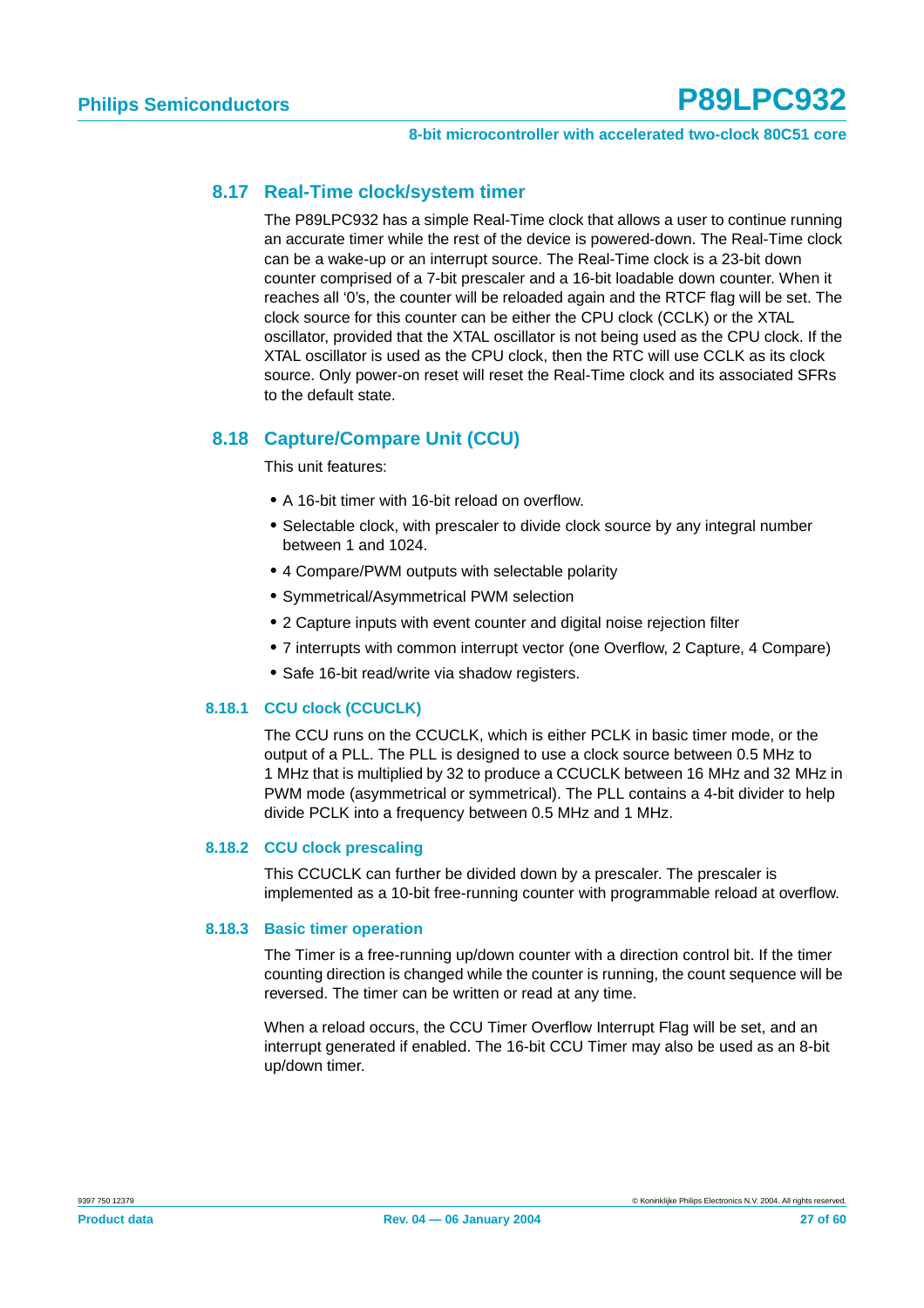#### **8.18.4 Output compare**

There are four output compare channels A, B, C and D. Each output compare channel needs to be enabled in order to operate and the user will have to set the associated I/O pin to the desired output mode to connect the pin. When the contents of the timer matches that of a capture compare control register, the Timer Output Compare Interrupt Flag (TOCFx) becomes set. An interrupt will occur if enabled.

#### **8.18.5 Input capture**

Input capture is always enabled. Each time a capture event occurs on one of the two input capture pins, the contents of the timer is transferred to the corresponding 16-bit input capture register. The capture event can be programmed to be either rising or falling edge triggered. A simple noise filter can be enabled on the input capture by enabling the Input Capture Noise Filter bit. If set, the capture logic needs to see four consecutive samples of the same value in order to recognize an edge as a capture event. An event counter can be set to delay a capture by a number of capture events.

#### **8.18.6 PWM operation**

PWM operation has two main modes, symmetrical and asymmetrical.

In asymmetrical PWM operation the CCU Timer operates in downcounting mode regardless of the direction control bit.

In symmetrical mode, the timer counts up/down alternately. The main difference from basic timer operation is the operation of the compare module, which in PWM mode is used for PWM waveform generation.

As with basic timer operation, when the PWM (compare) pins are connected to the compare logic, their logic state remains unchanged. However, since bit FCO is used to hold the halt value, only a compare event can change the state of the pin.

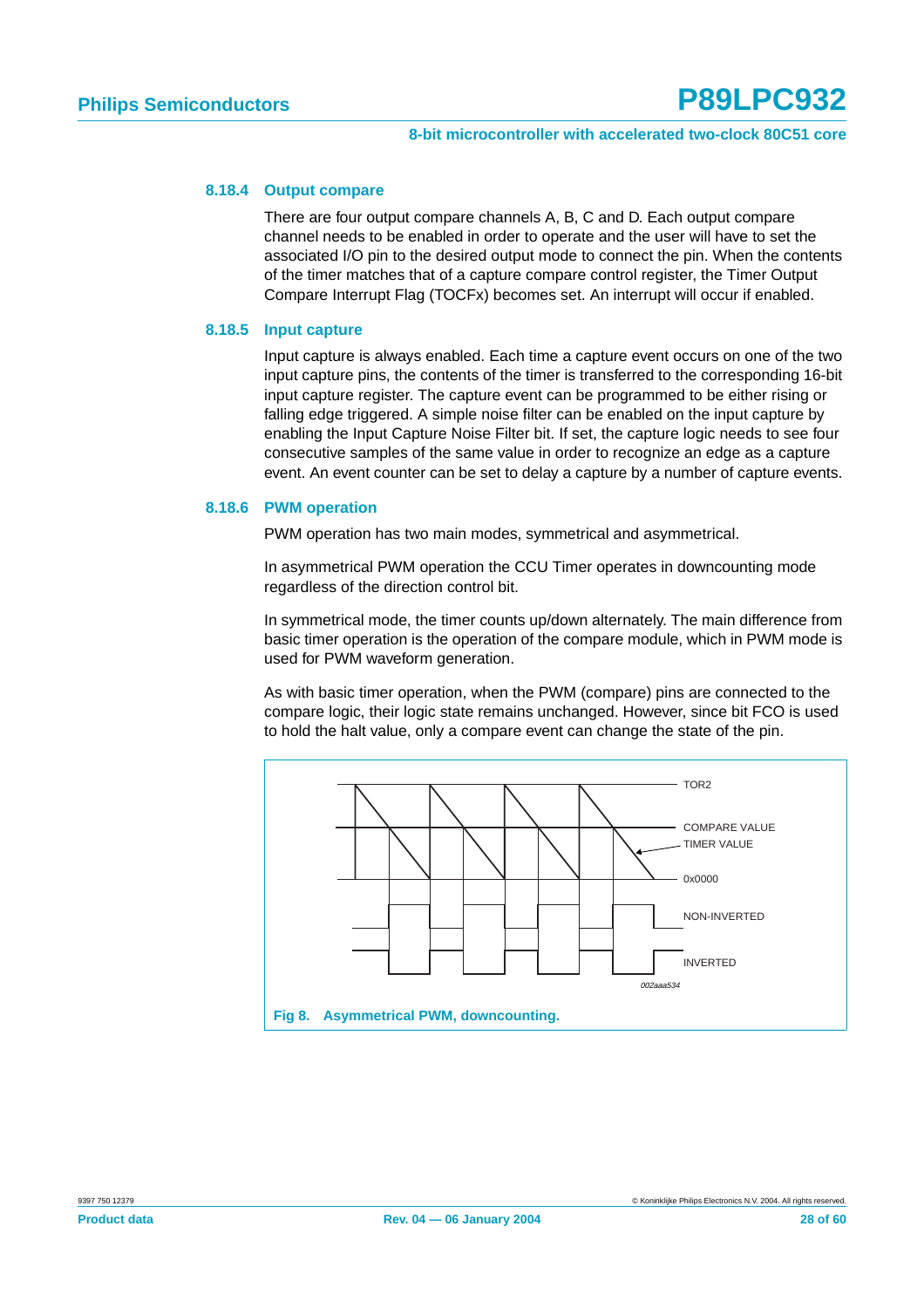**8-bit microcontroller with accelerated two-clock 80C51 core**



#### **8.18.7 Alternating output mode**

In asymmetrical mode, the user can set up PWM channels A/B and C/D as alternating pairs for bridge drive control. In this mode the output of these PWM channels are alternately gated on every counter cycle.



#### **8.18.8 PLL operation**

The PWM module features a Phase Locked Loop that can be used to generate a CCUCLK frequency between 16 MHz and 32 MHz. At this frequency the PWM module provides ultrasonic PWM frequency with 10-bit resolution provided that the crystal frequency is 1 MHz or higher. The PLL is fed an input signal of 0.5 - 1 MHz and generates an output signal of 32 times the input frequency. This signal is used to clock the timer. The user will have to set a divider that scales PCLK by a factor of 1-16. This divider is found in the SFR register TCR21. The PLL frequency can be expressed as shown in [Equation 1.](#page-28-0)

<span id="page-28-0"></span>
$$
PLL frequency = \frac{PLCK}{(N+1)}
$$

Where: N is the value of PLLDV3:0.

Since N ranges in 0 - 15, the CCLK frequency can be in the range of PCLK to  $PCLK_{16}$ .

(1)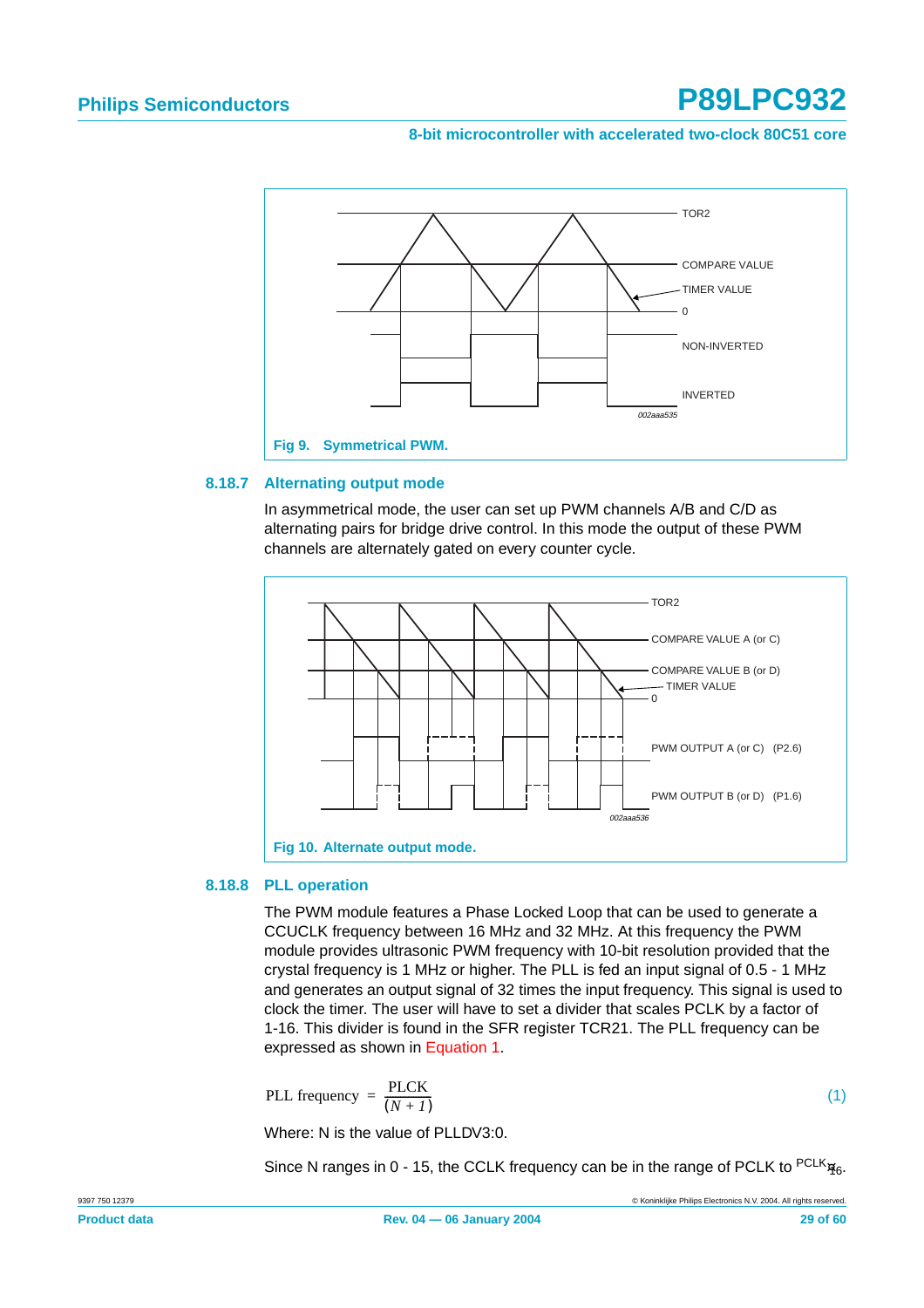#### **8-bit microcontroller with accelerated two-clock 80C51 core**

#### **8.18.9 CCU interrupts**

There are seven interrupt sources on the CCU which share a common interrupt vector.



#### <span id="page-29-0"></span>**8.19 UART**

The P89LPC932 has an enhanced UART that is compatible with the conventional 80C51 UART except that Timer 2 overflow cannot be used as a baud rate source. The P89LPC932 does include an independent Baud Rate Generator. The baud rate can be selected from the oscillator (divided by a constant), Timer 1 overflow, or the independent Baud Rate Generator. In addition to the baud rate generation, enhancements over the standard 80C51 UART include Framing Error detection, automatic address recognition, selectable double buffering and several interrupt options. The UART can be operated in 4 modes: shift register, 8-bit UART, 9-bit UART, and CPU clock/32 or CPU clock/16.

#### **8.19.1 Mode 0**

Serial data enters and exits through RxD. TxD outputs the shift clock. 8 bits are transmitted or received, LSB first. The baud rate is fixed at  $\frac{1}{16}$  of the CPU clock frequency.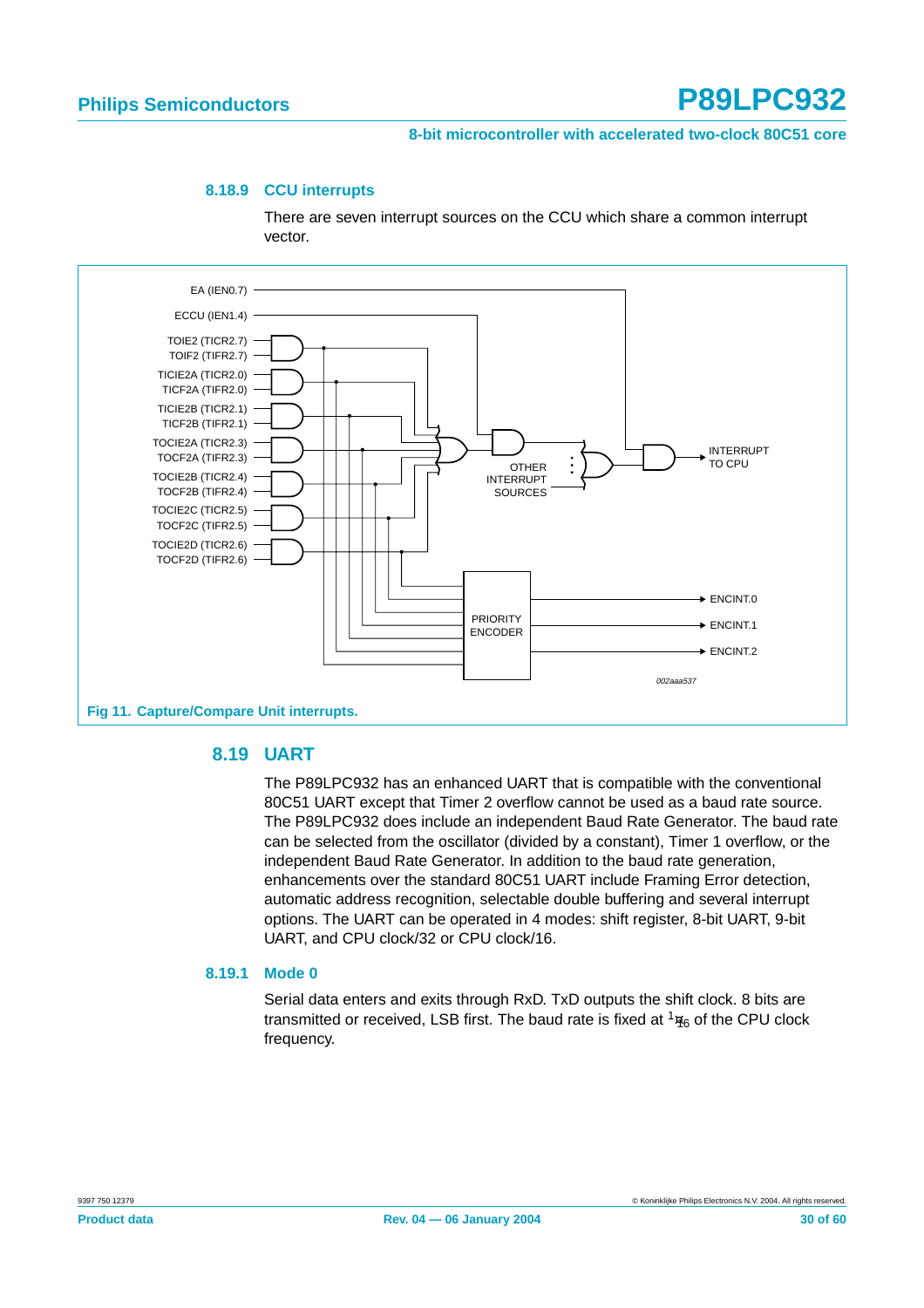#### **8.19.2 Mode 1**

10 bits are transmitted (through TxD) or received (through RxD): a start bit (logical '0'), 8 data bits (LSB first), and a stop bit (logical '1'). When data is received, the stop bit is stored in RB8 in Special Function Register SCON. The baud rate is variable and is determined by the Timer 1 overflow rate or the Baud Rate Generator (described in [Section 8.19.5 "Baud rate generator and selection"](#page-30-0)).

#### **8.19.3 Mode 2**

11 bits are transmitted (through TxD) or received (through RxD): start bit (logical '0'), 8 data bits (LSB first), a programmable  $9<sup>th</sup>$  data bit, and a stop bit (logical '1'). When data is transmitted, the 9<sup>th</sup> data bit (TB8 in SCON) can be assigned the value of '0' or '1'. Or, for example, the parity bit (P, in the PSW) could be moved into TB8. When data is received, the 9<sup>th</sup> data bit goes into RB8 in Special Function Register SCON, while the stop bit is not saved. The baud rate is programmable to either  $\frac{1}{16}$  or  $\frac{1}{32}$  of the CPU clock frequency, as determined by the SMOD1 bit in PCON.

#### **8.19.4 Mode 3**

11 bits are transmitted (through TxD) or received (through RxD): a start bit (logical '0'), 8 data bits (LSB first), a programmable  $9<sup>th</sup>$  data bit, and a stop bit (logical '1'). In fact, Mode 3 is the same as Mode 2 in all respects except baud rate. The baud rate in Mode 3 is variable and is determined by the Timer 1 overflow rate or the Baud Rate Generator (described in [Section 8.19.5 "Baud rate generator and](#page-30-0) [selection"\)](#page-30-0).

#### <span id="page-30-0"></span>**8.19.5 Baud rate generator and selection**

The P89LPC932 enhanced UART has an independent Baud Rate Generator. The baud rate is determined by a baud-rate preprogrammed into the BRGR1 and BRGR0 SFRs which together form a 16-bit baud rate divisor value that works in a similar manner as Timer 1. If the baud rate generator is used, Timer 1 can be used for other timing functions.

The UART can use either Timer 1 or the baud rate generator output (see [Figure 12\)](#page-30-1). Note that Timer T1 is further divided by 2 if the SMOD1 bit (PCON.7) is cleared. The independent Baud Rate Generator uses OSCCLK.



#### <span id="page-30-1"></span>**8.19.6 Framing error**

Framing error is reported in the status register (SSTAT). In addition, if SMOD0 (PCON.6) is '1', framing errors can be made available in SCON.7 respectively. If SMOD0 is '0', SCON.7 is SM0. It is recommended that SM0 and SM1 (SCON.7:6) are set up when SMOD0 is '0'.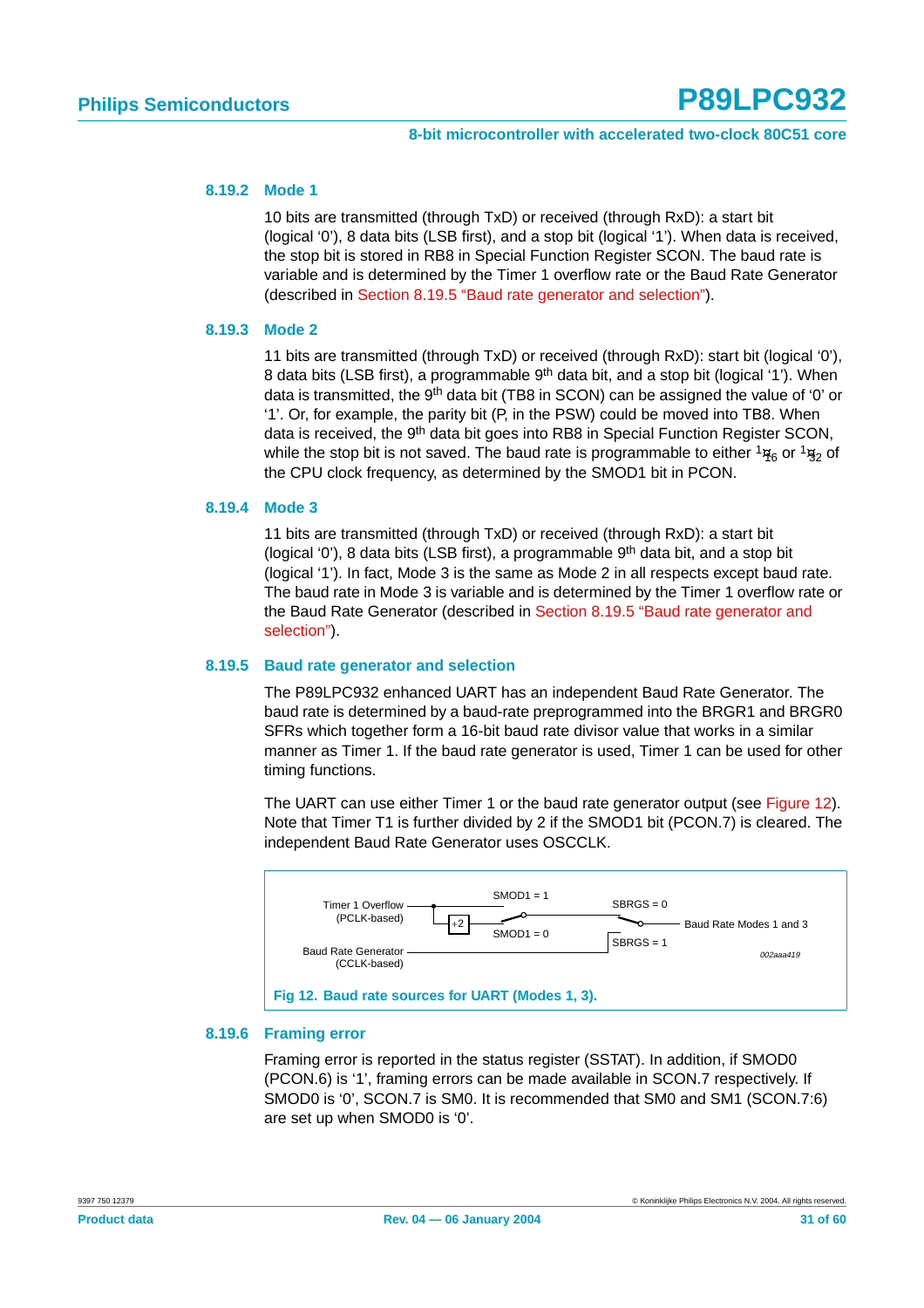#### **8.19.7 Break detect**

Break detect is reported in the status register (SSTAT). A break is detected when 11 consecutive bits are sensed LOW. The break detect can be used to reset the device and force the device into ISP mode.

#### **8.19.8 Double buffering**

The UART has a transmit double buffer that allows buffering of the next character to be written to SBUF while the first character is being transmitted. Double buffering allows transmission of a string of characters with only one stop bit between any two characters, as long as the next character is written between the start bit and the stop bit of the previous character.

Double buffering can be disabled. If disabled (DBMOD, i.e., SSTAT.7 = '0'), the UART is compatible with the conventional 80C51 UART. If enabled, the UART allows writing to SnBUF while the previous data is being shifted out. Double buffering is only allowed in Modes 1, 2 and 3. When operated in Mode 0, double buffering must be disabled  $(DBMOD = '0')$ .

#### **8.19.9 Transmit interrupts with double buffering enabled (Modes 1, 2 and 3)**

Unlike the conventional UART, in double buffering mode, the Tx interrupt is generated when the double buffer is ready to receive new data.

#### **8.19.10 The 9th bit (bit 8) in double buffering (Modes 1, 2 and 3)**

If double buffering is disabled TB8 can be written before or after SBUF is written, as long as TB8 is updated some time before that bit is shifted out. TB8 must not be changed until the bit is shifted out, as indicated by the Tx interrupt.

If double buffering is enabled, TB8 **must** be updated before SBUF is written, as TB8 will be double-buffered together with SBUF data.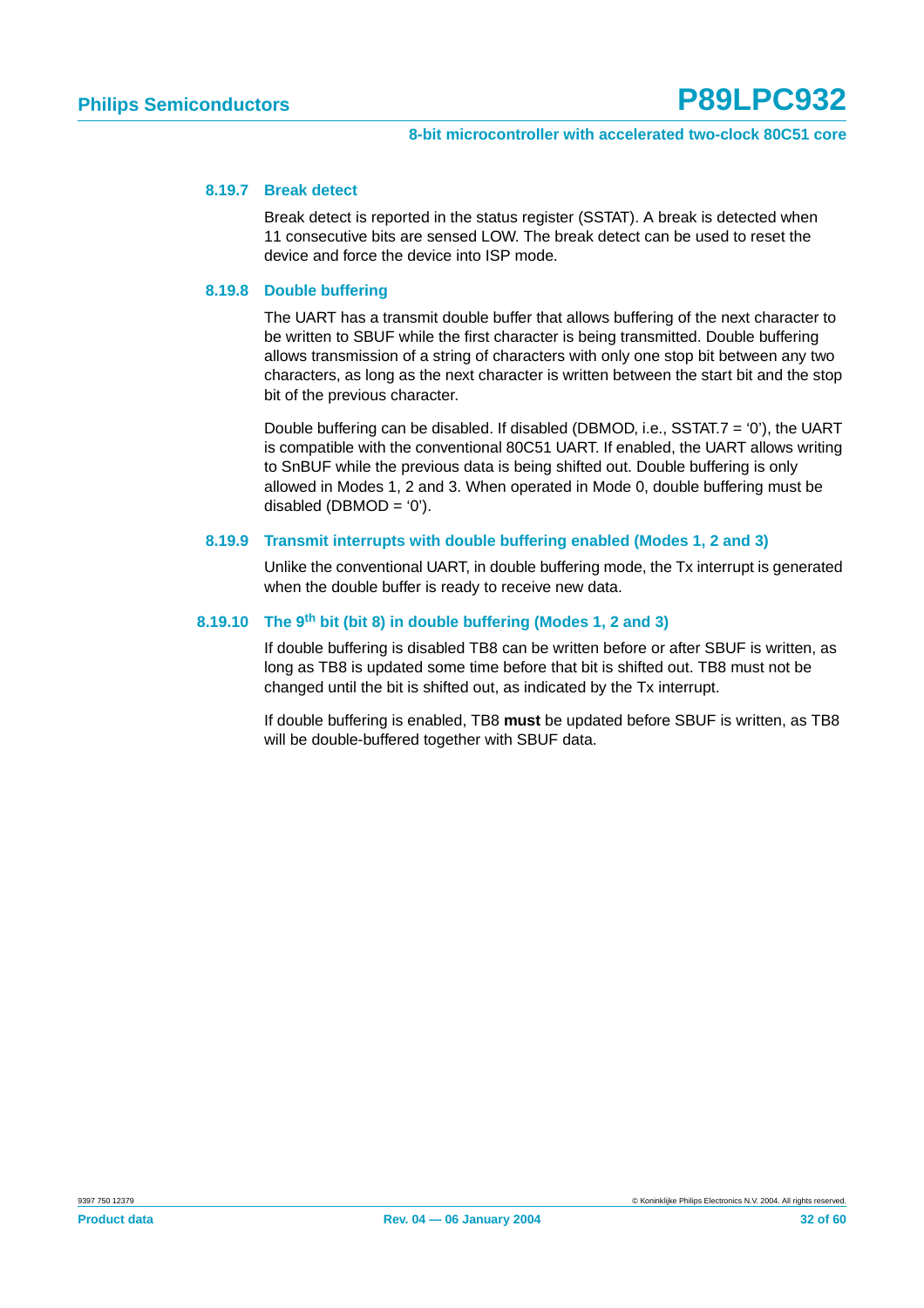#### <span id="page-32-1"></span>**8.20 I2C-bus serial interface**

I 2C-bus uses two wires (SDA and SCL) to transfer information between devices connected to the bus, and it has the following features:

- **•** Bi-directional data transfer between masters and slaves
- **•** Multimaster bus (no central master)
- **•** Arbitration between simultaneously transmitting masters without corruption of serial data on the bus
- **•** Serial clock synchronization allows devices with different bit rates to communicate via one serial bus
- **•** Serial clock synchronization can be used as a handshake mechanism to suspend and resume serial transfer
- **•** The I2C-bus may be used for test and diagnostic purposes.

A typical I2C-bus configuration is shown in [Figure 13](#page-32-0). The P89LPC932 device provides a byte-oriented I2C-bus interface that supports data transfers up to 400 kHz.

<span id="page-32-0"></span>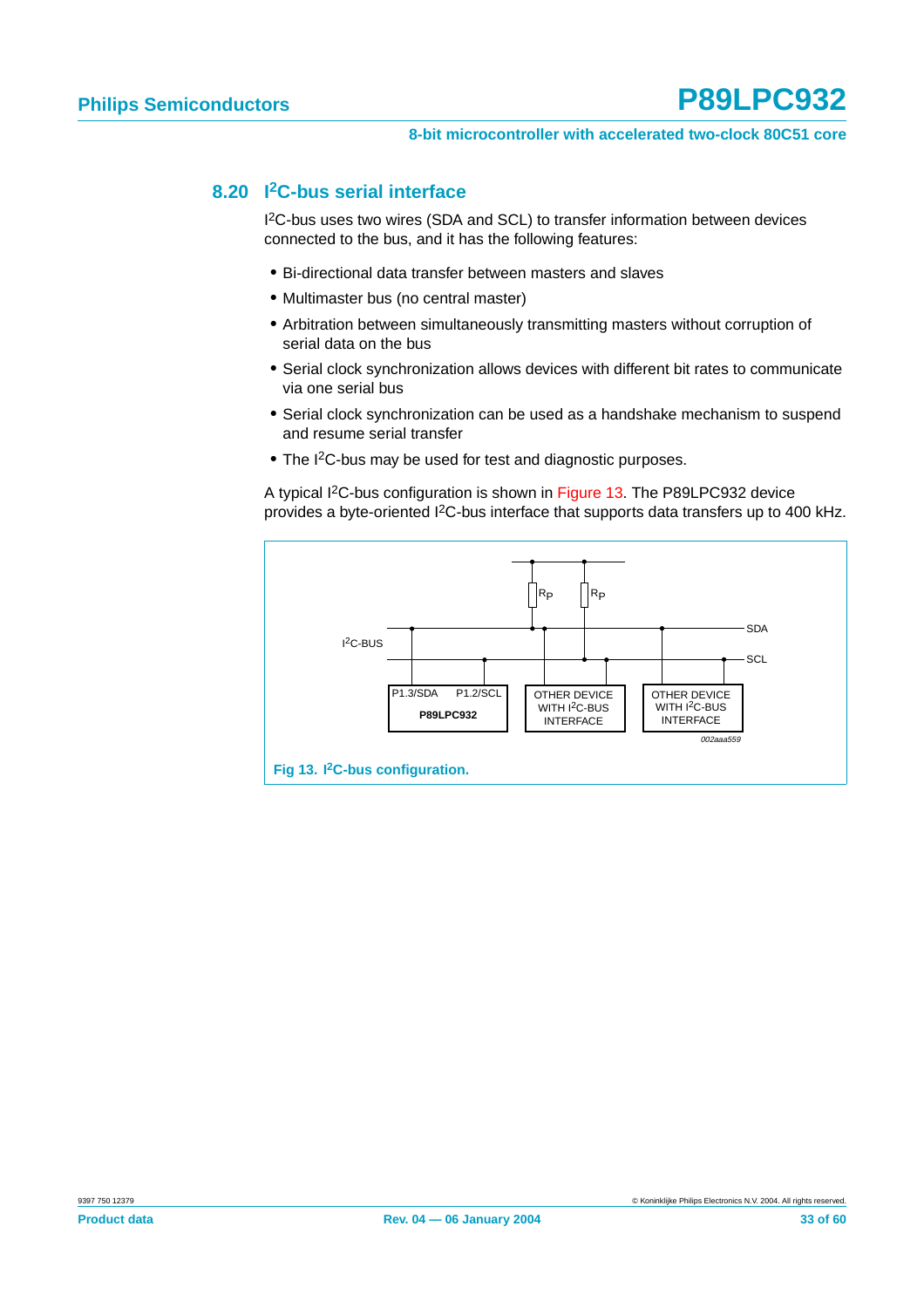#### **8-bit microcontroller with accelerated two-clock 80C51 core**

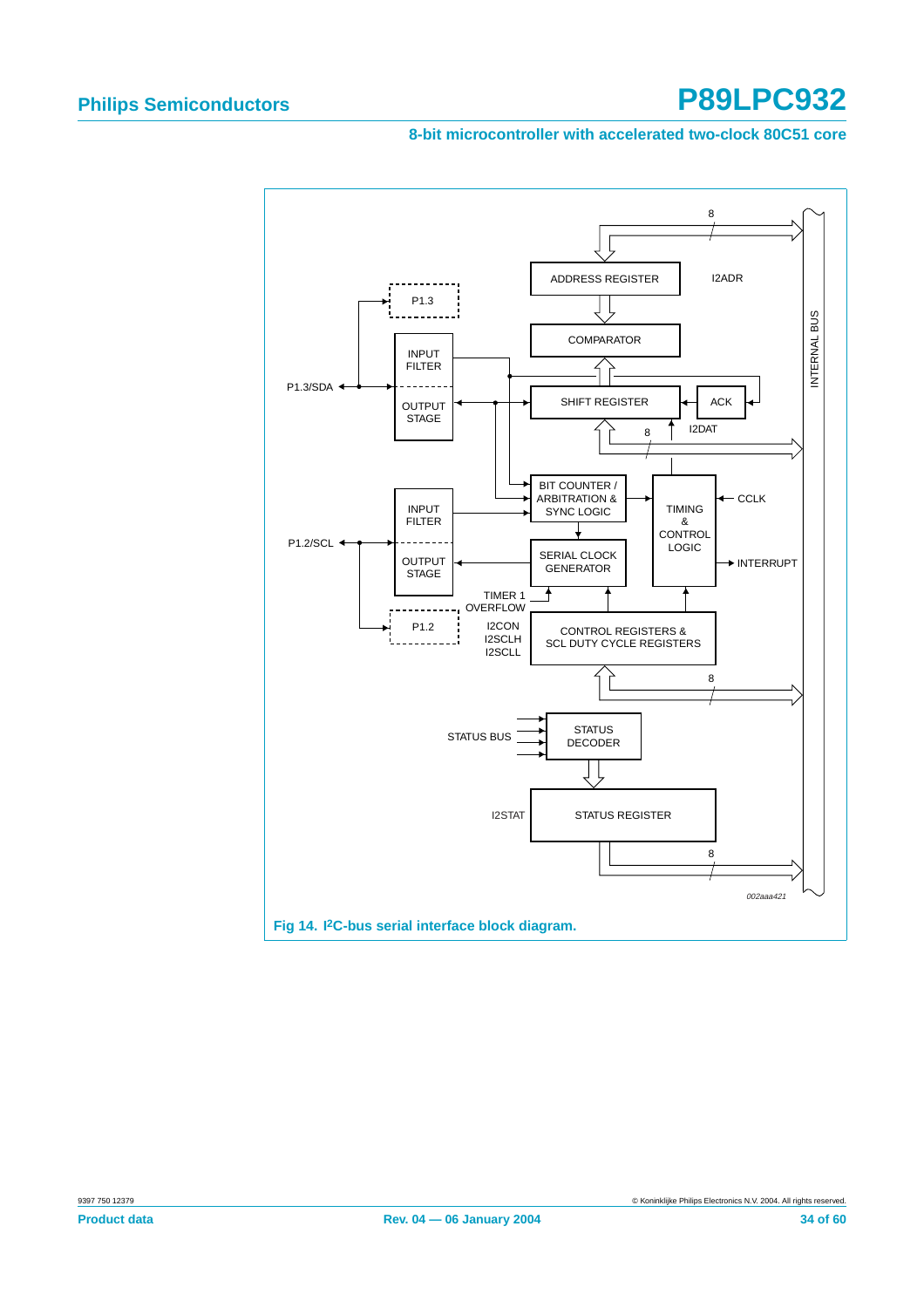#### **8.21 Serial Peripheral Interface (SPI)**

The P89LPC932 provides another high-speed serial communication interface—the SPI interface. SPI is a full-duplex, high-speed, synchronous communication bus with two operation modes: Master mode and Slave mode. Up to 3 Mbit/s can be supported in either Master or Slave mode. It has a Transfer Completion Flag and Write Collision Flag Protection.

<span id="page-34-0"></span>

The SPI interface has four pins: SPICLK, MOSI, MISO and  $\overline{\text{SS}}$ :

- **•** SPICLK, MOSI and MISO are typically tied together between two or more SPI devices. Data flows from master to slave on MOSI (Master Out Slave In) pin and flows from slave to master on MISO (Master In Slave Out) pin. The SPICLK signal is output in the master mode and is input in the slave mode. If the SPI system is disabled, i.e., SPEN (SPCTL.6) =  $0$  (reset value), these pins are configured for port functions.
- **•** SS is the optional slave select pin. In a typical configuration, an SPI master asserts one of its port pins to select one SPI device as the current slave. An SPI slave device uses its  $\overline{SS}$  pin to determine whether it is selected.

Typical connections are shown in Figures [16](#page-35-0) through [18.](#page-36-0)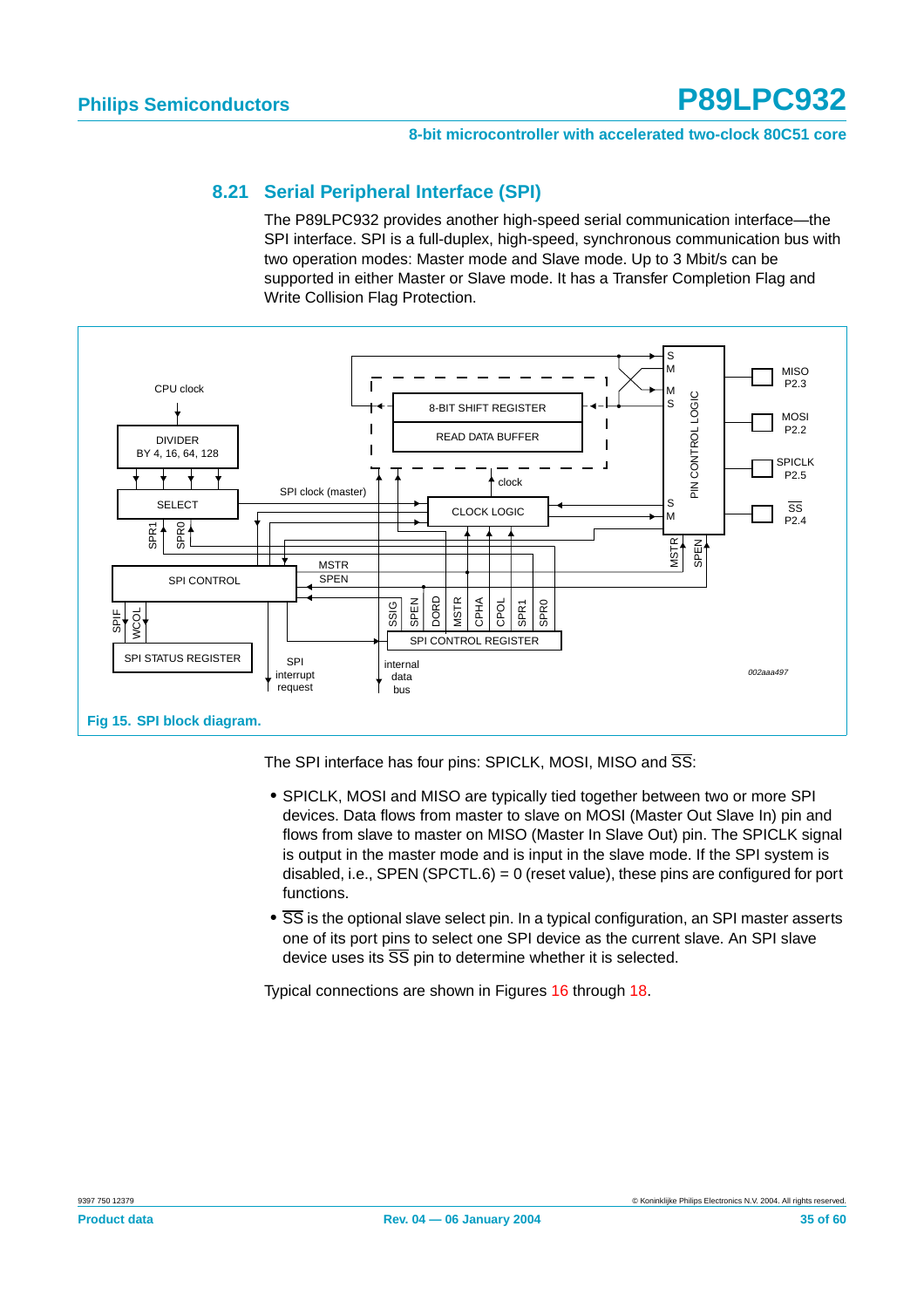#### **8-bit microcontroller with accelerated two-clock 80C51 core**



#### **8.21.1 Typical SPI configurations**

<span id="page-35-0"></span>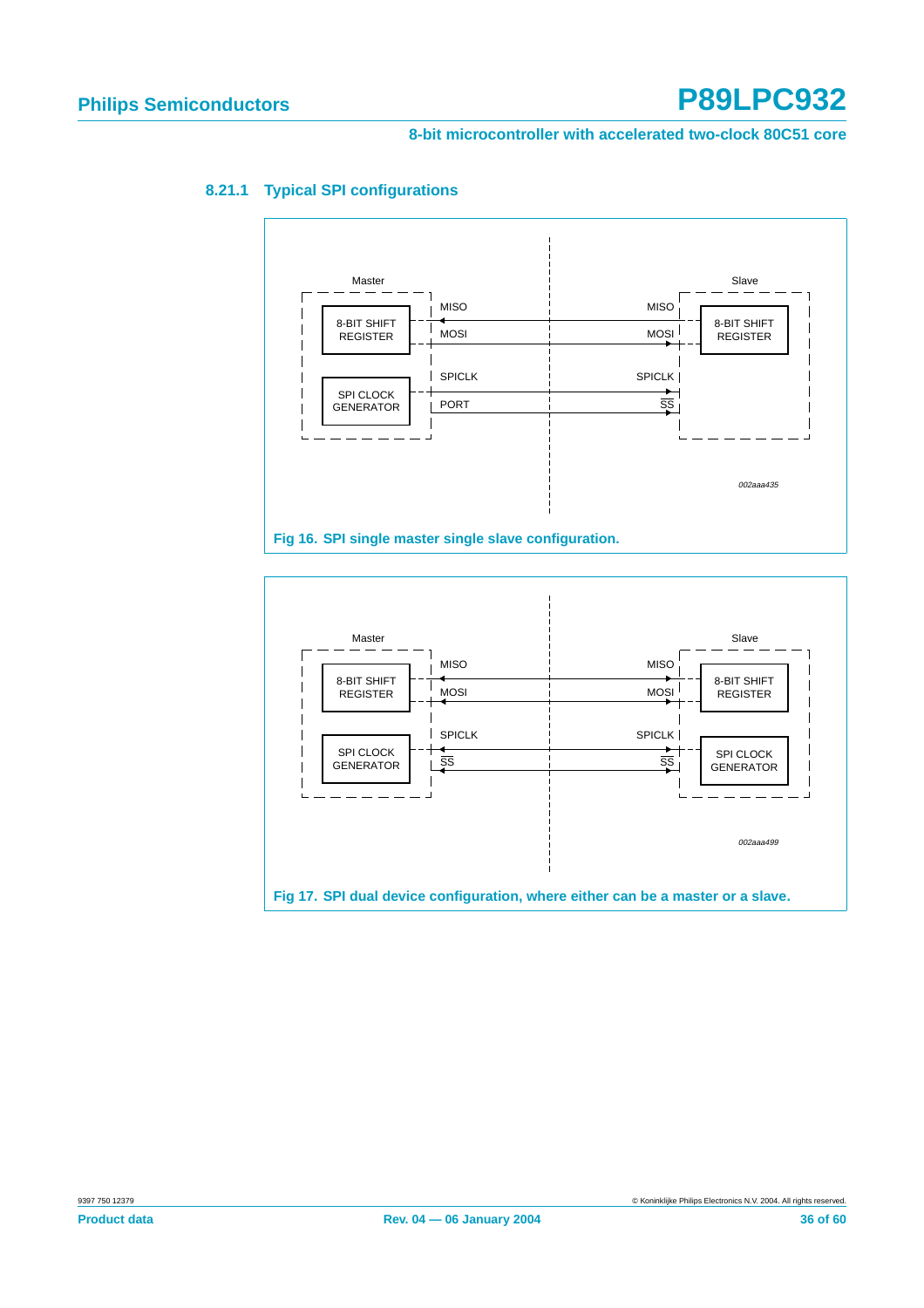#### **8-bit microcontroller with accelerated two-clock 80C51 core**

<span id="page-36-0"></span>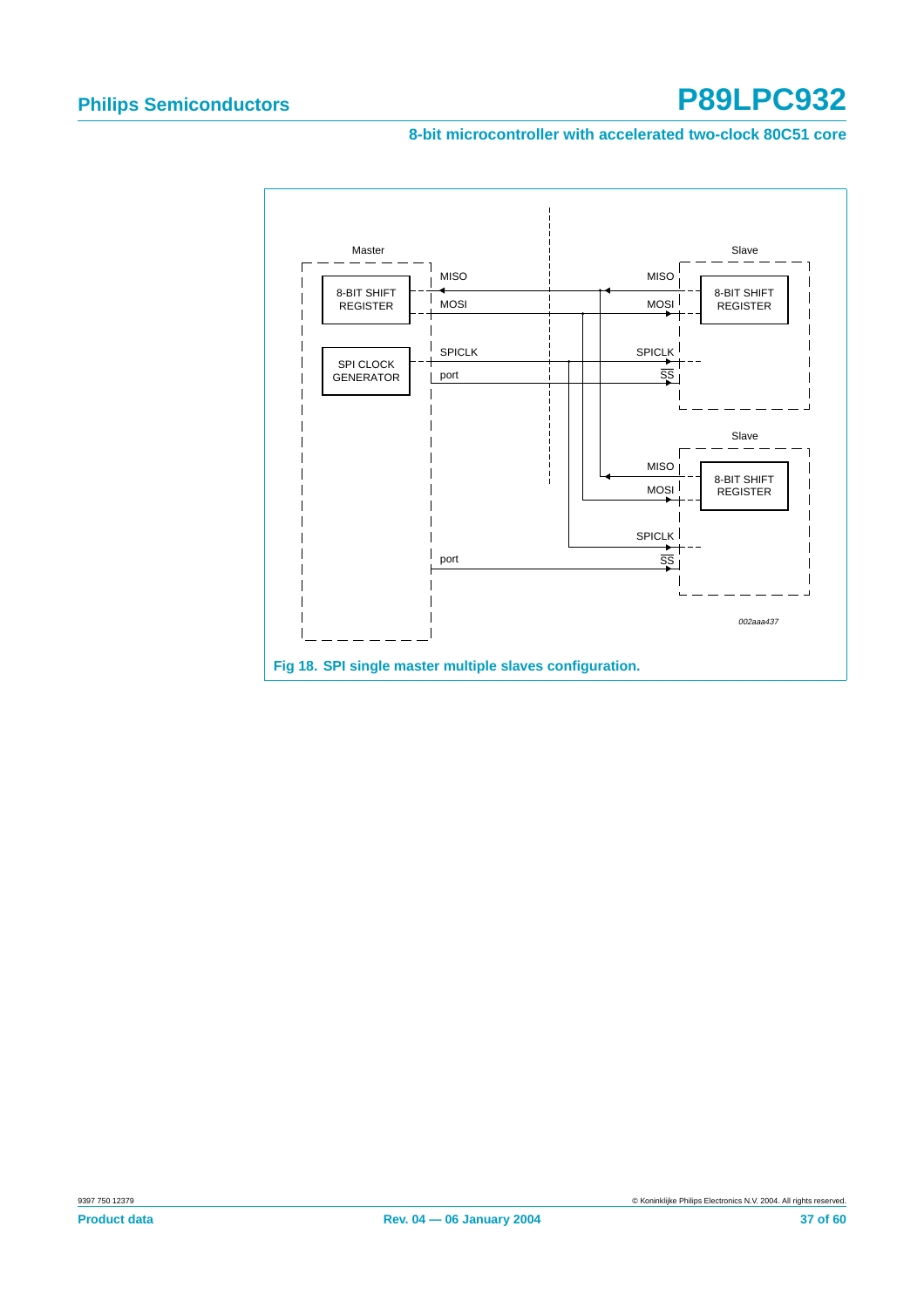#### <span id="page-37-1"></span>**8.22 Analog comparators**

Two analog comparators are provided on the P89LPC932. Input and output options allow use of the comparators in a number of different configurations. Comparator operation is such that the output is a logical one (which may be read in a register and/or routed to a pin) when the positive input (one of two selectable pins) is greater than the negative input (selectable from a pin or an internal reference voltage). Otherwise the output is a zero. Each comparator may be configured to cause an interrupt when the output value changes.

The overall connections to both comparators are shown in [Figure 19](#page-37-0). The comparators function to  $V_{DD} = 2.4$  V.

When each comparator is first enabled, the comparator output and interrupt flag are not guaranteed to be stable for 10 microseconds. The corresponding comparator interrupt should not be enabled during that time, and the comparator interrupt flag must be cleared before the interrupt is enabled in order to prevent an immediate interrupt service.

When a comparator is disabled the comparator's output, COx, goes HIGH. If the comparator output was LOW and then is disabled, the resulting transition of the comparator output from a LOW to HIGH state will set the comparator flag, CMFx. This will cause an interrupt if the comparator interrupt is enabled. The user should therefore disable the comparator interrupt prior to disabling the comparator. Additionally, the user should clear the comparator flag, CMFx, after disabling the comparator.



#### <span id="page-37-0"></span>**8.22.1 Internal reference voltage**

An internal reference voltage generator may supply a default reference when a single comparator input pin is used. The value of the internal reference voltage, referred to as  $V_{RFF}$ , is 1.23 V  $\pm$ 10%.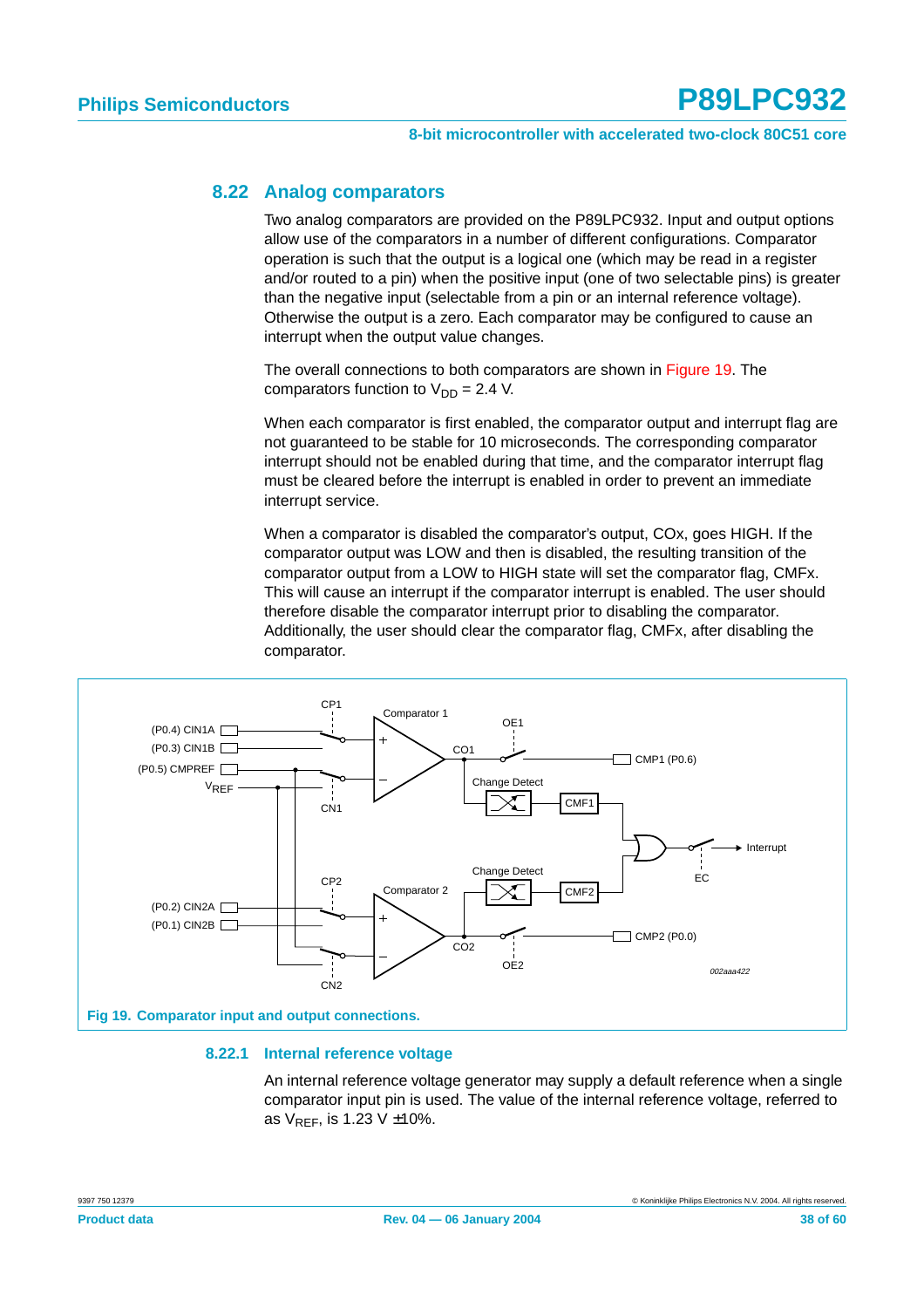#### **8.22.2 Comparator interrupt**

Each comparator has an interrupt flag contained in its configuration register. This flag is set whenever the comparator output changes state. The flag may be polled by software or may be used to generate an interrupt. The two comparators use one common interrupt vector. If both comparators enable interrupts, after entering the interrupt service routine, the user needs to read the flags to determine which comparator caused the interrupt.

#### **8.22.3 Comparators and power reduction modes**

Either or both comparators may remain enabled when Power-down or Idle mode is activated, but both comparators are disabled automatically in Total Power-down mode.

If a comparator interrupt is enabled (except in Total Power-down mode), a change of the comparator output state will generate an interrupt and wake up the processor. If the comparator output to a pin is enabled, the pin should be configured in the push-pull mode in order to obtain fast switching times while in Power-down mode. The reason is that with the **oscillator** stopped, the temporary strong pull-up that normally occurs during switching on a quasi-bidirectional port pin does not take place.

Comparators consume power in Power-down and Idle modes, as well as in the normal operating mode. This fact should be taken into account when system power consumption is an issue. To minimize power consumption, the user can disable the comparators via PCONA.5, or put the device in Total Power-down mode.

#### <span id="page-38-0"></span>**8.23 Keypad interrupt (KBI)**

The Keypad Interrupt function is intended primarily to allow a single interrupt to be generated when Port 0 is equal to or not equal to a certain pattern. This function can be used for bus address recognition or keypad recognition. The user can configure the port via SFRs for different tasks.

The Keypad Interrupt Mask Register (KBMASK) is used to define which input pins connected to Port 0 can trigger the interrupt. The Keypad Pattern Register (KBPATN) is used to define a pattern that is compared to the value of Port 0. The Keypad Interrupt Flag (KBIF) in the Keypad Interrupt Control Register (KBCON) is set when the condition is matched while the Keypad Interrupt function is active. An interrupt will be generated if enabled. The PATN\_SEL bit in the Keypad Interrupt Control Register (KBCON) is used to define equal or not-equal for the comparison.

In order to use the Keypad Interrupt as an original KBI function like in 87LPC76x series, the user needs to set KBPATN =  $0$ FFH and PATN  $\,$  SEL = 1 (not equal), then any key connected to Port 0 which is enabled by the KBMASK register will cause the hardware to set KBIF and generate an interrupt if it has been enabled. The interrupt may be used to wake up the CPU from Idle or Power-down modes. This feature is particularly useful in handheld, battery-powered systems that need to carefully manage power consumption yet also need to be convenient to use.

In order to set the flag and cause an interrupt, the pattern on Port 0 must be held longer than 6 CCLKs.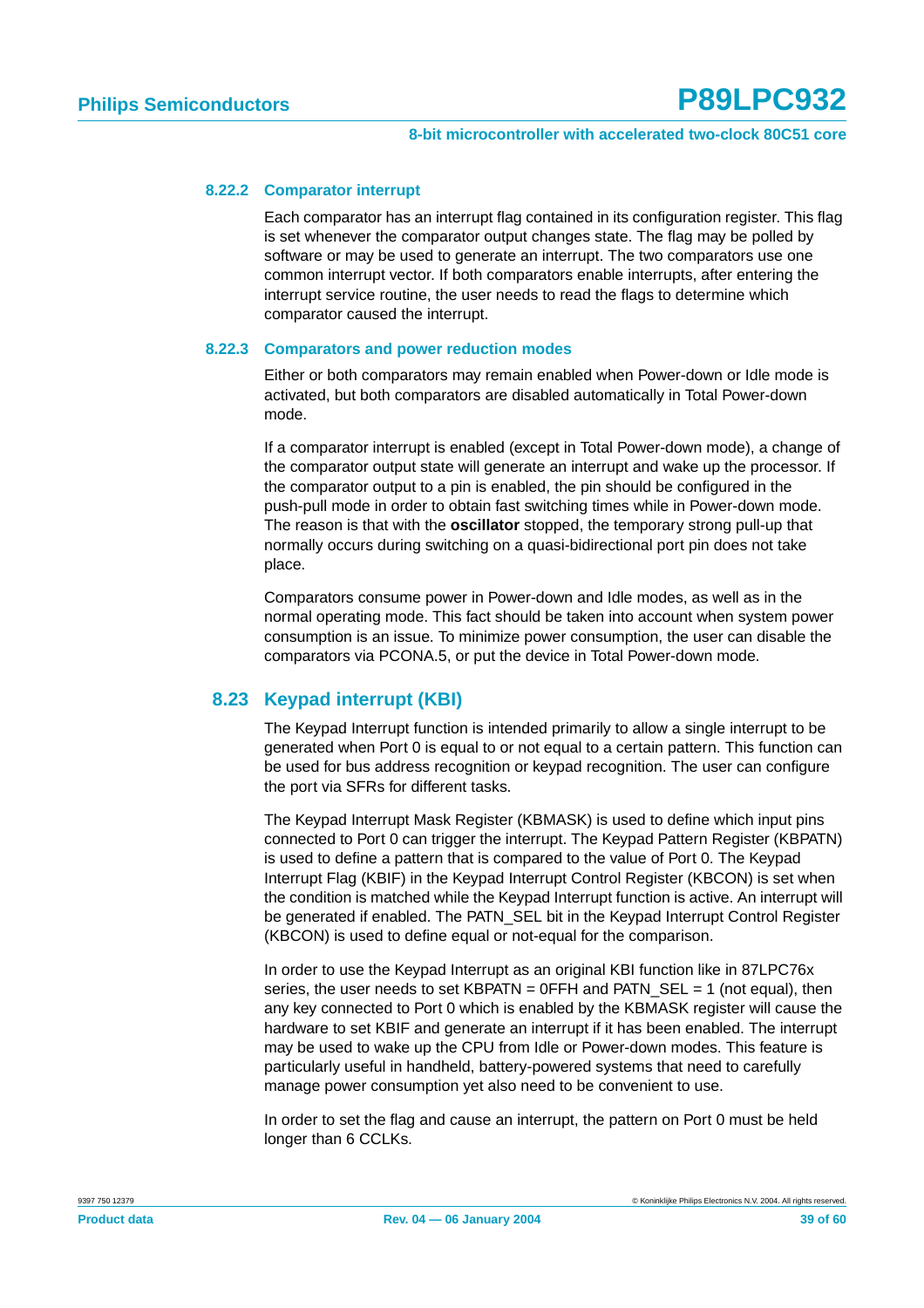#### **8-bit microcontroller with accelerated two-clock 80C51 core**

#### <span id="page-39-1"></span>**8.24 Watchdog timer**

The Watchdog timer causes a system reset when it underflows as a result of a failure to feed the timer prior to the timer reaching its terminal count. It consists of a programmable 12-bit prescaler, and an 8-bit down counter. The down counter is decremented by a tap taken from the prescaler. The clock source for the prescaler is either the PCLK or the nominal 400 kHz Watchdog oscillator. The Watchdog timer can only be reset by a power-on reset. When the watchdog feature is disabled, it can be used as an interval timer and may generate an interrupt. [Figure 20](#page-39-0) shows the Watchdog timer in watchdog mode. Feeding the watchdog requires a two-byte sequence. If PCLK is selected as the watchdog clock and the CPU is powered-down, the watchdog is disabled. The Watchdog timer has a time-out period that ranges from a few us to a few seconds. Please refer to the P89LPC932 User's Manual for more details.



feed sequence.

<span id="page-39-2"></span><span id="page-39-0"></span>**Fig 20. Watchdog timer in watchdog mode (WDTE = '1').**

#### **8.25 Additional features**

#### **8.25.1 Software reset**

The SRST bit in AUXR1 gives software the opportunity to reset the processor completely, as if an external reset or watchdog reset had occurred. Care should be taken when writing to AUXR1 to avoid accidental software resets.

#### **8.25.2 Dual data pointers**

The dual Data Pointers (DPTR) provides two different Data Pointers to specify the address used with certain instructions. The DPS bit in the AUXR1 register selects one of the two Data Pointers. Bit 2 of AUXR1 is permanently wired as a logic '0' so that the DPS bit may be toggled (thereby switching Data Pointers) simply by incrementing the AUXR1 register, without the possibility of inadvertently altering other bits in the register.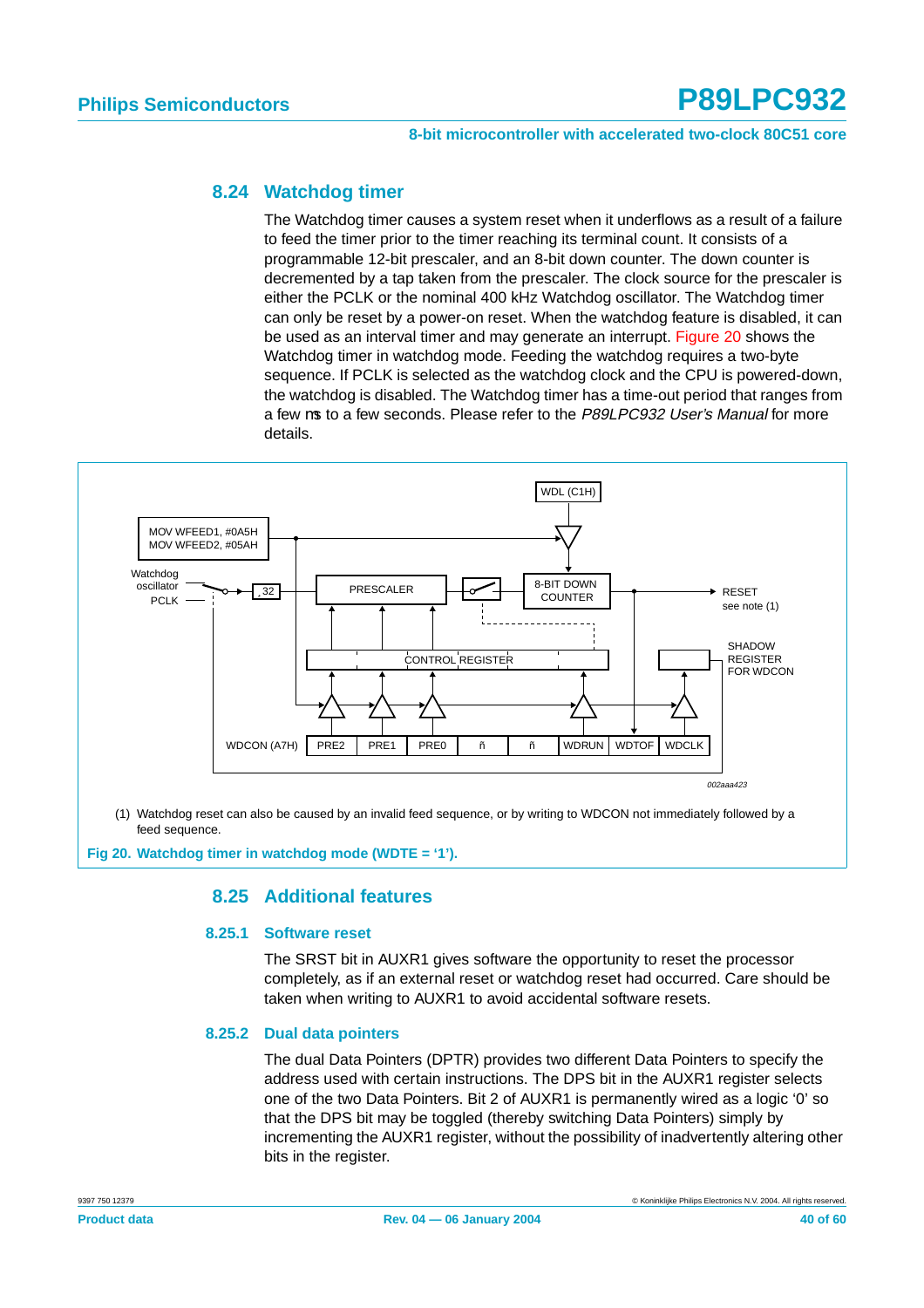#### <span id="page-40-0"></span>**8.26 Data EEPROM**

The P89LPC932 has 512 bytes of on-chip Data EEPROM. The Data EEPROM is SFR based, byte readable, byte writable, and erasable (via row fill and sector fill). The user can read, write and fill the memory via SFRs and one interrupt. This Data EEPROM provides 100,000 minimum erase/program cycles for each byte.

- **• Byte Mode:** In this mode, data can be read and written one byte at a time.
- **• Row Fill:** In this mode, the addressed row (64 bytes) is filled with a single value. The entire row can be erased by writing 00h.
- **• Sector Fill:** In this mode, all 512 bytes are filled with a single value. The entire sector can be erased by writing 00h.

After the operation finishes, the hardware will set the EEIF bit, which if enabled will generate an interrupt. The flag is cleared by software.

#### **8.27 Flash program memory**

#### <span id="page-40-2"></span>**8.27.1 General description**

The P89LPC932 Flash memory provides in-circuit electrical erasure and programming. The Flash can be read, erased, or written as bytes. The Sector and Page Erase functions can erase any Flash sector (1 kB) or page (64 bytes). The Chip Erase operation will erase the entire program memory. In-System Programming and standard parallel programming are both available. On-chip erase and write timing generation contribute to a user-friendly programming interface. The P89LPC932 Flash reliably stores memory contents even after 10,000 erase and program cycles. The cell is designed to optimize the erase and programming mechanisms. The P89LPC932 uses  $V_{DD}$  as the supply voltage to perform the Program/Erase algorithms.

#### <span id="page-40-1"></span>**8.27.2 Features**

- **•** Internal fixed boot ROM, containing low-level In-Application Programming (IAP) routines
- **•** User programs can call these routines to perform In-Application Programming (IAP).
- **•** Default loader providing In-System Programming via the serial port, located in upper end of user program memory.
- **•** Boot vector allows user-provided Flash loader code to reside anywhere in the Flash memory space, providing flexibility to the user.
- **•** Programming and erase over the full operating voltage range.
- **•** Read/Programming/Erase using ISP/IAP.
- **•** Any flash program/erase operation in 2 ms.
- **•** Parallel programming with industry-standard commercial programmers.
- **•** Programmable security for the code in the Flash for each sector.
- **•** 100,000 typical erase/program cycles for each byte.
- **•** 10 year minimum data retention.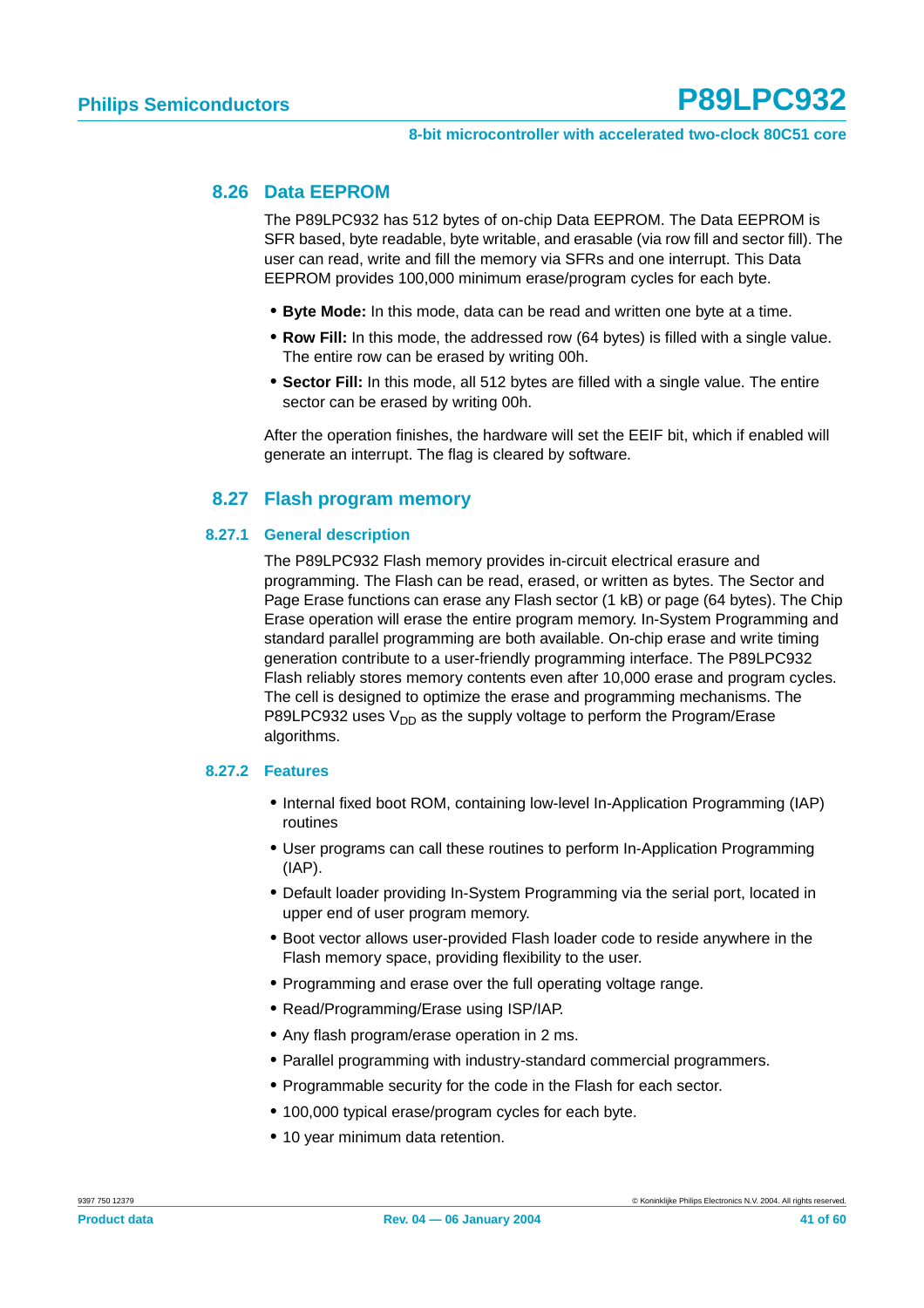#### **8.27.3 ISP and IAP capabilities of the P89LPC932**

**Flash organization:** The P89LPC932 program memory consists of eight 1 kB sectors. Each sector can be further divided into 64-byte pages. In addition to sector erase and page erase, a 64-byte page register is included which allows from 1 to 64 bytes of a given page to be programmed at the same time, substantially reducing overall programming time. An In-Application Programming (IAP) interface is provided to allow the end user's application to erase and reprogram the user code memory. In addition, erasing and reprogramming of user-programmable bytes including UCFG1, the Boot Status Bit and the Boot Vector are supported. As shipped from the factory, the upper 512 bytes of user code space contains a serial In-System Programming (ISP) routine allowing for the device to be programmed in circuit through the serial port.

**Flash programming and erasing:** There are three methods of erasing or programming of the Flash memory that may be used. First, the Flash may be programmed or erased in the end-user application by calling low-level routines through a common entry point. Second, the on-chip ISP boot loader may be invoked. This ISP boot loader will, in turn, call low-level routines through the same common entry point that can be used by the end-user application. Third, the Flash may be programmed or erased using the parallel method by using a commercially available EPROM programmer which supports this device. This device does not provide for direct verification of code memory contents. Instead, this device provides a 32-bit CRC result on either a sector or the entire 8 kB of user code space.

**Boot ROM:** When the microcontroller programs its own Flash memory, all of the low-level details are handled by code that is contained in a Boot ROM that is separate from the Flash memory. A user program simply calls the common entry point in the Boot ROM with appropriate parameters to accomplish the desired operation. The Boot ROM include operations such as erase sector, erase page, program page, CRC, program security bit, etc. The Boot ROM occupies the program memory space at the top of the address space from FF00 to FEFF hex, thereby not conflicting with the user program memory space.

**Power-on reset code execution:** The P89LPC932 contains two special Flash elements: the Boot Vector and the Boot Status Bit. Following reset, the P89LPC932 examines the contents of the Boot Status Bit. If the Boot Status Bit is set to zero, power-up execution starts at location 0000H, which is the normal start address of the user's application code. When the Boot Status Bit is set to a value other than zero, the contents of the Boot Vector is used as the high byte of the execution address and the low byte is set to 00H. The factory default setting is 01EH and corresponds to the address 1E00H for the default ISP boot loader. This boot loader is pre-programmed at the factory into this address space and can be erased by the user. **Users who wish to use this loader should take precautions to avoid erasing the 1 kB sector from 1C00H to 1FFFH. Instead, the page erase function can be used to erase the eight 64-byte pages located from 1C00H to 1DFFH.** A custom boot loader can be written with the Boot Vector set to the custom boot loader, if desired.

**Hardware activation of the boot loader:** The boot loader can also be executed by forcing the device into ISP mode during a power-on sequence (see the P89LPC932 User's Manual for specific information). This has the same effect as having a non-zero status byte. This allows an application to be built that will normally execute user code but can be manually forced into ISP operation. If the factory default setting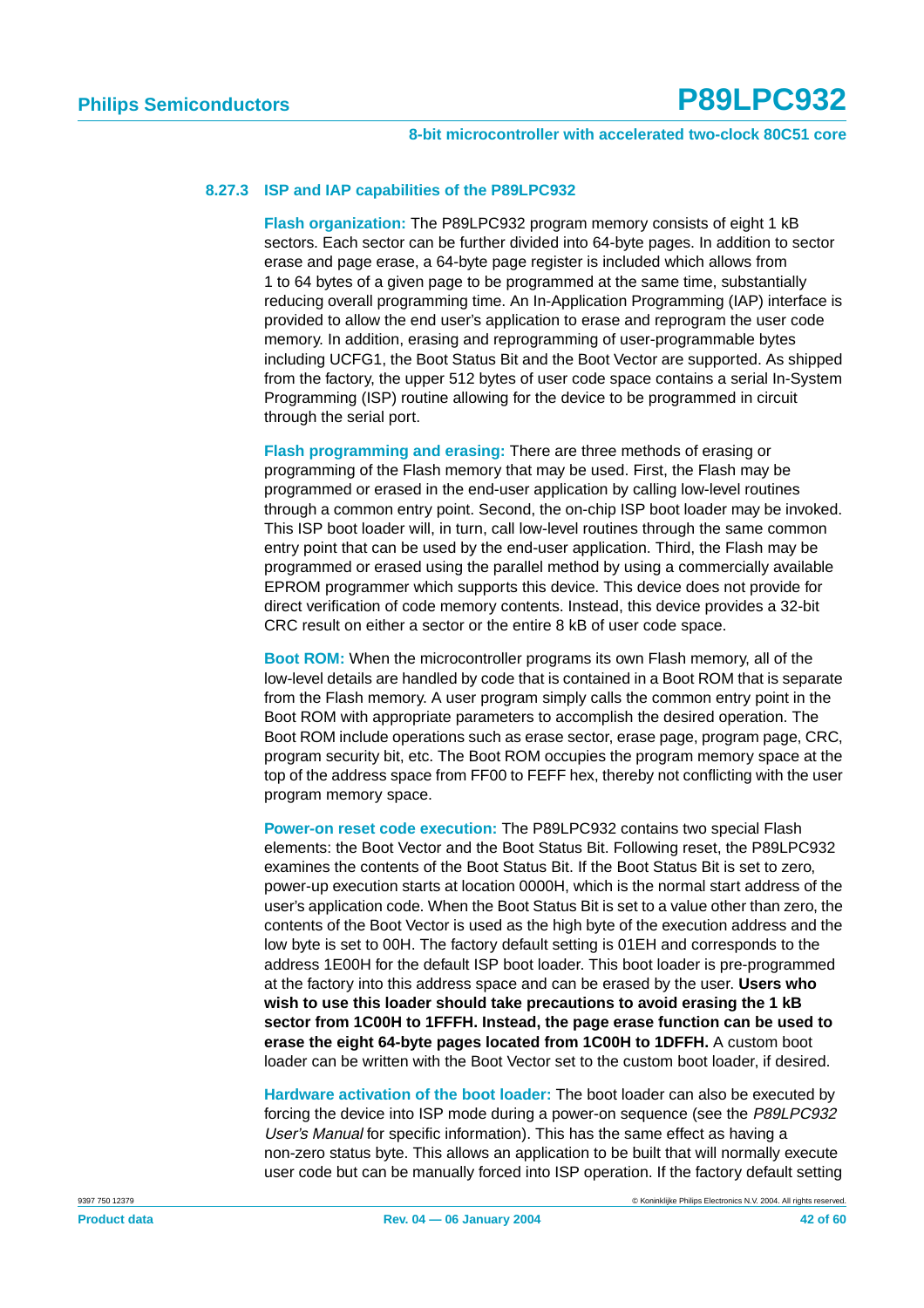#### **8-bit microcontroller with accelerated two-clock 80C51 core**

for the Boot Vector (1EH) is changed, it will no longer point to the factory pre-programmed ISP boot loader code. If this happens, the only way it is possible to change the contents of the Boot Vector is through the parallel programming method, provided that the end user application does not contain a customized loader that provides for erasing and reprogramming of the Boot Vector and Boot Status Bit. After programming the Flash, the status byte should be programmed to zero in order to allow execution of the user's application code beginning at address 0000H.

**In-System Programming (ISP):** In-System Programming is performed without removing the microcontroller from the system. The In-System Programming facility consists of a series of internal hardware resources coupled with internal firmware to facilitate remote programming of the P89LPC932 through the serial port. This firmware is provided by Philips and embedded within each P89LPC932 device. The Philips In-System Programming facility has made in-system programming in an embedded application possible with a minimum of additional expense in components and circuit board area. The ISP function uses five pins  $(V_{DD}, V_{SS}, TXD, RXD,$  and RST). Only a small connector needs to be available to interface your application to an external circuit in order to use this feature.

**In-Application Programming (IAP):** Several In-Application Programming (IAP) calls are available for use by an application program to permit selective erasing and programming of Flash sectors, pages, security bits, configuration bytes, and device identification. All calls are made through a common interface, PGM\_MTP. The programming functions are selected by setting up the microcontroller's registers before making a call to PGM\_MTP at FF00H.

#### <span id="page-42-0"></span>**8.28 User configuration bytes**

A number of user-configurable features of the P89LPC932 must be defined at power-up and therefore cannot be set by the program after start of execution. These features are configured through the use of the Flash byte UCFG1. Please see the P89LPC932 User's Manual for additional details.

#### <span id="page-42-1"></span>**8.29 User sector security bytes**

There are eight User Sector Security Bytes, each corresponding to one sector. Please see the P89LPC932 User's Manual for additional details.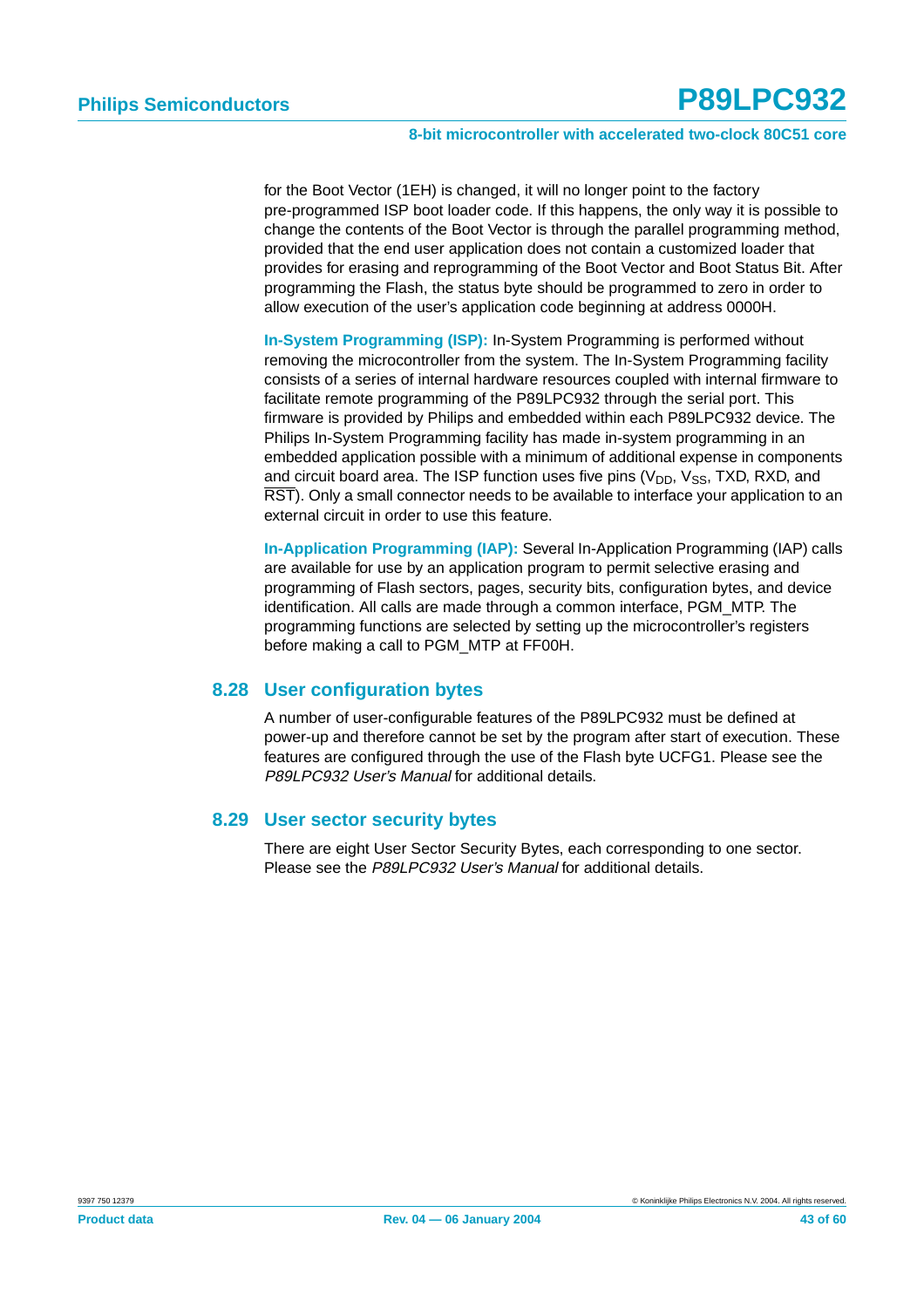## <span id="page-43-1"></span>**9. Limiting values**

#### <span id="page-43-0"></span>**Table 7: Limiting values**

In accordance with the Absolute Maximum Rating System (IEC 60134).

| <b>Symbol</b>               | <b>Parameter</b>                                              | <b>Conditions</b>                                                  | <b>Min</b>               | <b>Max</b>     | <b>Unit</b> |
|-----------------------------|---------------------------------------------------------------|--------------------------------------------------------------------|--------------------------|----------------|-------------|
| $T_{amb(bias)}$             | operating bias ambient temperature                            |                                                                    | $-55$                    | $+125$         | °C          |
| $T_{\text{stg}}$            | storage temperature range                                     |                                                                    | $-65$                    | $+150$         | °C          |
| $V_{xtal}$                  | voltage on XTAL1, XTAL2 pin to $V_{SS}$                       |                                                                    | ٠                        | $V_{DD} + 0.5$ | V           |
| $V_{n}$                     | voltage on any other pin (except<br>XTAL1, XTAL2) to $V_{SS}$ |                                                                    | $-0.5$                   | $+5.5$         | V           |
| $I_{OH( I/O)}$              | HIGH-level output current per I/O pin                         |                                                                    | $\overline{\phantom{0}}$ | 20             | mA          |
| $I_{OL( I/O)}$              | LOW-level output current per I/O pin                          |                                                                    | $\overline{\phantom{0}}$ | 20             | mA          |
| I <sub>I/O</sub> (tot)(max) | maximum total I/O current                                     |                                                                    | $\overline{\phantom{0}}$ | 100            | mA          |
| $P_{tot (pack)}$            | total power dissipation per package                           | based on package heat<br>transfer, not device power<br>consumption |                          | 1.5            | W           |

[1] Stresses above those listed under [Table 7 "Limiting values"](#page-43-0) may cause permanent damage to the device. This is a stress rating only and functional operation of the device at these or any conditions other than those described in [Table 8 "DC electrical characteristics"](#page-44-0) and [Table 9 "AC characteristics"](#page-46-0) of this specification are not implied.

[2] This product includes circuitry specifically designed for the protection of its internal devices from the damaging effects of excessive static charge. Nonetheless, it is suggested that conventional precautions be taken to avoid applying greater than the rated maximum.

[3] Parameters are valid over operating temperature range unless otherwise specified. All voltages are with respect to V<sub>SS</sub> unless otherwise noted.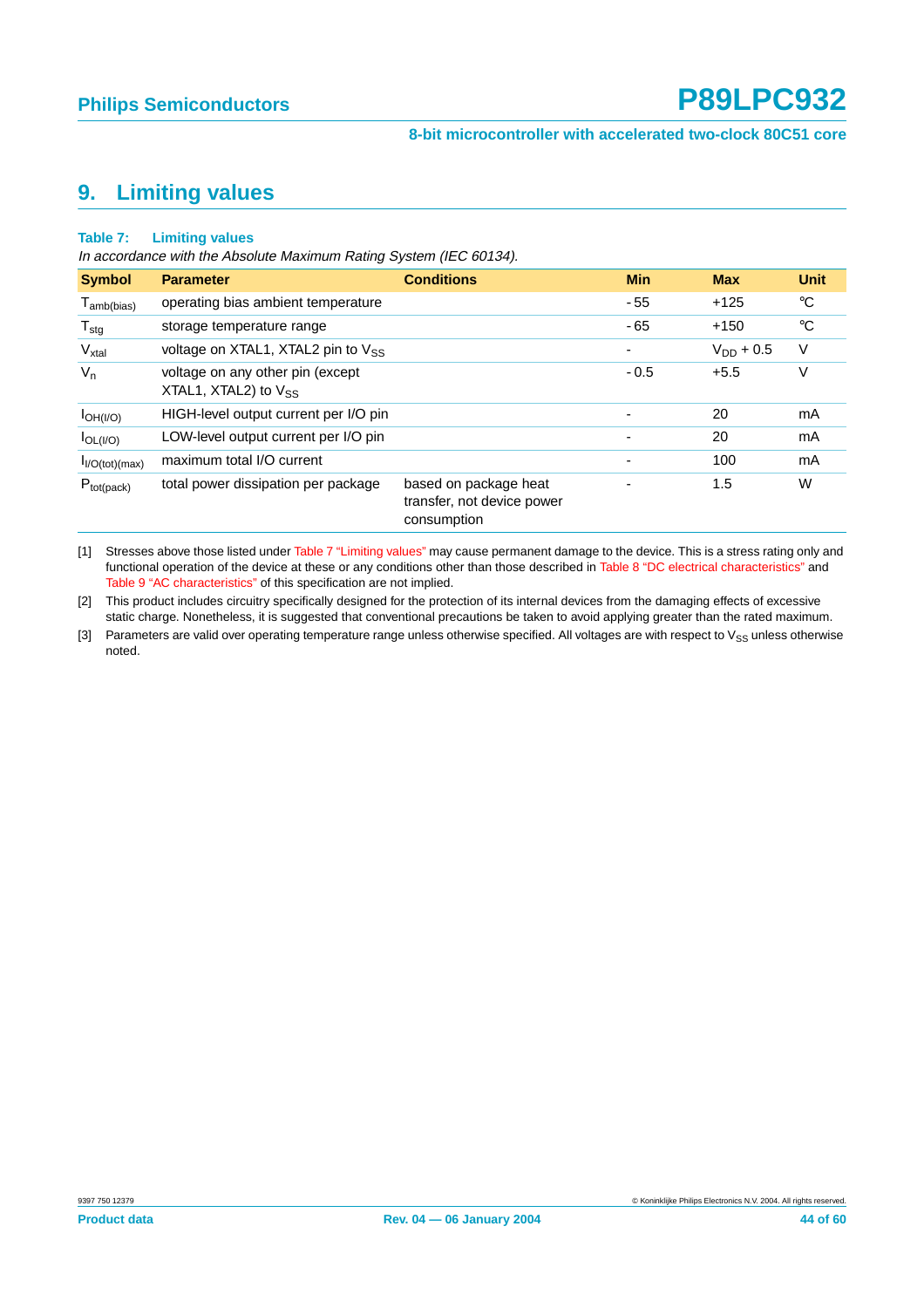#### **8-bit microcontroller with accelerated two-clock 80C51 core**

## <span id="page-44-1"></span>**10. Static characteristics**

#### <span id="page-44-0"></span>**Table 8: DC electrical characteristics**

 $V_{DD}$  = 2.4 V to 3.6 V unless otherwise specified.

 $T<sub>amb</sub> = 0 °C$  to +70 °C for commercial, -40 °C to +85 °C for industrial, unless otherwise specified.

| <b>Symbol</b>           | <b>Parameter</b>                                                              | <b>Conditions</b>                                                              |       | <b>Min</b>          | Typ[1]                       | <b>Max</b>         | <b>Unit</b>         |
|-------------------------|-------------------------------------------------------------------------------|--------------------------------------------------------------------------------|-------|---------------------|------------------------------|--------------------|---------------------|
| l <sub>DD</sub>         | power supply current, operating                                               | 3.6 V; 12 MHz                                                                  | $[7]$ | ÷,                  | 11                           | 18                 | mA                  |
| l <sub>ID</sub>         | power supply current, Idle mode                                               | 3.6 V; 12 MHz                                                                  | $[7]$ | L,                  | 3.25                         | 5                  | mA                  |
| <b>I</b> PD             | Power supply current,<br>Power-down mode, voltage<br>comparators powered-down | 3.6 V                                                                          | $[7]$ | ä,                  | $\qquad \qquad \blacksquare$ | lt.b.d.            | μA                  |
| $I_{PD1}$               | Power supply current, Total<br>Power-down mode                                | 3.6 V                                                                          | $[7]$ |                     | $\mathbf 1$                  | 5                  | μA                  |
| <b>V</b> <sub>DDR</sub> | V <sub>DD</sub> rise time                                                     |                                                                                |       |                     |                              | $\overline{2}$     | $mV/\mu s$          |
| <b>V<sub>DDF</sub></b>  | $V_{DD}$ fall time                                                            |                                                                                |       |                     |                              | 50                 | $mV/\mu s$          |
| <b>V<sub>POR</sub></b>  | Power-on reset detect voltage                                                 |                                                                                |       | $\overline{a}$      | $\overline{\phantom{a}}$     | 0.2                | V                   |
| <b>V<sub>RAM</sub></b>  | RAM keep-alive voltage                                                        |                                                                                |       | 1.5                 |                              | ä,                 | V                   |
| $V_{th(HL)}$            | negative-going threshold voltage except SCL, SDA                              |                                                                                |       | 0.22V <sub>DD</sub> | 0.4V <sub>DD</sub>           |                    | V                   |
| $V_{IL1}$               | LOW-level input voltage                                                       | SCL, SDA only                                                                  |       | $-0.5$              |                              | 0.3V <sub>DD</sub> | $\vee$              |
| $V_{th(LH)}$            | positive-going threshold voltage                                              | except SCL, SDA                                                                |       |                     | 0.6V <sub>DD</sub>           | 0.7V <sub>DD</sub> | V                   |
| V <sub>IH1</sub>        | HIGH-level input voltage                                                      | SCL, SDA only                                                                  |       | 0.7V <sub>DD</sub>  |                              | 5.5                | V                   |
| $V_{\text{hys}}$        | hysteresis voltage                                                            | Port 1                                                                         |       |                     | 0.2V <sub>DD</sub>           |                    | V                   |
| $V_{OL}$                | LOW-level output voltage,<br>all ports, all modes except Hi-Z                 | $I_{OL} = 20$ mA;<br>$V_{DD} = 2.4 V - 3.6 V$                                  | $[5]$ | $\overline{a}$      | 0.6                          | 1.0                | V                   |
|                         |                                                                               | $I_{OL} = 3.2$ mA;<br>$V_{DD} = 2.4 V - 3.6 V$                                 | $[5]$ |                     | 0.2                          | 0.3                | V                   |
| <b>V<sub>OH</sub></b>   | HIGH-level output voltage,<br>all ports                                       | $I_{OH} = -20 \mu A;$<br>$V_{DD}$ = 2.4 V – 3.6 V;<br>quasi-bidirectional mode |       | $V_{DD}$ – 0.3      | $V_{DD} - 0.2$               | $\blacksquare$     | V                   |
|                         |                                                                               | $I_{OH} = -3.2$ mA;<br>$V_{DD} = 2.4 V - 3.6 V;$<br>push-pull mode             |       | $V_{DD} - 0.7$      | $V_{DD}$ – 0.4               |                    | $\vee$              |
|                         |                                                                               | $I_{OH} = -20$ mA;<br>$V_{DD} = 2.4 V - 3.6 V$ ;<br>push-pull mode             |       | < t.b.d>            |                              |                    | V                   |
| $C_{io}$                | input/output pin capacitance                                                  |                                                                                | [6]   | ä,                  |                              | 15                 | pF                  |
| $I_{IL}$                | logical 0 input current, all ports                                            | $V_{IN} = 0.4 V$                                                               | $[4]$ |                     |                              | $-80$              | $\mu A$             |
| ILI.                    | input leakage current, all ports                                              | $V_{IN} = V_{IL}$ or $V_{IH}$                                                  | $[3]$ |                     |                              | ±10                | $\mu A$             |
| $I_{TL}$                | logical 1-to-0 transition current,<br>all ports                               | $V_{IN}$ = 2.0 V at<br>$V_{DD} = 3.6 V$                                        | $[2]$ | $-30$               |                              | $-450$             | μA                  |
| $R_{RST}$               | internal reset pull-up resistor                                               |                                                                                |       | 10                  | $\overline{\phantom{a}}$     | 30                 | k $\Omega$          |
| $V_{BO}$                | brownout trip voltage with<br>$BOV = '1', BOPD = '0'$                         | 2.4 V < $V_{DD}$ < 3.6 V                                                       |       | 2.40                |                              | 2.70               | $\mathsf{V}$        |
| V <sub>REF</sub>        | bandgap reference voltage                                                     |                                                                                |       | 1.11                | 1.23                         | 1.34               | $\vee$              |
| $TC_{(VREF)}$           | bandgap temperature coefficient                                               |                                                                                |       |                     | 10                           | 20                 | ppm/<br>$^{\circ}C$ |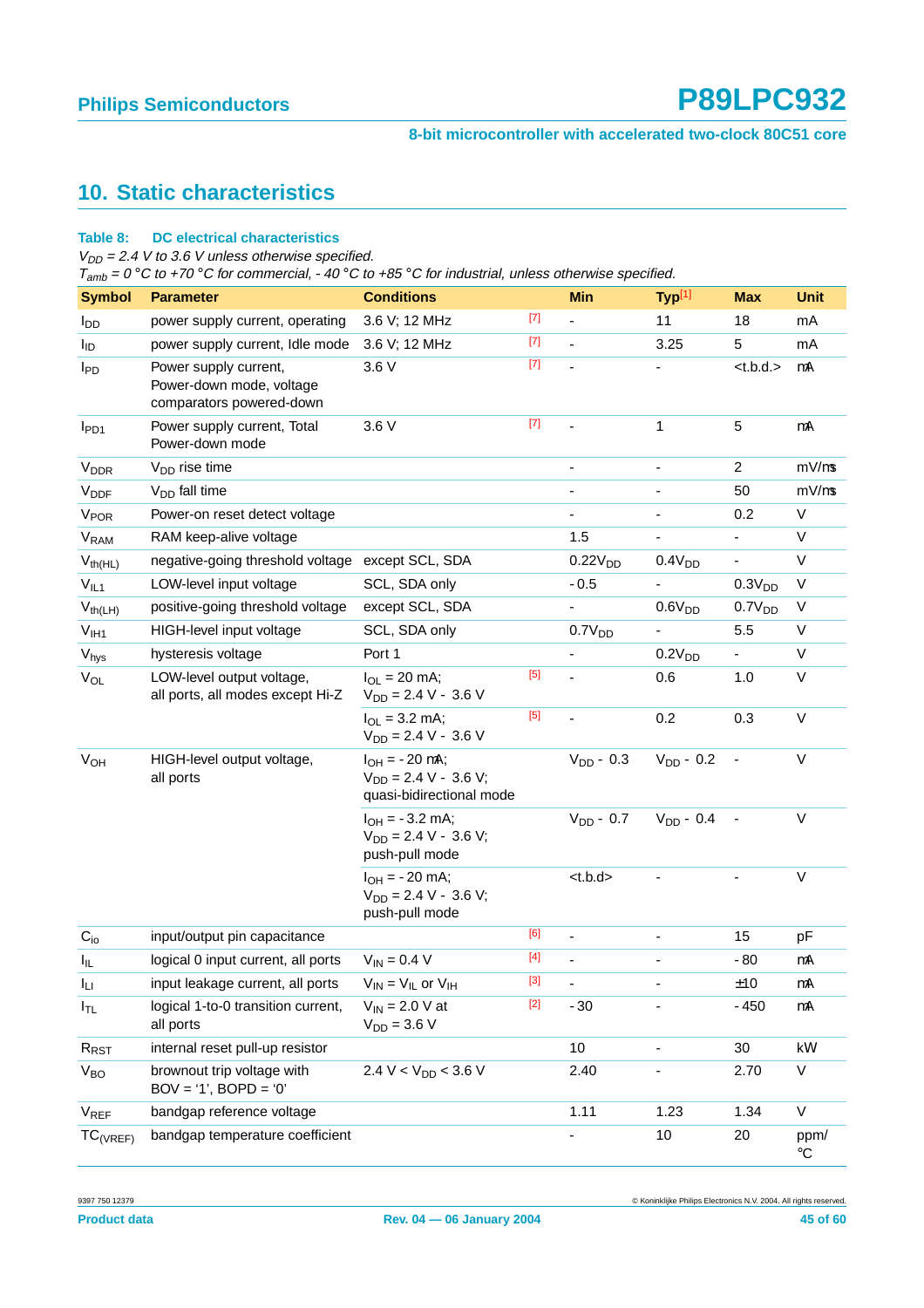#### **8-bit microcontroller with accelerated two-clock 80C51 core**

- <span id="page-45-0"></span>[1] Typical ratings are not guaranteed. The values listed are at room temperature, 3 V.
- <span id="page-45-6"></span>[2] Port pins source a transition current when used in quasi-bidirectional mode and externally driven from '1' to '0'. This current is highest when  $V_{IN}$  is approximately 2 V.
- <span id="page-45-5"></span>[3] Measured with port in high-impedance mode.
- <span id="page-45-4"></span>[4] Measured with port in quasi-bidirectional mode.
- <span id="page-45-2"></span>[5] See [Section 9 "Limiting values" on page 44](#page-43-1) for steady state (non-transient) limits on  $I_{OL}$  or  $I_{OH}$ . If  $I_{OL}/I_{OH}$  exceeds the test condition, V<sub>OL</sub>/V<sub>OH</sub> may exceed the related specification.
- <span id="page-45-3"></span>[6] Pin capacitance is characterized but not tested.
- <span id="page-45-1"></span>[7] The  $I_{DD}$ ,  $I_{ID}$ , and  $I_{PD}$  specifications are measured using an external clock with the following functions disabled: comparators, brownout detect, and Watchdog timer.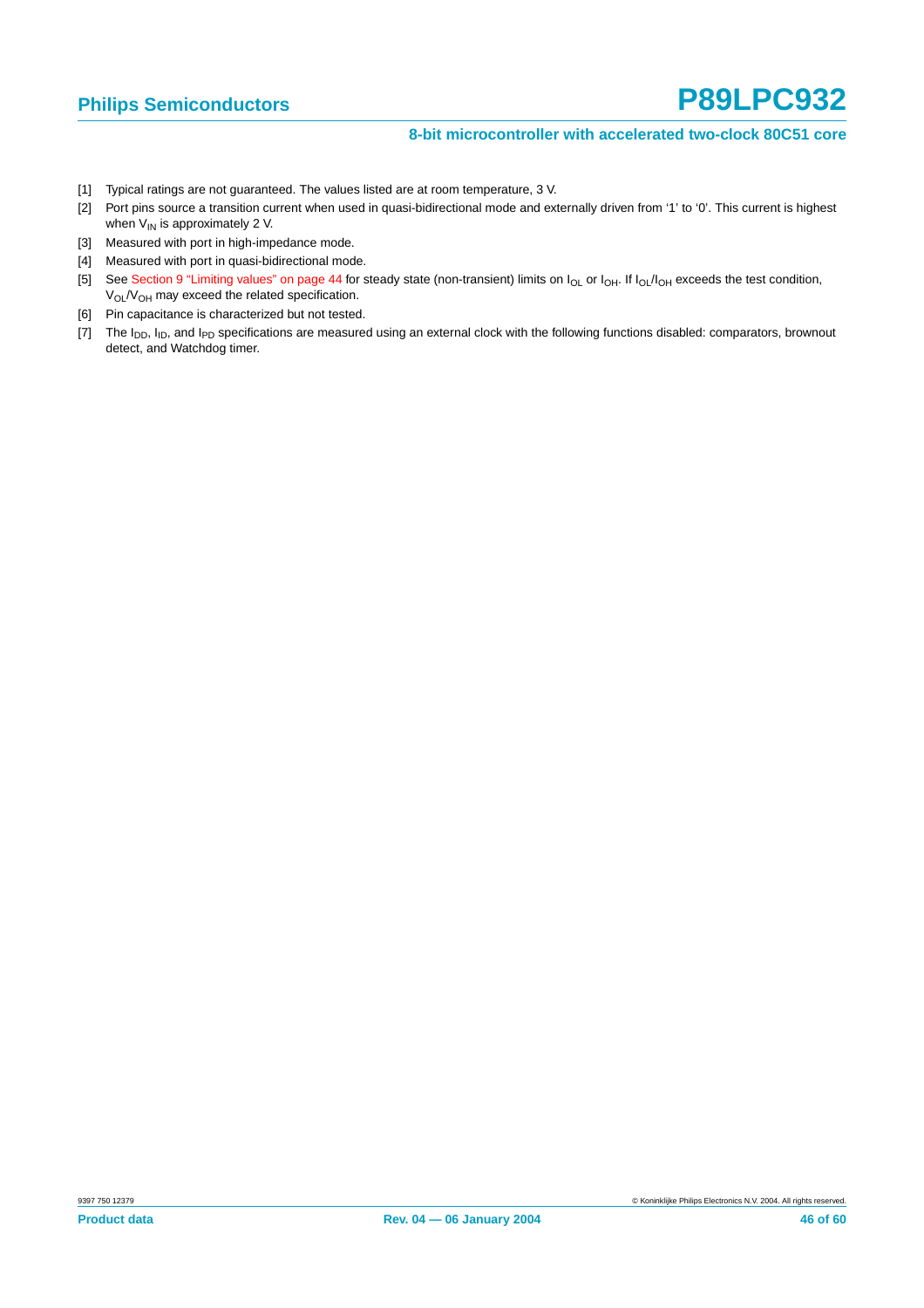#### **8-bit microcontroller with accelerated two-clock 80C51 core**

## <span id="page-46-1"></span>**11. Dynamic characteristics**

#### <span id="page-46-0"></span>**Table 9: AC characteristics**

 $T_{amb} = 0$  °C to +70 °C for commercial, -40 °C to +85 °C for industrial, unless otherwise specified.<sup>[\[1\]](#page-47-0)</sup>

| <b>Symbol</b>         | <b>Parameter</b>                                           | <b>Conditions</b> | <b>Variable clock</b>        |                              | $fOSC = 12 MHz$          |                          | <b>Unit</b> |  |
|-----------------------|------------------------------------------------------------|-------------------|------------------------------|------------------------------|--------------------------|--------------------------|-------------|--|
|                       |                                                            |                   | <b>Min</b>                   | <b>Max</b>                   | Min                      | <b>Max</b>               |             |  |
| f <sub>RCOSC</sub>    | internal RC oscillator frequency                           |                   | 7.189                        | 7.557                        | 7.189                    | 7.557                    | <b>MHz</b>  |  |
| f <sub>WDOSC</sub>    | internal Watchdog oscillator<br>frequency                  |                   | 280                          | 480                          | 280                      | 480                      | kHz         |  |
| fosc                  | oscillator frequency                                       |                   | $\mathbf 0$                  | 12                           | $\blacksquare$           | $\overline{\phantom{a}}$ | <b>MHz</b>  |  |
| t <sub>CLCL</sub>     | clock cycle                                                | see Figure 22     | 83                           |                              |                          |                          | ns          |  |
| f <sub>CLKLP</sub>    | <b>CLKLP</b> active frequency                              |                   | 0                            | 8                            | $\blacksquare$           | $\overline{\phantom{a}}$ | <b>MHz</b>  |  |
| <b>Glitch filter</b>  |                                                            |                   |                              |                              |                          |                          |             |  |
|                       | glitch rejection, P1.5/RST pin                             |                   | $\overline{\phantom{a}}$     | 50                           | $\overline{\phantom{a}}$ | 50                       | ns          |  |
|                       | signal acceptance, P1.5/RST pin                            |                   | 125                          | $\blacksquare$               | 125                      | $\overline{\phantom{a}}$ | ns          |  |
|                       | glitch rejection, any pin except<br>P1.5/RST               |                   |                              | 15                           | $\blacksquare$           | 15                       | ns          |  |
|                       | signal acceptance, any pin except<br>$P1.5/\overline{RST}$ |                   | 50                           |                              | 50                       | $\overline{\phantom{a}}$ | ns          |  |
| <b>External clock</b> |                                                            |                   |                              |                              |                          |                          |             |  |
| t <sub>CHCX</sub>     | <b>HIGH</b> time                                           | see Figure 22     | 33                           | $t_{CLCL} - t_{CLCX}$        | 33                       | $\overline{\phantom{a}}$ | ns          |  |
| $t_{CLCX}$            | LOW time                                                   | see Figure 22     | 33                           | $t_{CLCL} - t_{CHCX}$        | 33                       | $\overline{\phantom{a}}$ | ns          |  |
| t <sub>CLCH</sub>     | rise time                                                  | see Figure 22     | $\overline{\phantom{a}}$     | 8                            | $\overline{\phantom{a}}$ | 8                        | ns          |  |
| t <sub>CHCL</sub>     | fall time                                                  | see Figure 22     | $\qquad \qquad \blacksquare$ | 8                            | $\blacksquare$           | 8                        | ns          |  |
|                       | <b>Shift register (UART mode 0)</b>                        |                   |                              |                              |                          |                          |             |  |
| $t_{XLXL}$            | serial port clock cycle time                               | see Figure 21     | 16 t <sub>CLCL</sub>         |                              | 1333                     | $\overline{\phantom{a}}$ | ns          |  |
| t <sub>QVXH</sub>     | output data set-up to clock rising edge see Figure 21      |                   | $13 t_{CLCL}$                |                              | 1083                     | $\overline{\phantom{a}}$ | ns          |  |
| t <sub>XHQX</sub>     | output data hold after clock rising<br>edge                | see Figure 21     |                              | $t_{CLCL}$ + 20              |                          | 103                      | ns          |  |
| $t_{XHDX}$            | input data hold after clock rising edge see Figure 21      |                   | $\frac{1}{2}$                | $\mathbf 0$                  | $\overline{\phantom{a}}$ | $\pmb{0}$                | ns          |  |
| $t_{DVXH}$            | input data valid to clock rising edge                      | see Figure 21     | 150                          |                              | 150                      | $\overline{\phantom{a}}$ | ns          |  |
| <b>SPI</b> interface  |                                                            |                   |                              |                              |                          |                          |             |  |
| $f_{\mathsf{SPI}}$    | operating frequency                                        |                   |                              |                              |                          |                          |             |  |
|                       | 2.0 MHz (master)                                           |                   | $\qquad \qquad \blacksquare$ | $\overline{\phantom{a}}$     | $\overline{a}$           | $\blacksquare$           | <b>MHz</b>  |  |
|                       | 2.0 MHz (slave)                                            |                   | 0                            | 2.0                          | 0                        | 2.0                      | MHz         |  |
|                       | 3.0 MHz (master)                                           |                   | -                            | $\overline{\phantom{a}}$     |                          | $\overline{\phantom{0}}$ | MHz         |  |
|                       | 3.0 MHz (slave)                                            |                   | $\pmb{0}$                    | 3.0                          | 0                        | 3.0                      | MHz         |  |
| tspicyc               | cycle time                                                 | see Figures       |                              |                              |                          |                          |             |  |
|                       | 2.0 MHz (master)                                           | 23, 24, 25, 26    |                              | $\overline{a}$               | $\overline{\phantom{a}}$ |                          | ns          |  |
|                       | 2.0 MHz (slave)                                            |                   | 500                          | ٠                            | 500                      | -                        | ns          |  |
|                       | 3.0 MHz (master)                                           |                   | -                            |                              |                          | ۰                        | ns          |  |
|                       | 3.0 MHz (slave)                                            |                   | 333                          | $\qquad \qquad \blacksquare$ | 333                      | ۰                        | ns          |  |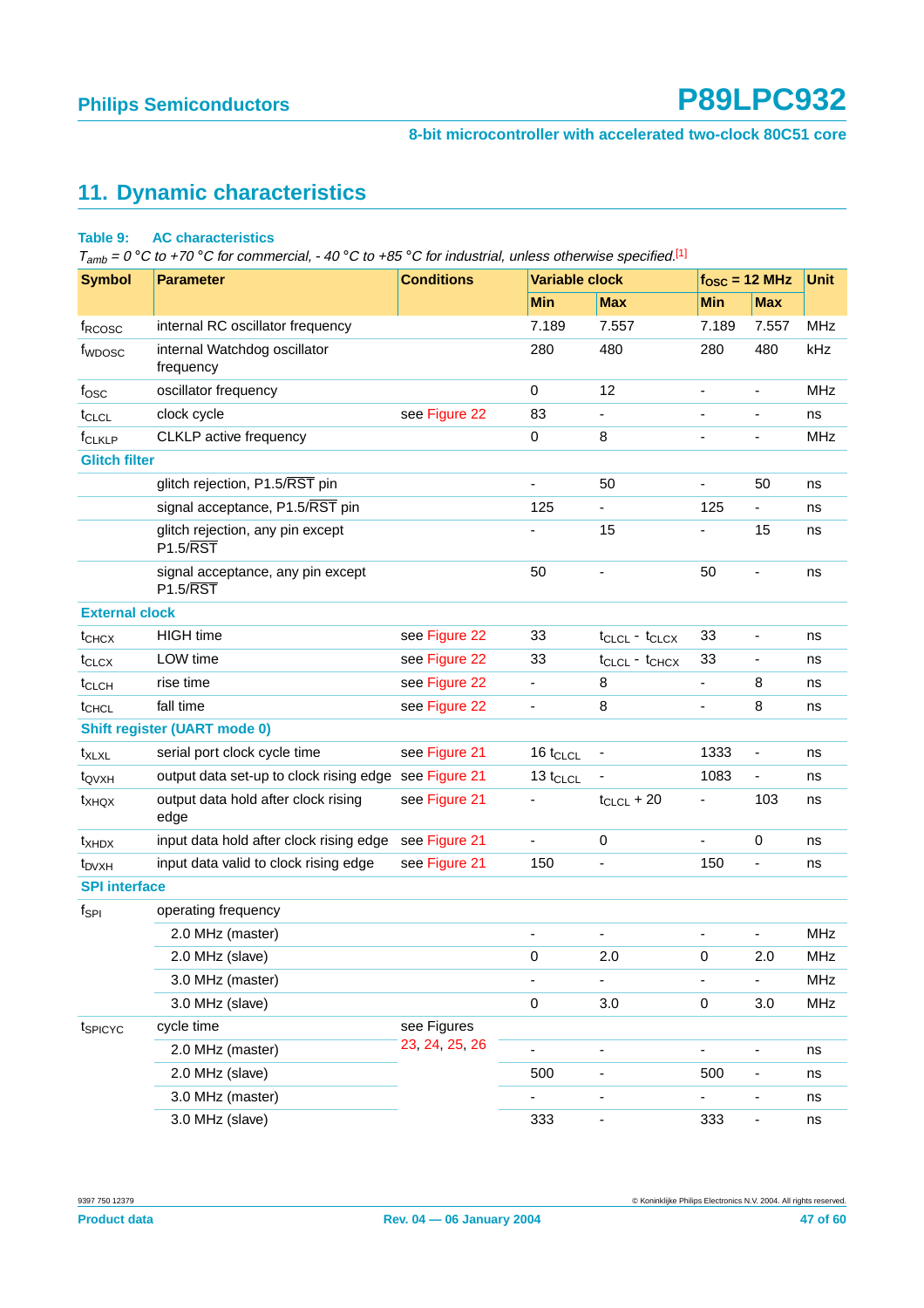#### **8-bit microcontroller with accelerated two-clock 80C51 core**

#### **Table 9: AC characteristics**…continued

 $T_{amb} = 0$  °C to +70 °C for commercial, -40 °C to +85 °C for industrial, unless otherwise specified.<sup>[1]</sup>

| <b>Symbol</b>        | <b>Parameter</b>                       | <b>Conditions</b>             |                              | <b>Variable clock</b>        |                              | $fOSC = 12 MHz$          |    |
|----------------------|----------------------------------------|-------------------------------|------------------------------|------------------------------|------------------------------|--------------------------|----|
|                      |                                        |                               | <b>Min</b>                   | <b>Max</b>                   | <b>Min</b>                   | <b>Max</b>               |    |
| t <sub>SPILEAD</sub> | enable lead time (slave)               | see Figures                   |                              |                              |                              |                          |    |
|                      | 2.0 MHz                                | 25, 26                        | 250                          | $\overline{\phantom{a}}$     | 250                          | $\overline{\phantom{a}}$ | ns |
|                      | 3.0 MHz                                |                               | 240                          | $\overline{\phantom{a}}$     | 240                          | $\overline{\phantom{a}}$ | ns |
| t <sub>SPILAG</sub>  | enable lag time (slave)                | see Figures                   |                              |                              |                              |                          |    |
|                      | 2.0 MHz                                | 25, 26                        | 250                          | $\overline{\phantom{a}}$     | 250                          | $\overline{\phantom{a}}$ | ns |
|                      | 3.0 MHz                                |                               | 240                          |                              | 240                          |                          | ns |
| tspiclkh             | SPICLK HIGH time                       | see Figures                   |                              |                              |                              |                          |    |
|                      | master                                 | 23, 24, 25, 26                | 340                          | $\overline{\phantom{a}}$     | 340                          | $\overline{\phantom{0}}$ | ns |
|                      | slave                                  |                               | 190                          | $\qquad \qquad \blacksquare$ | 190                          | $\overline{\phantom{a}}$ | ns |
| tspicLKL             | <b>SPICLK LOW time</b>                 | see Figures                   |                              |                              |                              |                          |    |
|                      | master                                 | 23, 24, 25, 26                | 340                          | $\overline{\phantom{a}}$     | 340                          | $\overline{\phantom{a}}$ | ns |
|                      | slave                                  |                               | 190                          | $\overline{\phantom{a}}$     | 190                          | -                        | ns |
| tspipsu              | data set-up time (master or slave)     | see Figures<br>23, 24, 25, 26 | 100                          | $\overline{\phantom{a}}$     | 100                          | $\overline{\phantom{a}}$ | ns |
| t <sub>SPIDH</sub>   | data hold time (master or slave)       | see Figures<br>23, 24, 25, 26 | 100                          |                              | 100                          |                          | ns |
| t <sub>SPIA</sub>    | access time (slave)                    | see Figures<br>25, 26         | $\pmb{0}$                    | 120                          | $\mathbf 0$                  | 120                      | ns |
| tspidis              | disable time (slave)                   | see Figures                   |                              |                              |                              |                          |    |
|                      | 2.0 MHz                                | 25, 26                        | $\pmb{0}$                    | 240                          | $\qquad \qquad \blacksquare$ | 240                      | ns |
|                      | 3.0 MHz                                |                               | 0                            | 167                          |                              | 167                      | ns |
| t <sub>SPIDV</sub>   | enable to output data valid            | see Figures                   |                              |                              |                              |                          |    |
|                      | 2.0 MHz                                | 23, 24, 25, 26                | $\overline{a}$               | 240                          | ÷,                           | 240                      | ns |
|                      | 3.0 MHz                                |                               | $\overline{\phantom{a}}$     | 167                          | $\overline{\phantom{0}}$     | 167                      | ns |
| t <sub>SPIOH</sub>   | output data hold time                  | see Figures<br>23, 24, 25, 26 | 0                            |                              | 0                            | $\overline{\phantom{a}}$ | ns |
| t <sub>SPIR</sub>    | rise time                              | see Figures                   |                              |                              |                              |                          |    |
|                      | SPI outputs<br>(SPICLK, MOSI, MISO)    | 23, 24, 25, 26                |                              | 100                          |                              | 100                      | ns |
|                      | SPI inputs<br>(SPICLK, MOSI, MISO, SS) |                               |                              | 2000                         |                              | 2000                     | ns |
| tspiF                | fall time                              | see Figures                   |                              |                              |                              |                          |    |
|                      | SPI outputs<br>(SPICLK, MOSI, MISO)    | 23, 24, 25, 26                |                              | 100                          |                              | 100                      | ns |
|                      | SPI inputs<br>(SPICLK, MOSI, MISO, SS) |                               | $\qquad \qquad \blacksquare$ | 2000                         | -                            | 2000                     | ns |

<span id="page-47-0"></span>[1] Parameters are valid over operating temperature range unless otherwise specified.

[2] Parts are tested to 2 MHz, but are guaranteed to operate down to 0 Hz.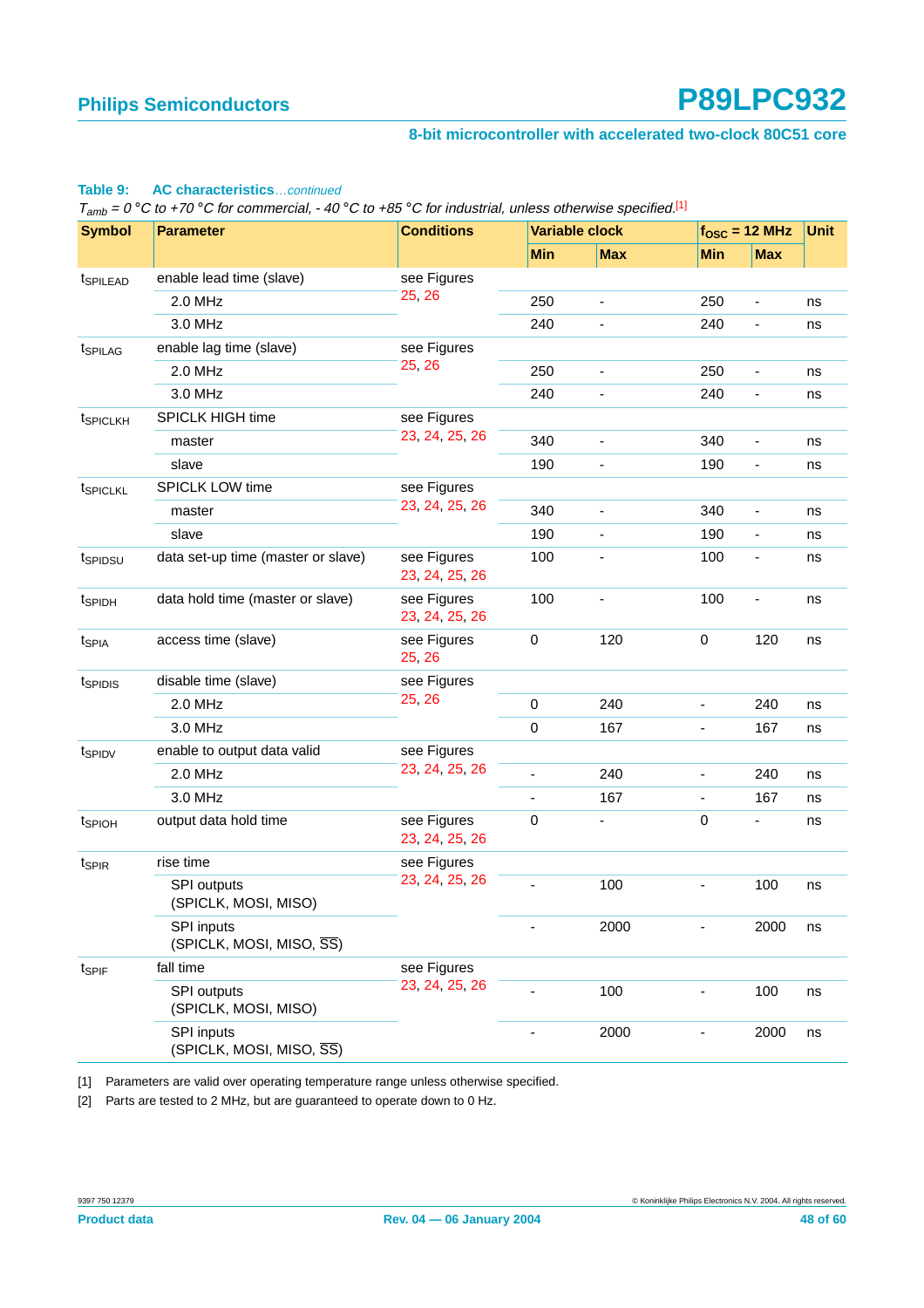#### **8-bit microcontroller with accelerated two-clock 80C51 core**



**Fig 21. Shift register mode timing.**



<span id="page-48-0"></span>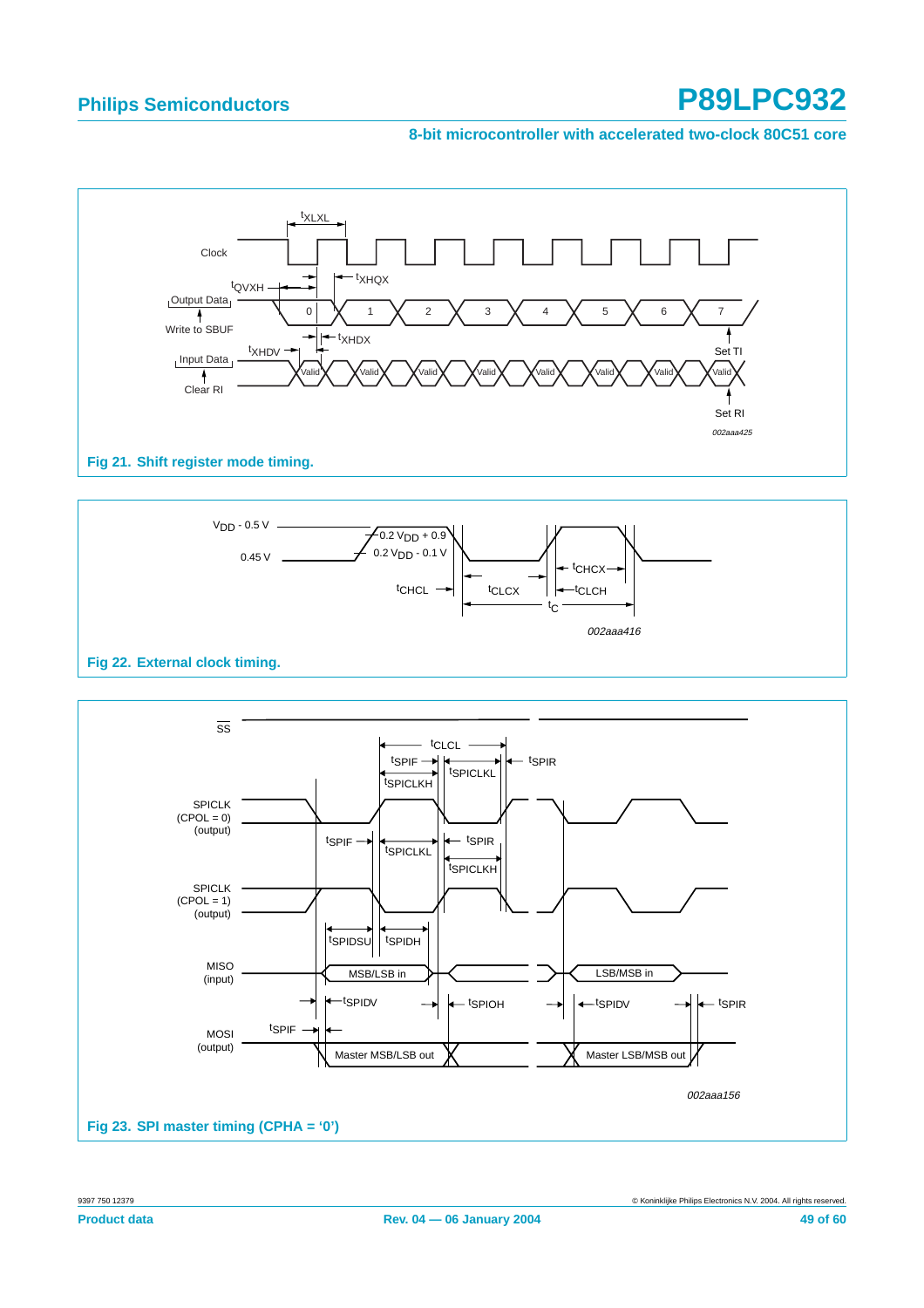#### **8-bit microcontroller with accelerated two-clock 80C51 core**

<span id="page-49-0"></span>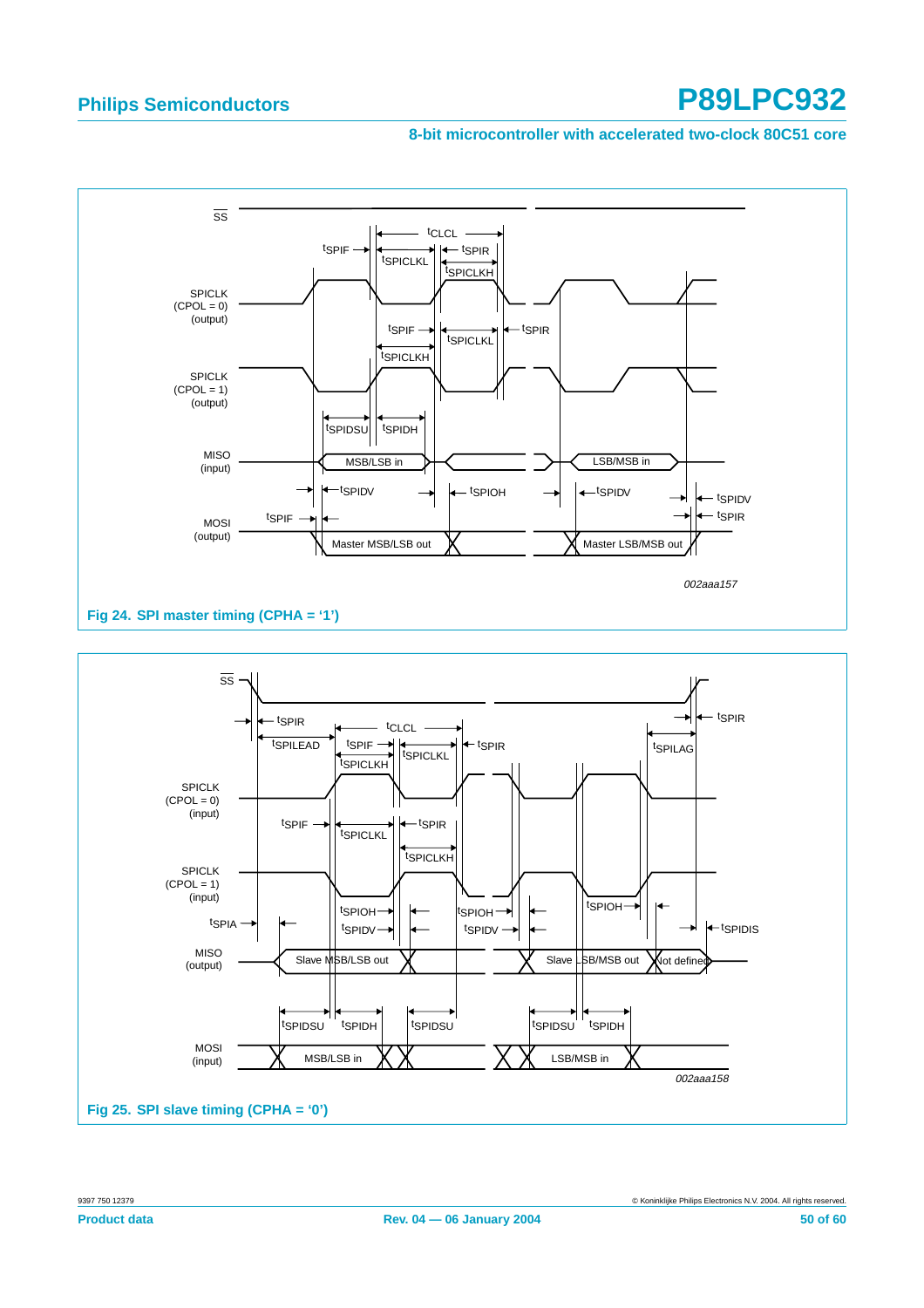#### **8-bit microcontroller with accelerated two-clock 80C51 core**



#### **Table 10: AC characteristics, ISP entry mode**

 $V_{DD} = 2.4$  V to 3.6 V, unless otherwise specified.

 $T_{amb} = 0$  °C to +70 °C for commercial, -40 °C to +85 °C for industrial, unless otherwise specified.

|                                                                                                                | <b>Max</b><br><b>Typ</b> | Unit |
|----------------------------------------------------------------------------------------------------------------|--------------------------|------|
| $\overline{\text{RST}}$ delay from $V_{\text{DD}}$ active<br>50<br>t <sub>∨R</sub><br>$\overline{\phantom{0}}$ | $\overline{\phantom{0}}$ | μs   |
| RST HIGH time<br>t <sub>RH</sub><br>$\overline{\phantom{0}}$                                                   | 32                       | μs   |
| <b>RST LOW time</b><br>t <sub>RL</sub><br>$\overline{\phantom{0}}$                                             | ۰                        | μs   |

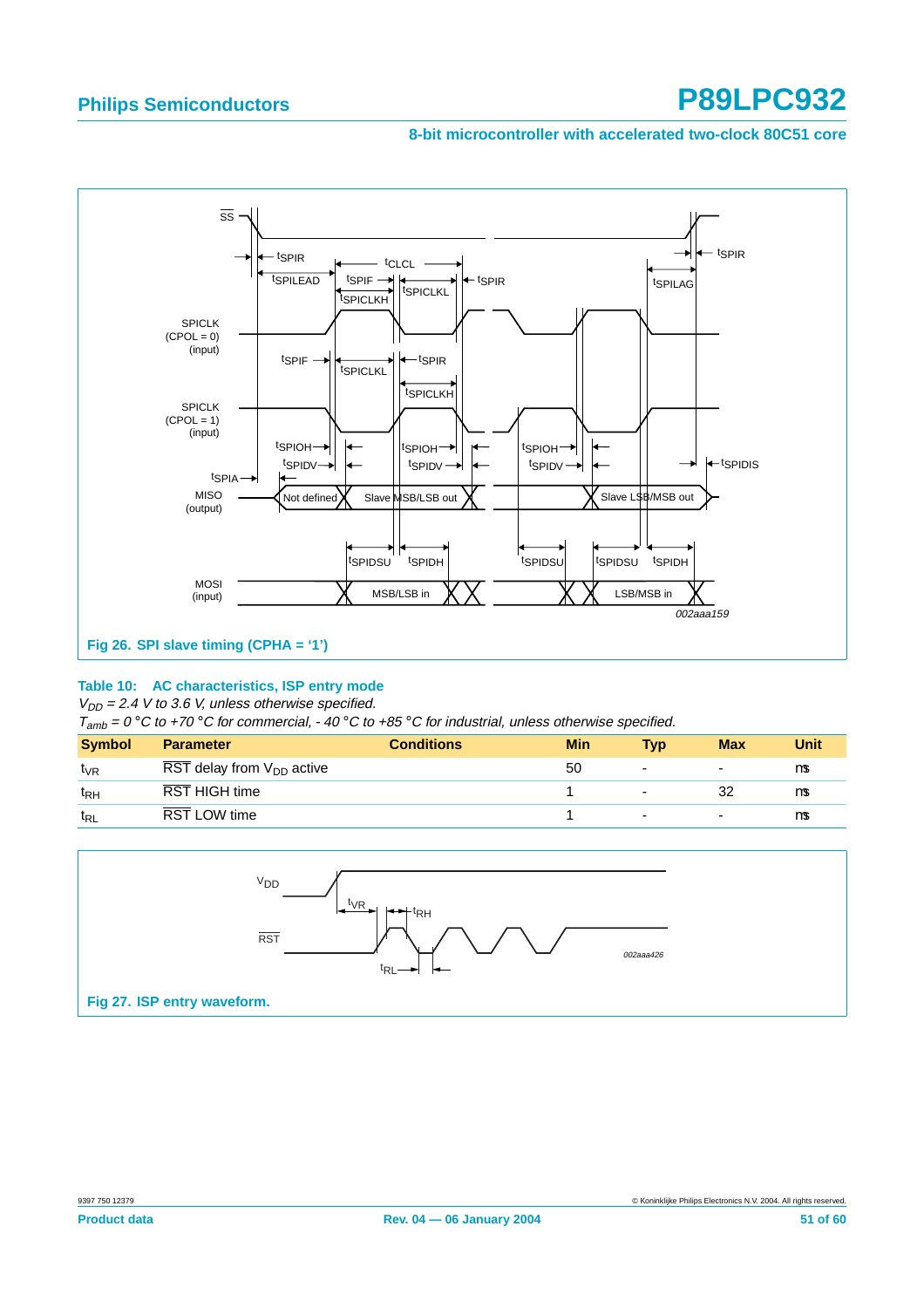## **12. Comparator electrical characteristics**

#### **Table 11: Comparator electrical characteristics**

 $V_{DD}$  = 2.4 V to 3.6 V, unless otherwise specified.

 $T_{amb} = 0^\circ \text{C}$  to +70 °C for commercial, -40 °C to +85 °C for industrial, unless otherwise specified.

| <b>Symbol</b> | <b>Parameter</b>                    | <b>Conditions</b>     |       | <b>Min</b>               | <b>Typ</b>               | <b>Max</b>     | <b>Unit</b> |
|---------------|-------------------------------------|-----------------------|-------|--------------------------|--------------------------|----------------|-------------|
| $V_{10}$      | offset voltage comparator inputs    |                       |       | -                        | $\overline{\phantom{0}}$ | ±20            | mV          |
| $V_{CR}$      | common mode range comparator inputs |                       |       | 0                        | ٠                        | $V_{DD} - 0.3$ | - V         |
| <b>CMRR</b>   | common mode rejection ratio         |                       | $[1]$ | $\overline{\phantom{a}}$ | ٠                        | $-50$          | dB          |
|               | response time                       |                       |       | $\overline{\phantom{a}}$ | 250                      | 500            | ns          |
|               | comparator enable to output valid   |                       |       |                          | ۰                        | 10             | μs          |
| $I_{\rm IL}$  | input leakage current, comparator   | $0 < V_{IN} < V_{DD}$ |       | $\overline{\phantom{0}}$ | ۰                        | ±10            | μA          |

<span id="page-51-0"></span>[1] This parameter is characterized, but not tested in production.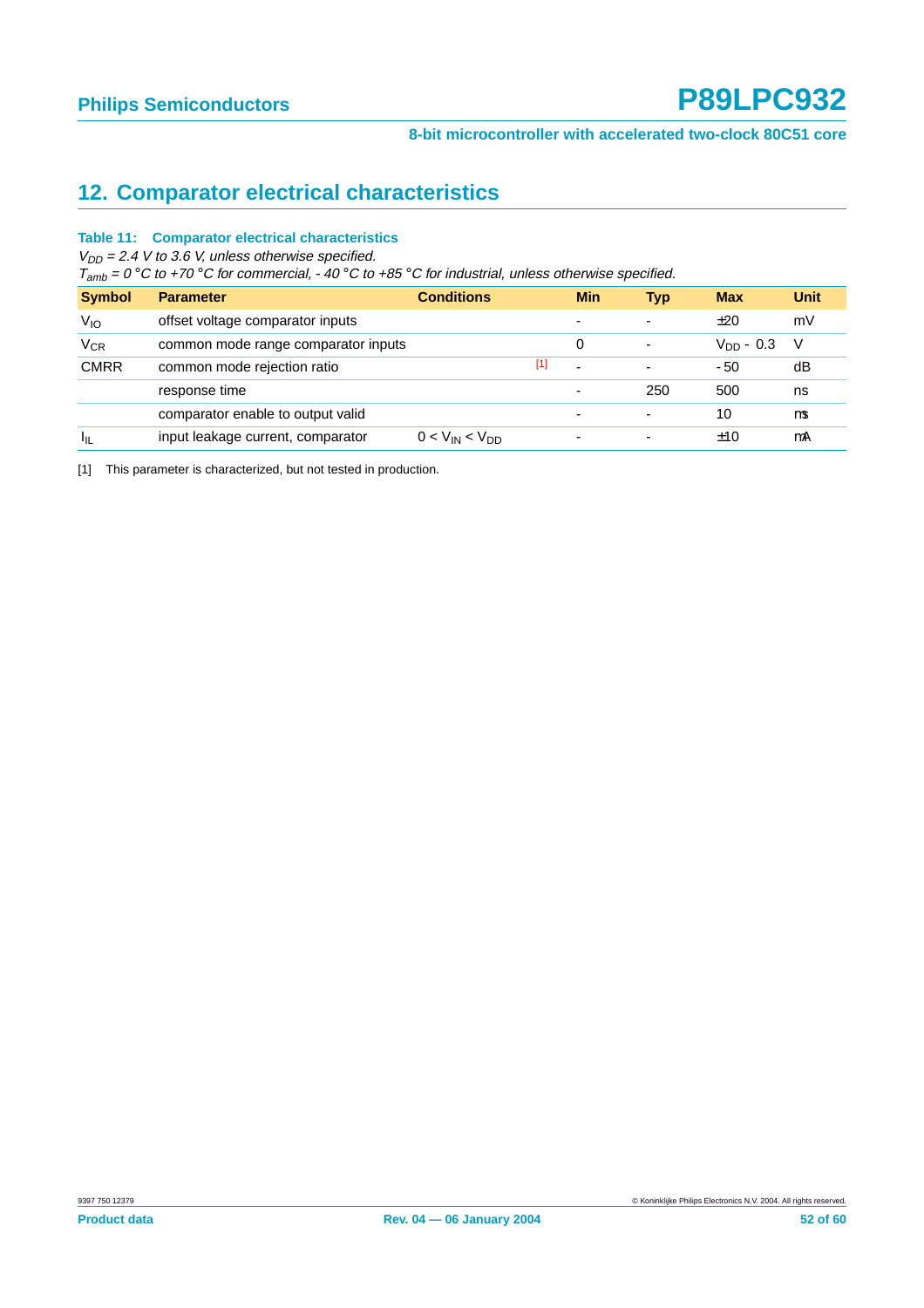**8-bit microcontroller with accelerated two-clock 80C51 core**

#### <span id="page-52-0"></span>**13. Package outline**



**Fig 28. PLCC28 package outline (SOT261-2).**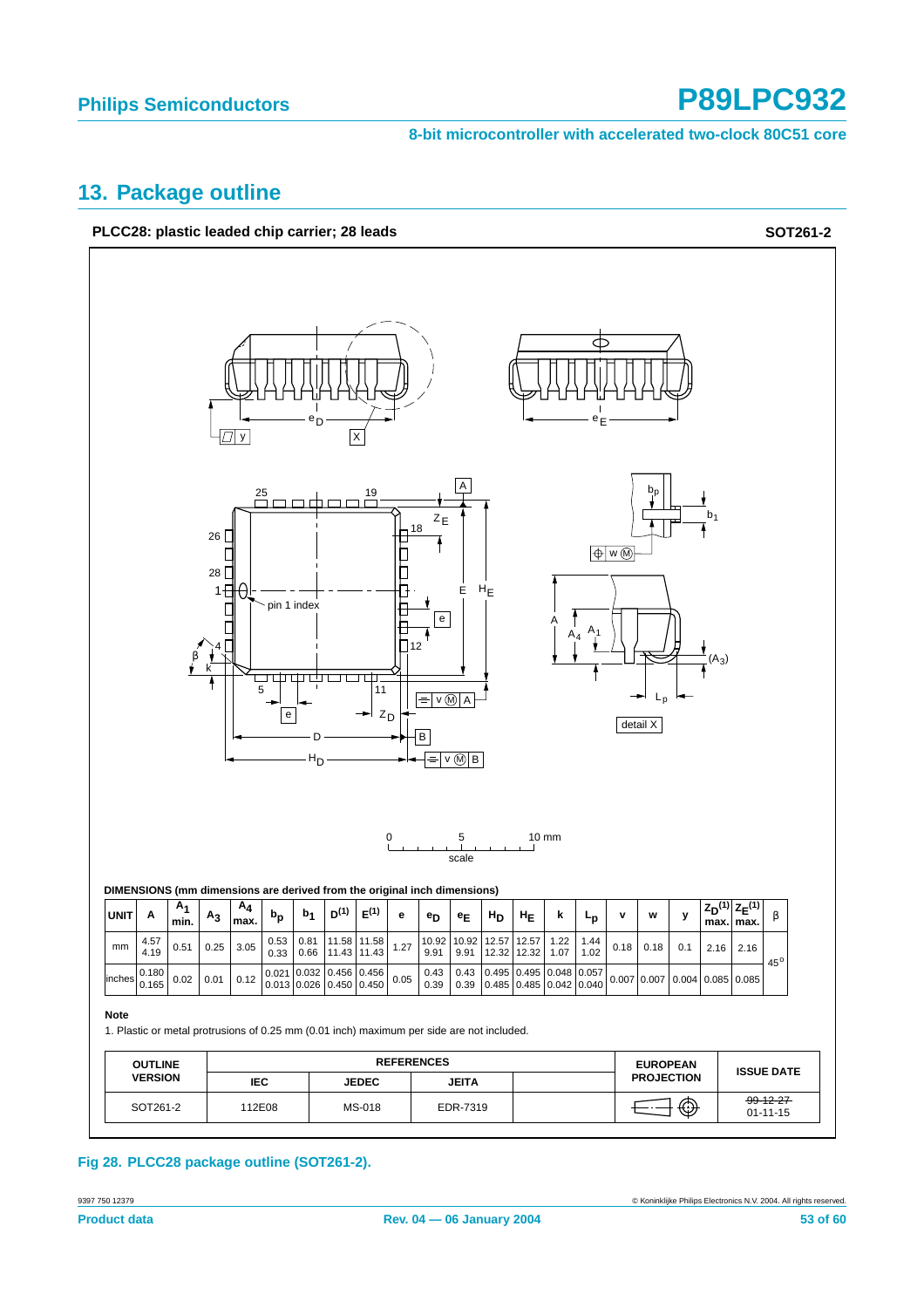**8-bit microcontroller with accelerated two-clock 80C51 core**



**Fig 29. TSSOP28 package outline (SOT361-1).**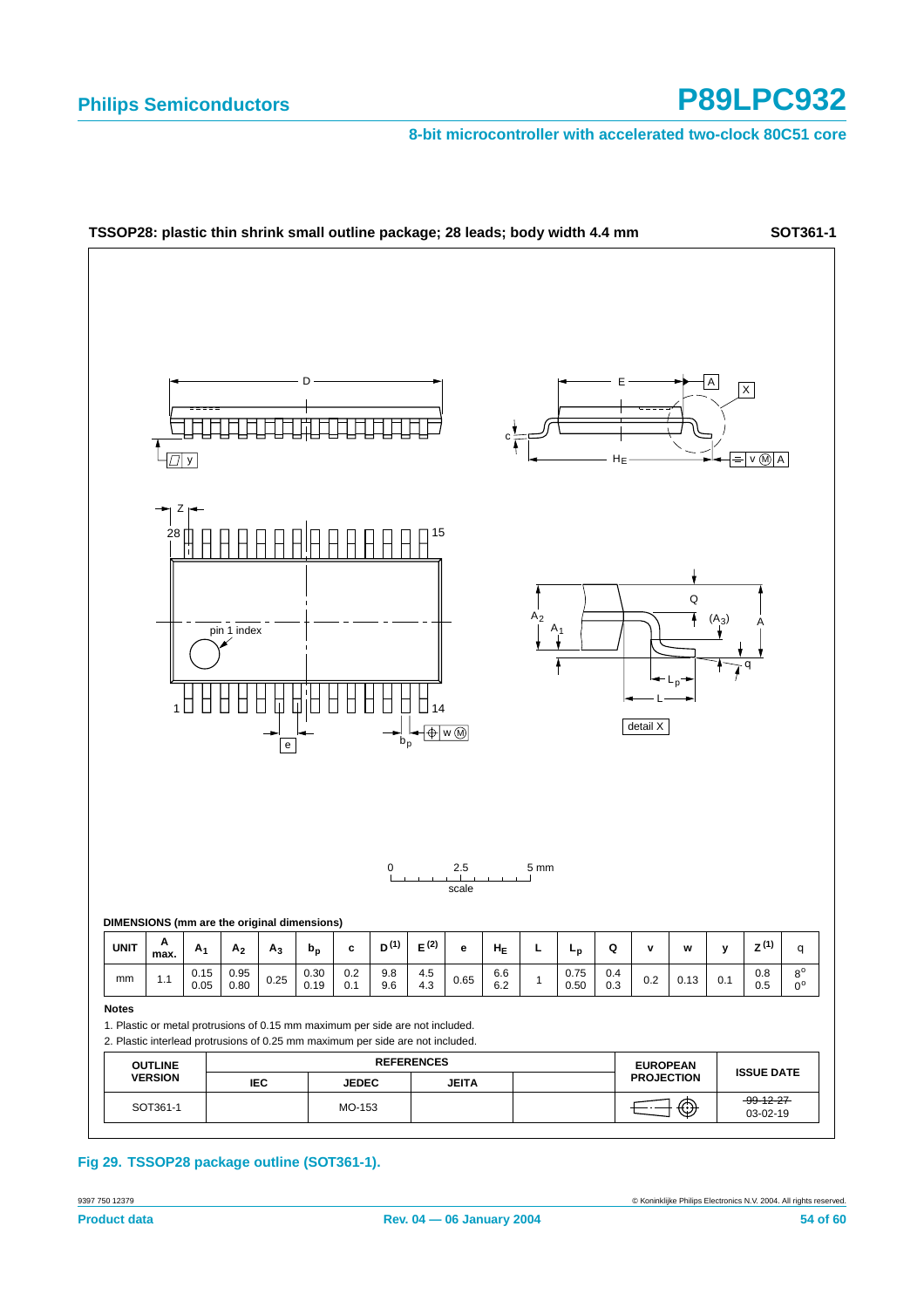**SOT788-1**

#### **8-bit microcontroller with accelerated two-clock 80C51 core**



**HVQFN28: plastic thermal enhanced very thin quad flat package; no leads; 28 terminals; body 6 x 6 x 0.85 mm**

**Fig 30. HVQFN28 package outline (SOT788-1).**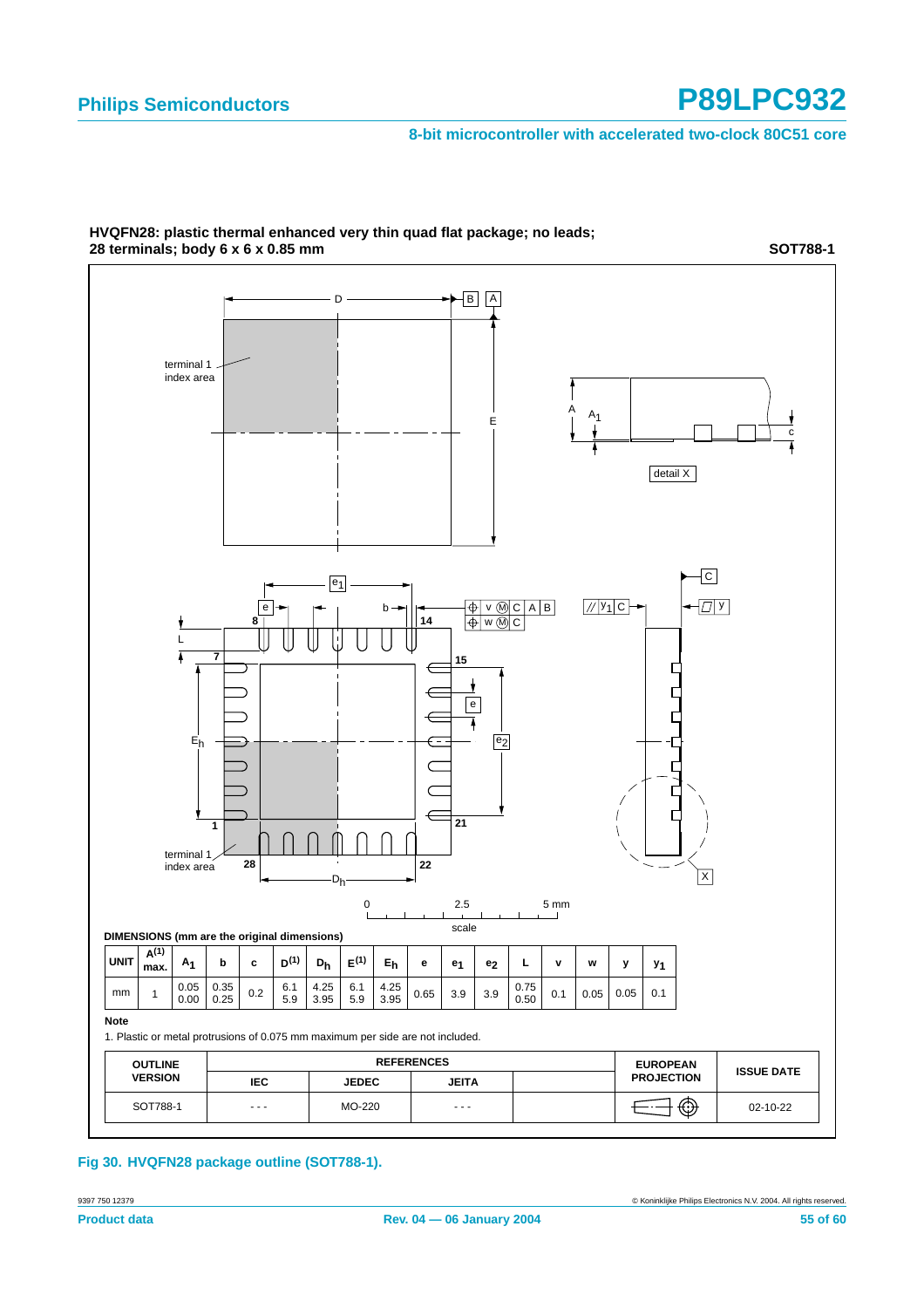#### **14. Soldering**

#### **14.1 Introduction to soldering surface mount packages**

This text gives a very brief insight to a complex technology. A more in-depth account of soldering ICs can be found in our Data Handbook IC26; Integrated Circuit Packages (document order number 9398 652 90011).

There is no soldering method that is ideal for all IC packages. Wave soldering can still be used for certain surface mount ICs, but it is not suitable for fine pitch SMDs. In these situations reflow soldering is recommended. In these situations reflow soldering is recommended.

#### **14.2 Reflow soldering**

Reflow soldering requires solder paste (a suspension of fine solder particles, flux and binding agent) to be applied to the printed-circuit board by screen printing, stencilling or pressure-syringe dispensing before package placement. Driven by legislation and environmental forces the worldwide use of lead-free solder pastes is increasing.

Several methods exist for reflowing; for example, convection or convection/infrared heating in a conveyor type oven. Throughput times (preheating, soldering and cooling) vary between 100 and 200 seconds depending on heating method.

Typical reflow peak temperatures range from 215 to 270 °C depending on solder paste material. The top-surface temperature of the packages should preferably be kept:

- **•** below 225 °C (SnPb process) or below 245 °C (Pb-free process)
	- **–** for all BGA, HTSSON..T and SSOP..T packages
	- **–** for packages with a thickness ≥ 2.5 mm
	- **–** for packages with a thickness < 2.5 mm and a volume ≥ 350 mm3 so called thick/large packages.
- **•** below 240 °C (SnPb process) or below 260 °C (Pb-free process) for packages with a thickness  $< 2.5$  mm and a volume  $< 350$  mm<sup>3</sup> so called small/thin packages.

Moisture sensitivity precautions, as indicated on packing, must be respected at all times.

#### **14.3 Wave soldering**

Conventional single wave soldering is not recommended for surface mount devices (SMDs) or printed-circuit boards with a high component density, as solder bridging and non-wetting can present major problems.

To overcome these problems the double-wave soldering method was specifically developed.

If wave soldering is used the following conditions must be observed for optimal results:

**•** Use a double-wave soldering method comprising a turbulent wave with high upward pressure followed by a smooth laminar wave.

9397 750 12379 © Koninklijke Philips Electronics N.V. 2004. All rights reserved.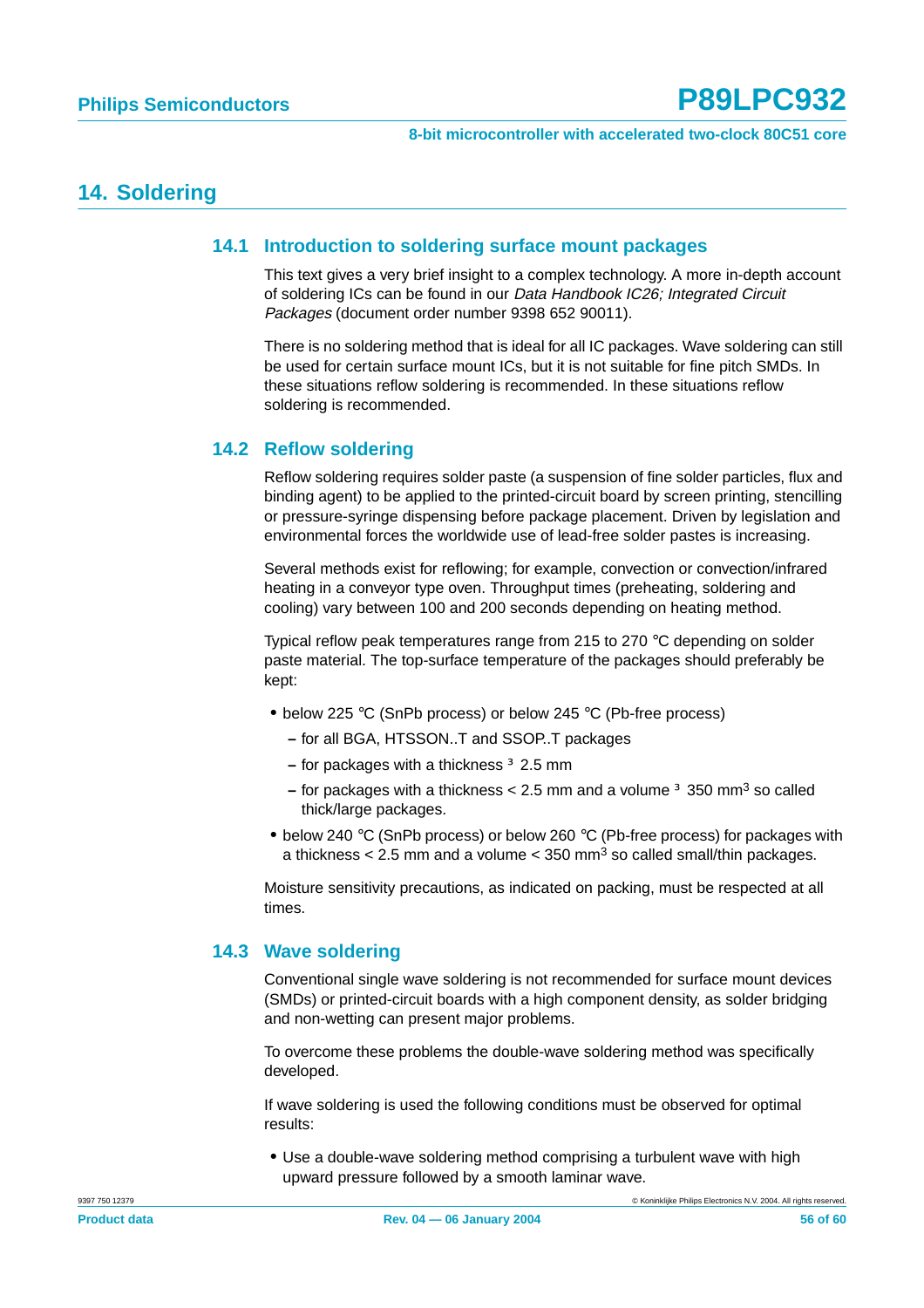#### **8-bit microcontroller with accelerated two-clock 80C51 core**

- **•** For packages with leads on two sides and a pitch (e):
	- **–** larger than or equal to 1.27 mm, the footprint longitudinal axis is **preferred** to be parallel to the transport direction of the printed-circuit board;
	- **–** smaller than 1.27 mm, the footprint longitudinal axis **must** be parallel to the transport direction of the printed-circuit board.

The footprint must incorporate solder thieves at the downstream end.

**•** For packages with leads on four sides, the footprint must be placed at a 45° angle to the transport direction of the printed-circuit board. The footprint must incorporate solder thieves downstream and at the side corners.

During placement and before soldering, the package must be fixed with a droplet of adhesive. The adhesive can be applied by screen printing, pin transfer or syringe dispensing. The package can be soldered after the adhesive is cured.

Typical dwell time of the leads in the wave ranges from 3 to 4 seconds at 250 °C or 265 °C, depending on solder material applied, SnPb or Pb-free respectively.

A mildly-activated flux will eliminate the need for removal of corrosive residues in most applications.

#### **14.4 Manual soldering**

Fix the component by first soldering two diagonally-opposite end leads. Use a low voltage (24 V or less) soldering iron applied to the flat part of the lead. Contact time must be limited to 10 seconds at up to 300 °C.

When using a dedicated tool, all other leads can be soldered in one operation within 2 to 5 seconds between 270 and 320 °C.

#### **14.5 Package related soldering information**

| Table 12: Suitability of surface mount IC packages for wave and reflow soldering |
|----------------------------------------------------------------------------------|
| methods                                                                          |

| Package <sup>[1]</sup>                                                                        | <b>Soldering method</b>           |                       |  |  |
|-----------------------------------------------------------------------------------------------|-----------------------------------|-----------------------|--|--|
|                                                                                               | <b>Wave</b>                       | Reflow <sup>[2]</sup> |  |  |
| BGA, HTSSONT <sup>[3]</sup> , LBGA, LFBGA, SQFP,<br>SSOPT <sup>[3]</sup> , TFBGA, USON, VFBGA | not suitable                      | suitable              |  |  |
| DHVQFN, HBCC, HBGA, HLQFP, HSO, HSOP,<br>HSQFP, HSSON, HTQFP, HTSSOP, HVQFN,<br>HVSON, SMS    | not suitable <sup>[4]</sup>       | suitable              |  |  |
| PLCC <sup>[5]</sup> , SO, SOJ                                                                 | suitable                          | suitable              |  |  |
| LQFP, QFP, TQFP                                                                               | not recommended <sup>[5][6]</sup> | suitable              |  |  |
| SSOP, TSSOP, VSO, VSSOP                                                                       | not recommended <sup>[7]</sup>    | suitable              |  |  |
| CWQCCNL <sup>[8]</sup> , PMFP <sup>[9]</sup> , WQCCNL <sup>[8]</sup>                          | not suitable                      | not suitable          |  |  |

[1] For more detailed information on the BGA packages refer to the (LF)BGA Application Note (AN01026); order a copy from your Philips Semiconductors sales office.

[2] All surface mount (SMD) packages are moisture sensitive. Depending upon the moisture content, the maximum temperature (with respect to time) and body size of the package, there is a risk that internal or external package cracks may occur due to vaporization of the moisture in them (the so called popcorn effect). For details, refer to the Drypack information in the Data Handbook IC26; Integrated Circuit Packages; Section: Packing Methods.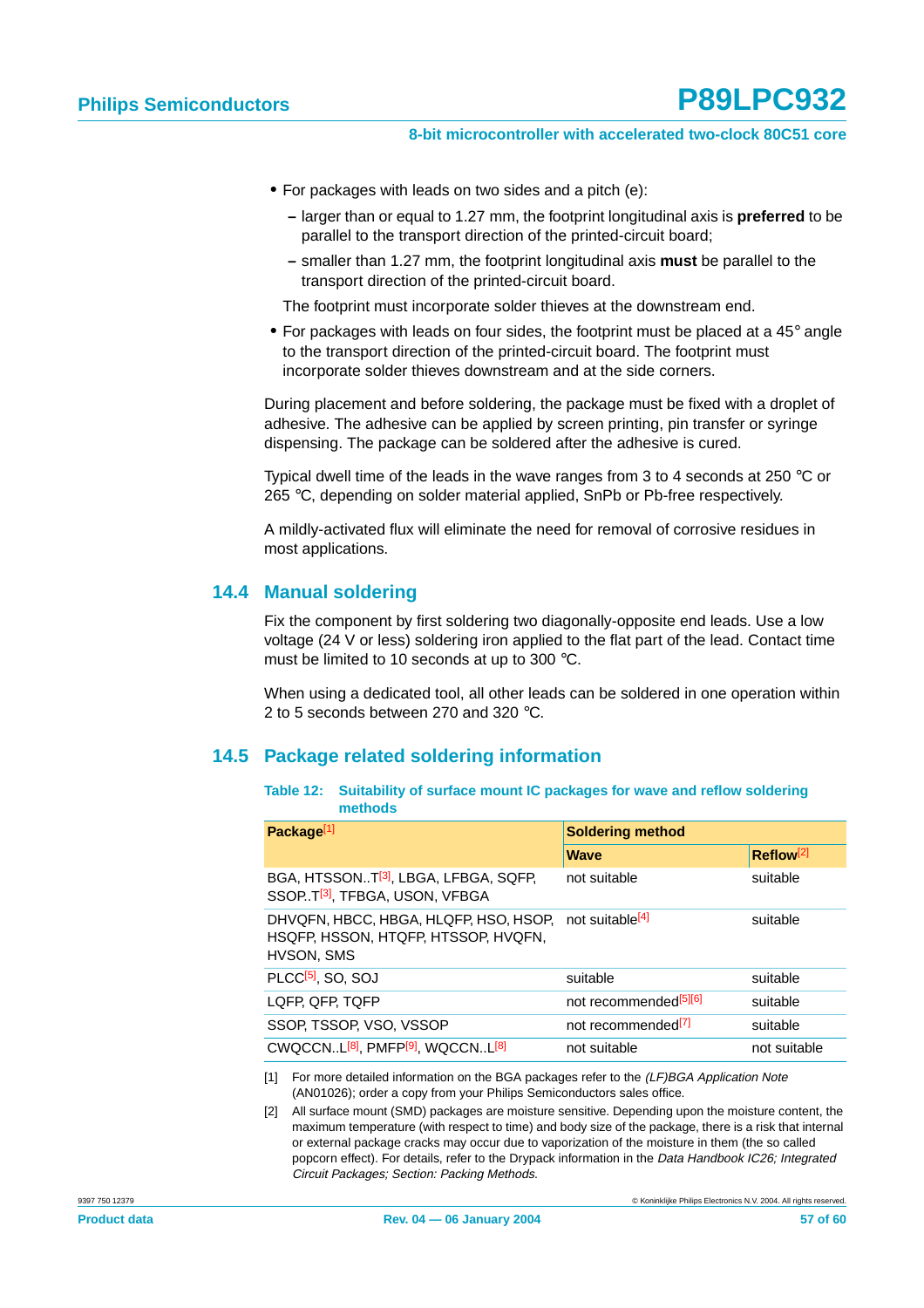- [3] These transparent plastic packages are extremely sensitive to reflow soldering conditions and must on no account be processed through more than one soldering cycle or subjected to infrared reflow soldering with peak temperature exceeding 217 °C  $\pm$  10 °C measured in the atmosphere of the reflow oven. The package body peak temperature must be kept as low as possible.
- [4] These packages are not suitable for wave soldering. On versions with the heatsink on the bottom side, the solder cannot penetrate between the printed-circuit board and the heatsink. On versions with the heatsink on the top side, the solder might be deposited on the heatsink surface.
- [5] If wave soldering is considered, then the package must be placed at a 45° angle to the solder wave direction. The package footprint must incorporate solder thieves downstream and at the side corners.
- [6] Wave soldering is suitable for LQFP, QFP and TQFP packages with a pitch (e) larger than 0.8 mm; it is definitely not suitable for packages with a pitch (e) equal to or smaller than 0.65 mm.
- [7] Wave soldering is suitable for SSOP and TSSOP packages with a pitch (e) equal to or larger than 0.65 mm; it is definitely not suitable for packages with a pitch (e) equal to or smaller than 0.5 mm.
- [8] Image sensor packages in principle should not be soldered. They are mounted in sockets or delivered pre-mounted on flex foil. However, the image sensor package can be mounted by the client on a flex foil by using a hot bar soldering process. The appropriate soldering profile can be provided on request.
- [9] Hot bar soldering or manual soldering is suitable for PMFP packages.

#### <span id="page-57-0"></span>**15. Revision history**

|    | <b>Table 13: Revision history</b> |             |                                                                                                                                                      |
|----|-----------------------------------|-------------|------------------------------------------------------------------------------------------------------------------------------------------------------|
|    | <b>Rev</b> Date                   | <b>CPCN</b> | <b>Description</b>                                                                                                                                   |
| 04 | 20040106                          |             | Product data (9397 750 12379); ECN 853-2433 01-A15016 dated 16 December 2003                                                                         |
|    |                                   |             | Modifications:                                                                                                                                       |
|    |                                   |             | • Table 4 "Special function registers": changed PLEEN to PLLEN.                                                                                      |
|    |                                   |             | • Section 8.27.2 "Features" on page 41: adjusted bullet for erase/program cycles                                                                     |
|    |                                   |             | • Table 8 "DC electrical characteristics" on page 45: adjusted value for $I_{\text{TI}}$ V <sub>IN</sub> .                                           |
| 03 | 20031007                          |             | Product data (9397 750 12119); ECN 853-2433 30392 dated 30 September 2003                                                                            |
| 02 | 20030725                          |             | Product data (9397 750 11712); ECN 853-2433 30141 dated 23 July 2003.<br>Supersedes Preliminary data P89LPC932_1 of 21 October 2002 (9397 750 10475) |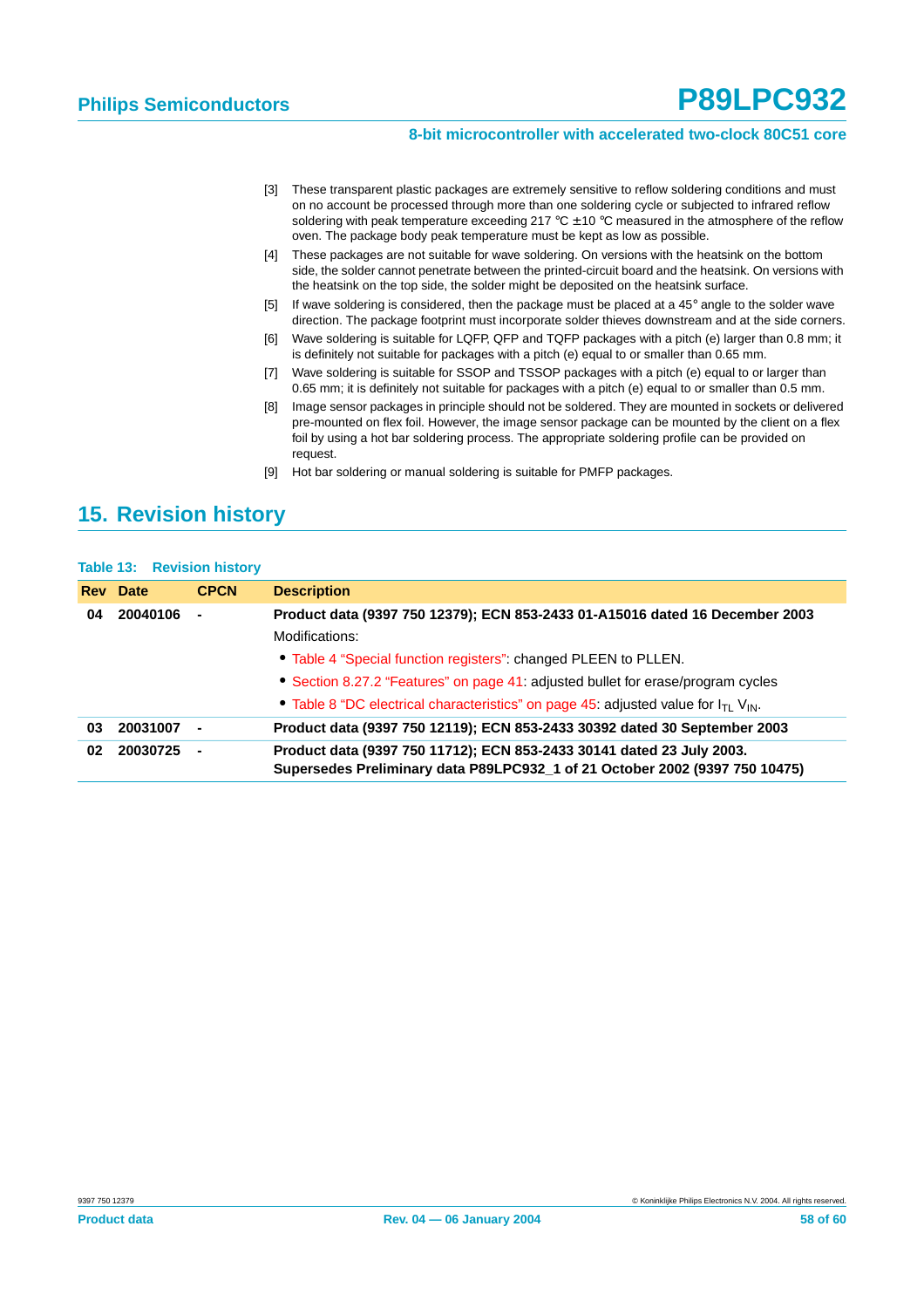#### **16. Data sheet status**

| <b>Level</b> | Data sheet status[1] | <b>Product status</b> <sup>[2][3]</sup> | <b>Definition</b>                                                                                                                                                                                                                                                                                    |
|--------------|----------------------|-----------------------------------------|------------------------------------------------------------------------------------------------------------------------------------------------------------------------------------------------------------------------------------------------------------------------------------------------------|
|              | Objective data       | Development                             | This data sheet contains data from the objective specification for product development. Philips<br>Semiconductors reserves the right to change the specification in any manner without notice.                                                                                                       |
| $\mathbf{H}$ | Preliminary data     | Qualification                           | This data sheet contains data from the preliminary specification. Supplementary data will be published<br>at a later date. Philips Semiconductors reserves the right to change the specification without notice, in<br>order to improve the design and supply the best possible product.             |
| Ш            | Product data         | Production                              | This data sheet contains data from the product specification. Philips Semiconductors reserves the<br>right to make changes at any time in order to improve the design, manufacturing and supply. Relevant<br>changes will be communicated via a Customer Product/Process Change Notification (CPCN). |

[1] Please consult the most recently issued data sheet before initiating or completing a design.

[2] The product status of the device(s) described in this data sheet may have changed since this data sheet was published. The latest information is available on the Internet at URL http://www.semiconductors.philips.com.

[3] For data sheets describing multiple type numbers, the highest-level product status determines the data sheet status.

## **17. Definitions**

**Short-form specification —** The data in a short-form specification is extracted from a full data sheet with the same type number and title. For detailed information see the relevant data sheet or data handbook.

**Limiting values definition —** Limiting values given are in accordance with the Absolute Maximum Rating System (IEC 60134). Stress above one or more of the limiting values may cause permanent damage to the device. These are stress ratings only and operation of the device at these or at any other conditions above those given in the Characteristics sections of the specification is not implied. Exposure to limiting values for extended periods may affect device reliability.

**Application information —** Applications that are described herein for any of these products are for illustrative purposes only. Philips Semiconductors make no representation or warranty that such applications will be suitable for the specified use without further testing or modification.

#### **18. Disclaimers**

**Life support —** These products are not designed for use in life support appliances, devices, or systems where malfunction of these products can reasonably be expected to result in personal injury. Philips Semiconductors customers using or selling these products for use in such applications do so at their own risk and agree to fully indemnify Philips Semiconductors for any damages resulting from such application.

**Right to make changes —** Philips Semiconductors reserves the right to make changes in the products - including circuits, standard cells, and/or software - described or contained herein in order to improve design and/or performance. When the product is in full production (status 'Production'), relevant changes will be communicated via a Customer Product/Process Change Notification (CPCN). Philips Semiconductors assumes no responsibility or liability for the use of any of these products, conveys no licence or title under any patent, copyright, or mask work right to these products, and makes no representations or warranties that these products are free from patent, copyright, or mask work right infringement, unless otherwise specified.

#### **19. Licenses**

#### **Purchase of Philips I2C components**



Purchase of Philips I2C components conveys a license under the Philips' I2C patent to use the components in the I<sup>2</sup>C system provided the system conforms to the I<sup>2</sup>C specification defined by Philips. This specification can be ordered using the code 9398 393 40011.

## **Contact information**

For additional information, please visit **http://www.semiconductors.philips.com**. For sales office addresses, send e-mail to: **sales.addresses@www.semiconductors.philips.com**. **Fax: +31 40 27 24825**

© Koninklijke Philips Electronics N.V. 2004. All rights reserved.

9397 750 12379